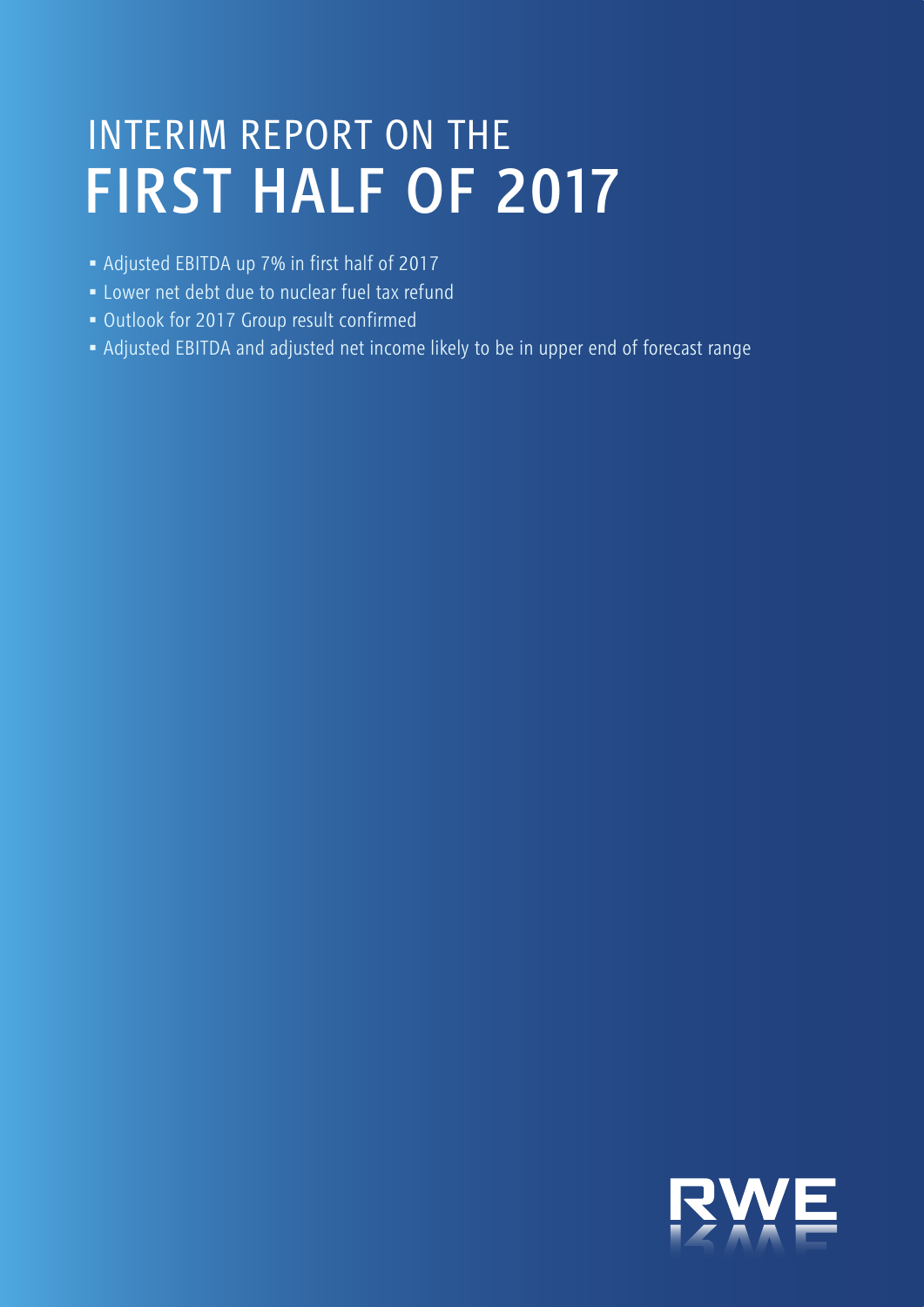## AT A GLANCE

| <b>RWE Group - key figures</b>                      |                    | Jan - Jun   | $Jan - Jun$ | $+/-$         | Jan - Dec |
|-----------------------------------------------------|--------------------|-------------|-------------|---------------|-----------|
|                                                     |                    | 2017        | 2016        | $\frac{0}{0}$ | 2016      |
| Power generation                                    | billion kWh        | 106.1       | 107.1       | $-0.9$        | 216.1     |
| External electricity sales volume                   | billion kWh        | 133.7       | 133.5       | 0.1           | 264.6     |
| External gas sales volume                           | billion kWh        | 141.8       | 145.7       | $-2.7$        | 265.1     |
| External revenue                                    | $\epsilon$ million | 23,321      | 23,898      | $-2.4$        | 45,833    |
| <b>Adjusted EBITDA</b>                              | $\epsilon$ million | 3,213       | 3,011       | 6.7           | 5,403     |
| <b>Adjusted EBIT</b>                                | $\epsilon$ million | 2,204       | 1,884       | 17.0          | 3,082     |
| Income before taxes                                 | $\epsilon$ million | 3,671       | 719         | 410.6         | $-5,807$  |
| Net income                                          | $\epsilon$ million | 2.669       | 457         | 484.0         | $-5,710$  |
| Adjusted net income                                 | $\epsilon$ million | 809         | 598         | 35.3          | 777       |
| Earnings per share                                  | €                  | 4.34        | 0.74        |               | $-9.29$   |
| Adjusted net income per share                       | €                  | 1.32        | 0.97        |               | 1.26      |
| Cash flows from operating activities                | $\epsilon$ million | 1,714       | $-1.004$    | 270.7         | 2,352     |
| Capital expenditure                                 | $\epsilon$ million | 858         | 826         | 3.9           | 2,382     |
| Property, plant and equipment and intangible assets | $\epsilon$ million | 679         | 733         | $-7.4$        | 2,027     |
| <b>Financial assets</b>                             | $\epsilon$ million | 179         | 93          | 92.5          | 355       |
| Free cash flow <sup>1</sup>                         | $\epsilon$ million | 1,102       | $-1,240$    | 188.9         | 809       |
|                                                     |                    | 30 Jun 2017 | 31 Dec 2016 |               |           |
| Net debt                                            | $\epsilon$ million | 21,476      | 22,709      | $-5.4$        |           |
| Workforce <sup>2</sup>                              |                    | 59,200      | 58,652      | 0.9           |           |

1 New definition; see commentary on page 13.

2 Converted to full-time positions.

## **Contents**

| Letter from the CFO                    | 1              |  |
|----------------------------------------|----------------|--|
| RWE on the capital market              | $\overline{2}$ |  |
| Review of operations                   | 3              |  |
| Economic environment                   | 3              |  |
| Major events                           | $\overline{7}$ |  |
| Notes on reporting                     | 12             |  |
| <b>Business performance</b>            | 14             |  |
| Outlook                                | 26             |  |
| Development of risks and opportunities | 28             |  |
| Responsibility statement               | 30             |  |

| Interim Consolidated Financial Statements |    |
|-------------------------------------------|----|
| (condensed)                               | 31 |
| Income statement                          | 31 |
| Statement of comprehensive income         | 32 |
| Balance sheet                             | 33 |
| Cash flow statement                       | 34 |
| Statement of changes in equity            | 35 |
| <b>Notes</b>                              | 36 |
| Review report                             | 43 |
| Financial calendar 2017/2018              |    |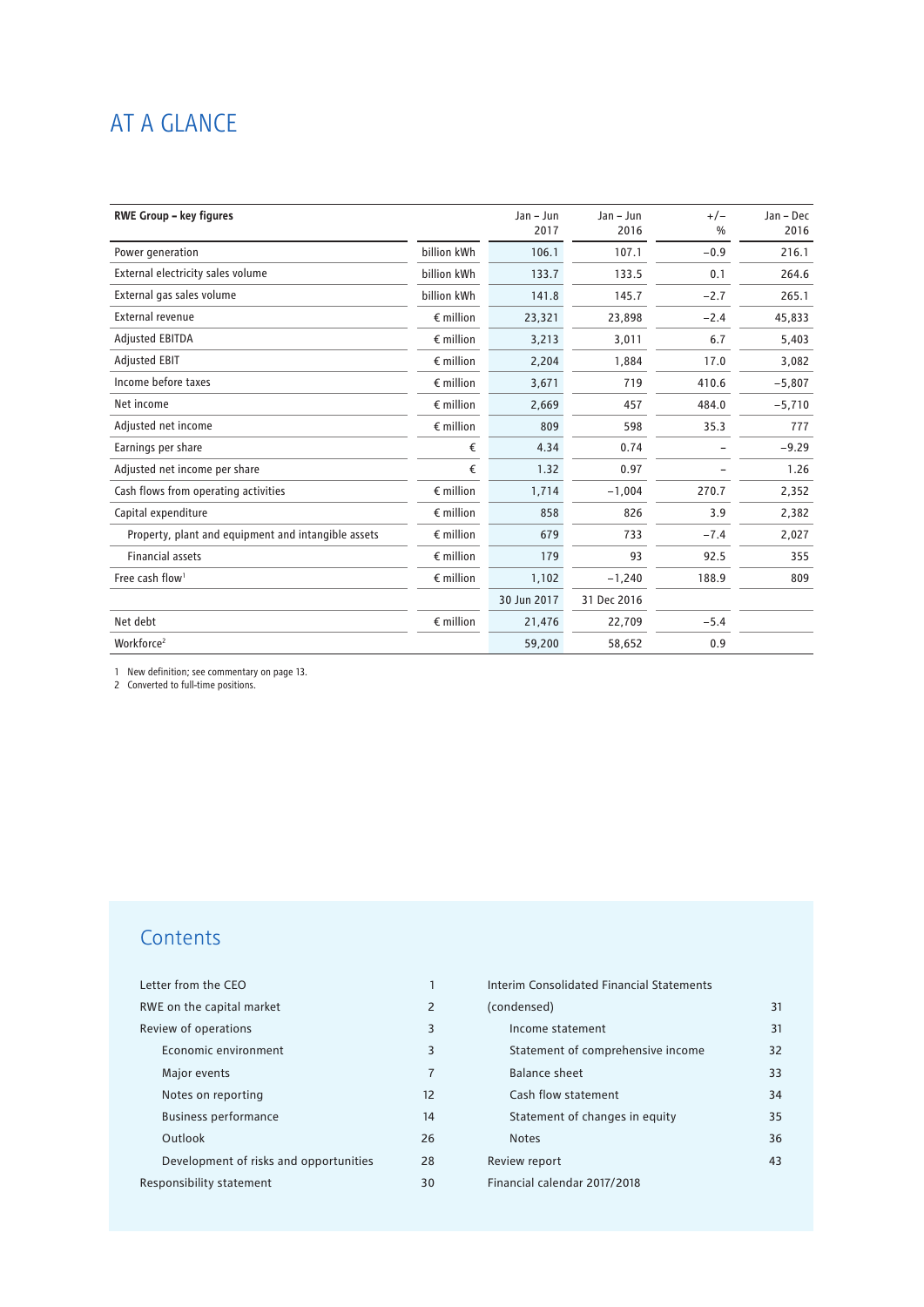<span id="page-2-0"></span>Dear Sharcholders and Friends<br>of the Company,

The first year since the restructuring of RWE has gone well for us so far. I say this not only with regard to our operating business, but also due to the positive developments that have occurred in relation to nuclear power. In the first half of the year, all of the requirements were fulfilled for reorganising the responsibility for nuclear waste disposal between the Federal government and the power plant operators. Finally, on 3 July, the companies involved transferred €24.1 billion to the new nuclear energy fund and were in turn released from financial responsibility for the intermediate and final storage of radioactive waste. RWE's share amounted to €6.8 billion. While it is true that this was a massive burden for us, we nevertheless welcome the reform. Under the old rules, politically-induced cost increases could have led to incalculable burdens for the companies. This risk has now been eliminated.

In June there was good news on the nuclear fuel tax: the Constitutional Court ruled the tax to be retroactively void. We had been waiting for the decision for years and were therefore very relieved. The tax, which was levied from 2011 until 2016, cost RWE a total of €1.7 billion, exacerbating the difficult situation for our power generation business. We were refunded this money in June, and our shareholders should also benefit from this. We will propose to the Annual General Meeting on 26 April 2018 a one-off special dividend of €1.00 per share, in addition to the targeted dividend of €0.50 per share. I believe that this is fair and appropriate, especially since we asked a lot of our holders of common shares, as the payment of a dividend was suspended on the last two occasions.

Finally, let me say just a few words about our business performance in 2017. Despite declining margins in conventional power generation, adjusted EBITDA rose by 7% to €3.2 billion in the first half of the year. The main reason for this was that the Supply & Trading Division rebounded from last year's unusually weak performance. The refund of the nuclear fuel tax has no impact on adjusted EBITDA, as it is reported as an extraordinary item in the non-operating result. For 2017 as a whole, we continue to project adjusted EBITDA of €5.4 billion to €5.7 billion and adjusted net income of €1.0 billion to €1.3 billion. According to current planning, we should finish towards the upper end of these ranges, so there is a good chance that 2017 will turn out to be a good year for us.

Sincerely yours,

 $\leftarrow$ 

Dr. Rolf Martin Schmitz CEO of RWE AG Essen, August 2017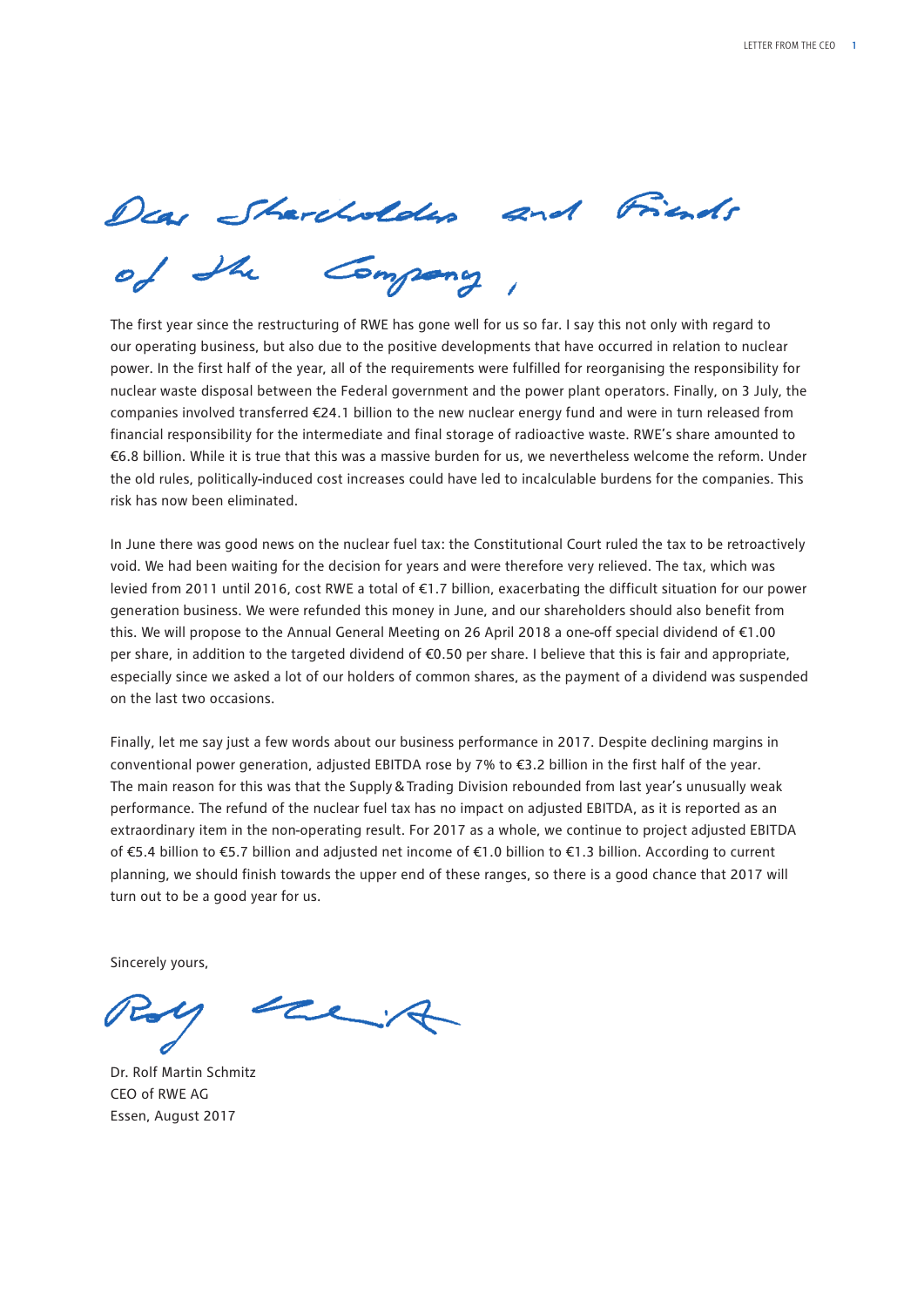## <span id="page-3-0"></span>RWE COMMON SHARE: SECOND PLACE IN THE DAX WITH A HALF-YEAR RETURN OF 48 %



**Good mood on the stock market thanks to robust economic activity – strong performance by RWE shares** The upswing on the German stock market continued in 2017. During the first half of the year, the DAX index gained 7 %, advancing to 12,325 points and closing at an all-time high of 12,889 points on 19 June. One major factor behind this was the favourable economic development in Europe and the USA. Additionally, the extremely expansive monetary policies of the leading central banks also supported the buoyant sentiment on the stock markets. Nevertheless, many believe it is possible that the ECB will begin to tighten its policies in the near future. Due to this speculation, share prices fell slightly again at the end of June.

The price of RWE shares rose much faster than the DAX: RWE common shares posted an increase of 48 % to €17.45 during the first half of the year, making them the second-best performers in the DAX. Our preferred shares closed June at €12.90. Taking into account the preferred dividend of €0.13, RWE's preferred shares generated a return of 50 %. The good performance of the RWE shares was partly the result of the reorganisation of the RWE Group and the successful IPO of innogy last year. Since then, investors' confidence in the solid financial position of RWE AG and the viable outlook for its core businesses has improved strongly. One important factor behind this improvement was the capital market day held at the end of March, at which the management explained RWE's strategic positioning. The event was held in London and streamed on the internet. At the start of June, when it became known that the German Constitutional Court had ruled the nuclear fuel tax to be unlawful and void, RWE's shares climbed higher again (see page 7).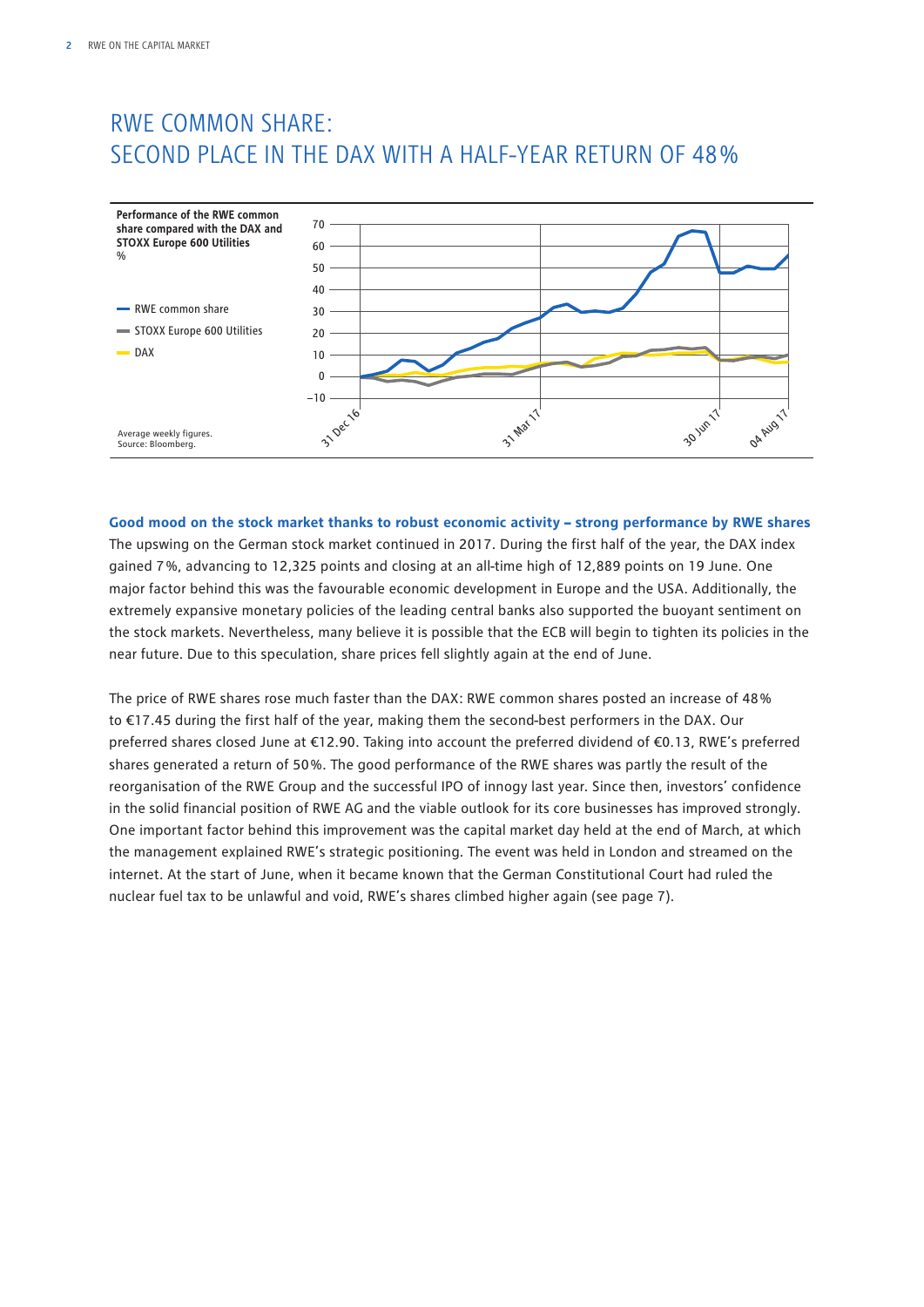## <span id="page-4-0"></span>ECONOMIC ENVIRONMENT

#### **Economic recovery continues**

According to initial estimates, global economic output rose by around 2.5 % in the first half of 2017, compared to the same period of the previous year. Growth in the Eurozone was estimated at 1.8 %, while German GDP probably increased at roughly the same rate. Consumer spending in particular was a stimulating factor. Relative to the Eurozone, economic growth in the Netherlands was marginally above average, whereas it was slightly below average in Belgium. The UK, which is our most important market outside of the currency union, recorded growth roughly on par with the Eurozone, despite negative impacts from the country's upcoming exit from the EU. Amongst other things, the UK is benefiting from expansion in the service sector. Economic performance in our main Central Eastern European markets was even stronger. However, upon finalisation of this report we only had information on the first quarter: Poland, the Czech Republic and Hungary recorded growth rates of around 4 %, with Slovakia posting a rate of roughly 3 %.

#### **Temperatures in Germany stable on the whole**

Whereas the economic trend primarily affects energy consumption by industrial enterprises, residential energy consumption is influenced to a great extent by weather conditions: the lower the outside temperatures, the more energy is needed for heating purposes. Accordingly, the sales and earnings of utilities such as RWE fluctuate due to seasonal factors and also from one fiscal year to the next. Meteorological data for the first half of 2017 shows that – despite a cold January – temperatures in our Continental European markets were mostly slightly above the 10-year average, whereas in the United Kingdom, they were substantially higher. Compared to the same period of the previous year, temperatures in much of Continental Europe were lower. However, they remained stable in Germany and were higher than in 2016 in the UK.

In addition to energy consumption, the generation of electricity is also influenced by weather conditions, in particular wind levels. On the whole, wind conditions during the first half of 2017 at our German, Dutch and Spanish wind farms were weaker than they were in the same prior-year period. Conversely, wind levels were higher in the United Kingdom and Poland. Weather conditions also have an effect on the utilisation of innogy's run-of-river power plants: the key factors are precipitation and melt water volumes, which fell significantly short of the 2016 levels in Germany, where most of these plants are located.

#### **Higher energy consumption in RWE's core markets**

Economic growth stimulated energy consumption in our core markets, whereas the trend towards energy savings had a slight counteracting effect. Based on preliminary calculations by the German Association of Energy and Water Industries (BDEW), German demand for electricity was up 1.6 % on the previous year. An increase of about 2 % was estimated for the Netherlands. Electricity consumption probably also rose slightly in Poland, Slovakia and Hungary, whereas a decline of around 2 % was estimated for the United Kingdom. Somewhat stronger changes were registered for gas demand. According to the preliminary BDEW data, in Germany it rose by 3 %, in part because market conditions for gas power stations improved and these stations were therefore utilised more. Demand also increased by 3 % in the Netherlands and rose by as much as 9 % in the Czech Republic. By contrast, gas consumption in the United Kingdom fell by around 3 %, due in part to the mild weather there.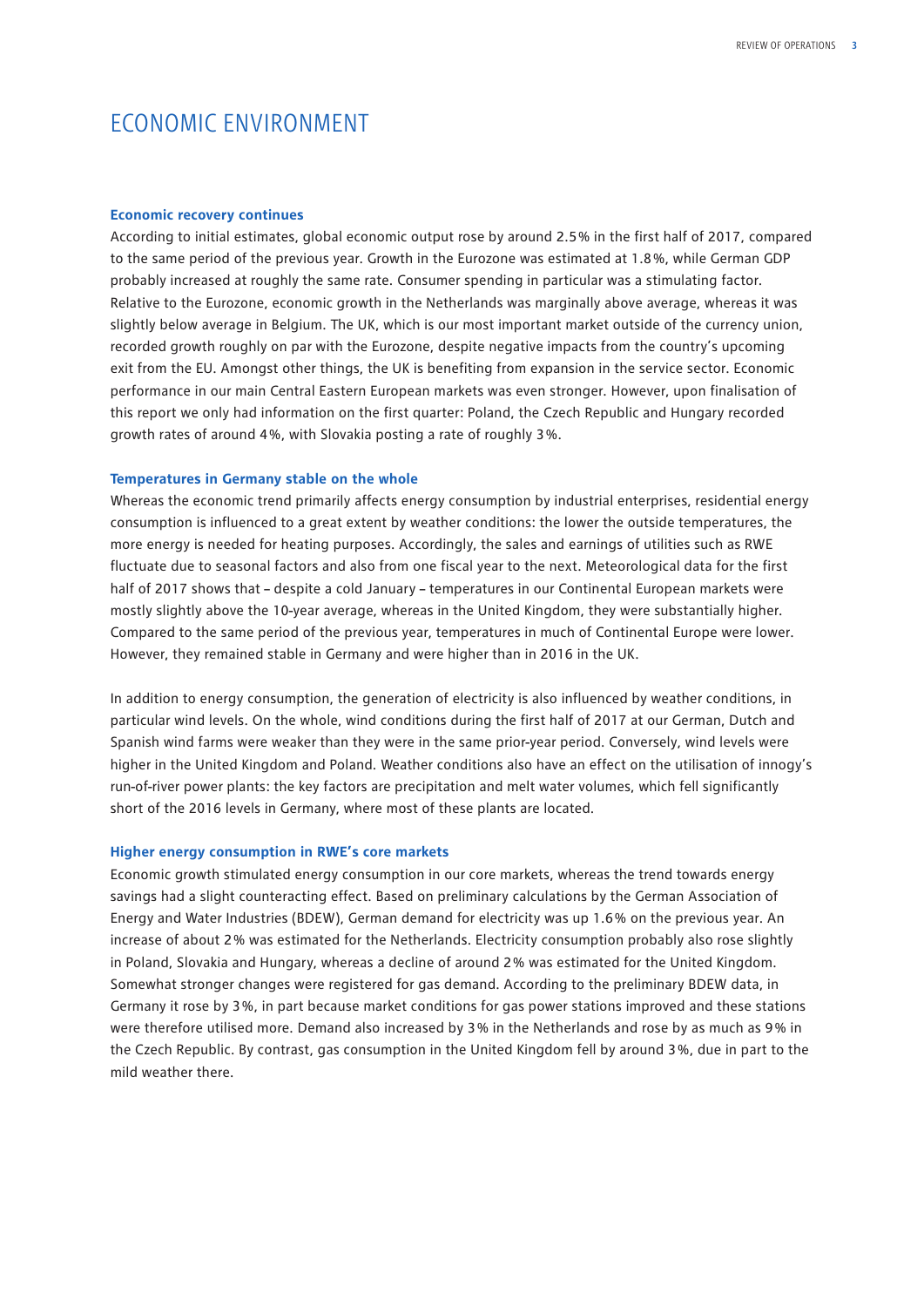#### **Higher prices in TTF wholesale gas trading**

Following a long period of declines, prices in Western European gas trading have recovered somewhat. For the period January to June 2017, spot prices at the Dutch Title Transfer Facility (TTF) averaged €17 per megawatt hour (MWh), up by €4 compared to the previous year. In TTF forward trading, contracts for delivery in the upcoming calendar year (2018 forward) were also settled at €17 per MWh. By way of comparison, a price of €15 was paid for the 2017 forward in the preceding half year. As prices in the residential business typically track wholesale price developments with a time lag, they were still strongly influenced by the slump seen in recent years. According to the latest data, gas was 4 % cheaper for German households. Compared to 2016, households in the United Kingdom and the Czech Republic paid 2 % and 1 % less for gas, respectively, whilst prices remained broadly stable in the Netherlands. Varying developments were seen for industrial customers: prices in the United Kingdom rose by 6 % and by 5 % in the Netherlands, whereas they declined modestly in Germany and significantly in the Czech Republic.

#### **Hard coal prices continue to rise**

Compared to the record lows seen early last year, hard coal prices have increased substantially again in international trading. During the period under review, coal deliveries including freight and insurance to the ARA ports (Amsterdam/Rotterdam/Antwerp) were quoted at an average of US\$80 (€74) per metric ton in spot trading, an increase of US\$33 compared to 2016. The 2018 forward (API 2 Index) traded at US\$66 per metric ton (€61), up US\$22 on the comparable prior-year figure. One key factor in this regard was the strong economic activity in China and the subsequent increase in demand for coal. The regulations implemented by the government in Beijing last year to reduce domestic coal production have since been eased. Freight rates, i.e. overseas shipping costs, are an important price component in international hard coal trading. Here again, a strong upward trend has been seen. For the period January to June 2017, the standard route from South Africa to Rotterdam cost an average of US\$6 per metric ton, which was almost twice as much as one year earlier. Rates rose in response to higher fuel prices, and because demand for shipping picked up due to economic developments. Furthermore, overcapacities were reduced as unprofitable vessels were scrapped.

#### Prices in CO<sub>2</sub> emissions trading remain low

There is still no end in sight to the low prices for trading in CO<sub>2</sub> emission allowances in Europe. The EU Allowance (EUA), which confers the right to emit one metric ton of carbon dioxide, cost an average of  $\epsilon$ 5 during the first half of the year. This figure refers to forward contracts due in December 2017. By comparison, in the first six months of the previous year, the EUA for contracts in December 2016 cost an average of  $\epsilon$ 6. There continues to be a surplus of emissions allowances on the market for the third trading period, which runs until 2020. In the last three years, the EU was able to reduce the surplus of certificates by cutting the amount issued on the market (known as 'backloading'), but no backloading is planned for 2017 or 2018. Although further measures will be taken to reduce the EUA surplus, such as introducing a market stability reserve, these will only start to have an effect after 2018. Until then, the large volumes at the auctions will keep prices low.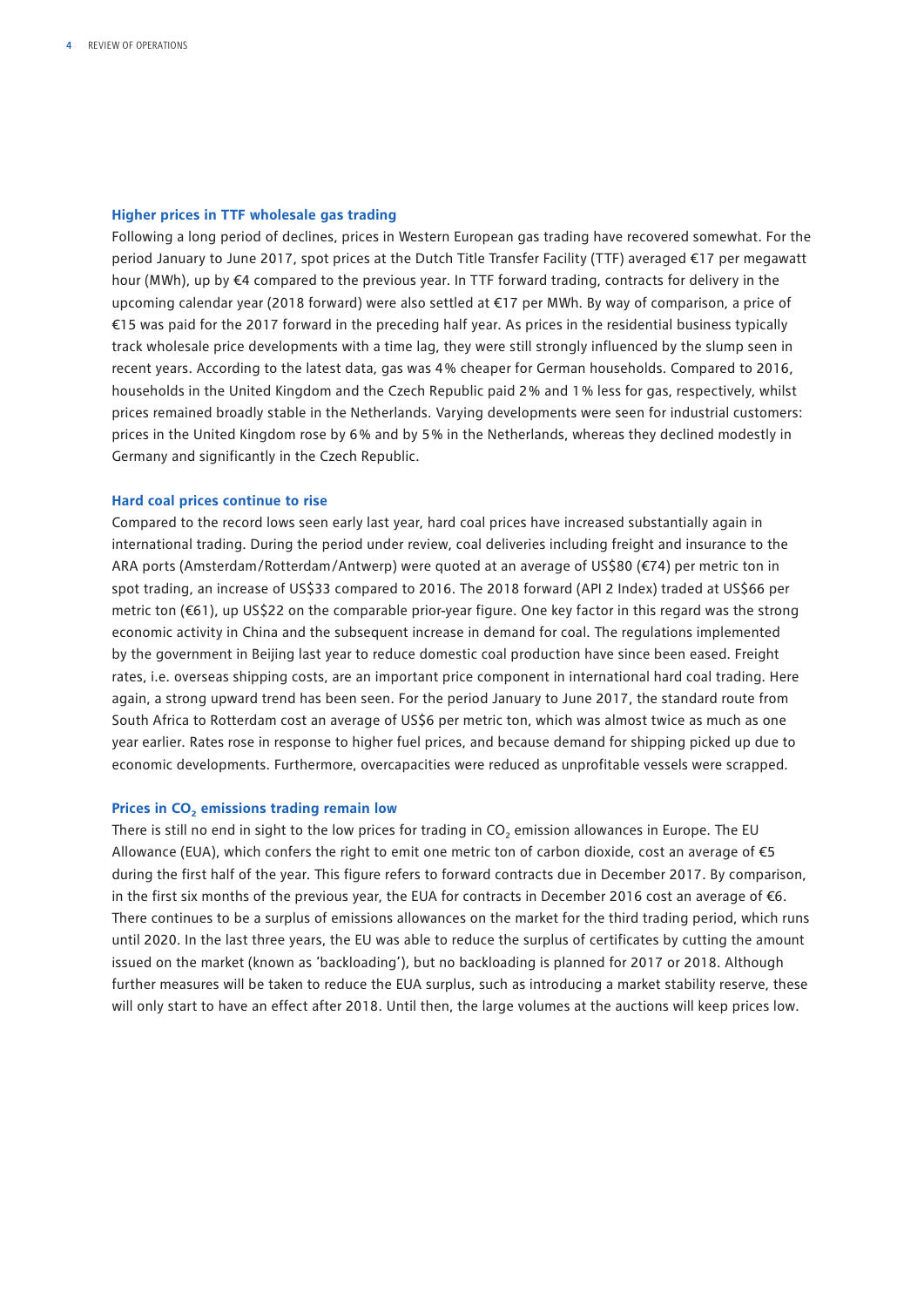Another factor is that the utilisation of relatively low-emission gas-fired power stations increased as a result of market developments, which reduces demand for EUAs. Brexit also has a significant effect: at present it cannot be foreseen whether and, if so, when the United Kingdom will be leaving the European emissions trading system. In the event of an early exit, it is possible that companies domiciled there may place a large amount of superfluous emission allowances onto the market, creating additional downward pressure on prices.



#### **Wholesale electricity prices substantially higher compared to last year**

After a downward trend lasting several years, wholesale electricity prices in our main generation markets rose again in the first half of the year. Higher hard coal prices were one of the main reasons for this, as hard coalfired power plants are price-setters for many hours during the year, especially in Germany. When fuel prices for these stations increase, it is reflected in electricity prices. During the first half of 2017, the average spot price for base-load power was €36 per MWh, up €11 on the level recorded last year. Forward prices have also risen. The 2018 forward for base-load power was quoted at €30 per MWh on average during the period under review. By comparison, in the first six months of last year the 2017 forward was trading at €24.

In the United Kingdom, our second-largest generation market, wholesale prices are typically much higher than in Germany. During the reporting period, the mean spot price for base-load power was £44 per MWh ( $\epsilon$ 51), reflecting an increase of £9 versus the 2016 level. The 2018 base-load forward traded at £42 (€49) per MWh, which was £6 higher than the comparable figure for the previous year.

In the Netherlands, where we have our third-largest generation position, base-load power was traded at an average of €39 per MWh on the spot market. This represents an increase of €11 compared to 2016. Forward contracts for 2018 traded for €34 per MWh, up €6 on the price paid for the 2017 forward in the same period last year.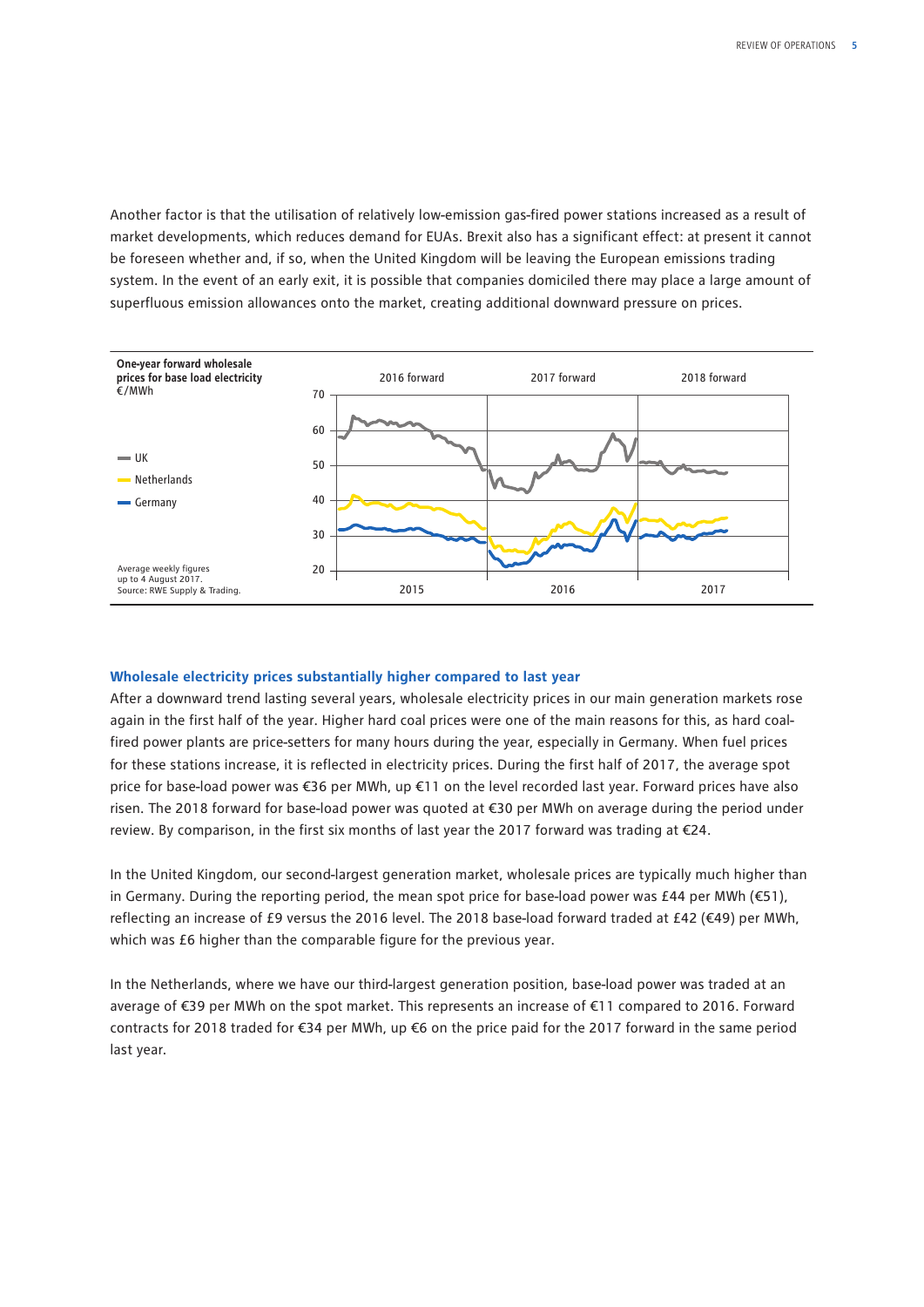#### **Lower margins for coal-fired power stations**

We sell forward most of the output of our power stations and secure the prices of the required fuel and emission allowances in order to reduce short-term volume and price risks. During the reporting period, our revenue from power generation is therefore determined by the forward contracts concluded for 2017 in the previous years. These contracts reflected the falling wholesale electricity prices seen on the markets until 2016. Accordingly, the average price for delivery contracts in 2017 was significantly lower than the price in contracts for 2016. As a result of this, the margins of our lignite and nuclear power stations, which typically have stable fuel costs, declined. Effects from the expiration of the nuclear fuel tax in Germany were not taken into account in this regard. Margins for our hard coal-fired power stations also fell. We generally sell the generation of our gas-fired plants with shorter forward dates, and consequently these plants were able to benefit from the recent rebound in wholesale prices. All in all, the margins and utilisation for these stations were higher than in the previous year.

#### **Sharp increase in electricity prices for German industrial customers**

In the retail business, tariffs are affected to a significant degree by grid costs, apportionments and taxes, especially in relation to the residential segment. In Germany and the United Kingdom, where the share of these price components is constantly increasing, electricity prices for residential customers rose by an average of 1 % and 3 % compared to 2016. Households in Poland paid roughly 1 % more than in the same period of last year. In the Netherlands, prices remained broadly unchanged, whereas they fell by 3 % in both Slovakia and Hungary. The following developments were seen in the industrial segment: electricity prices for this customer group increased by 9 % in Germany, 4 % in the United Kingdom and 2 % in the Netherlands, whereas they fell by 6 % in Slovakia, 8 % in Poland and 12 % in Hungary.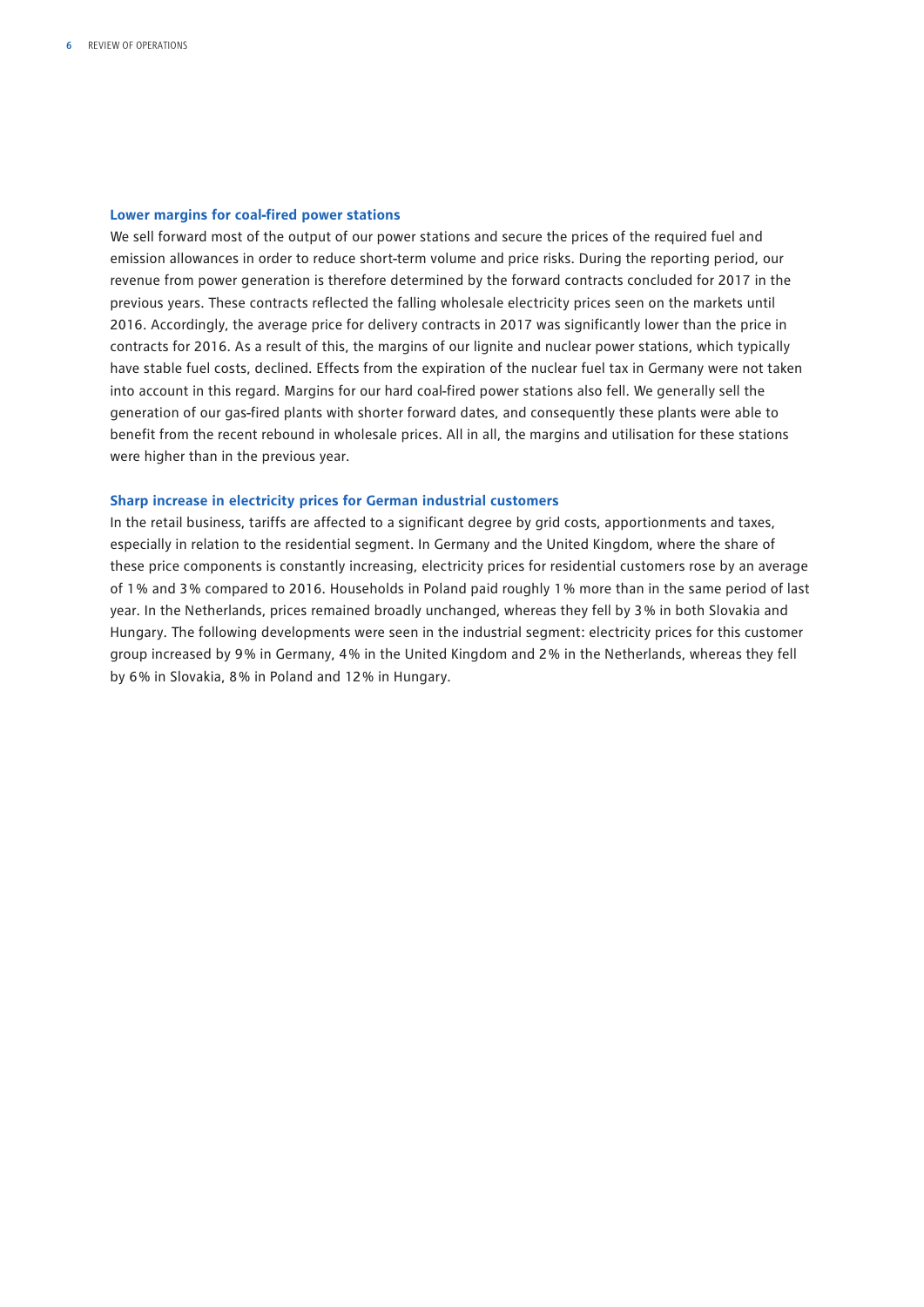## <span id="page-8-0"></span>MAJOR EVENTS

### In the period under review

#### **German Constitutional Court declares nuclear fuel tax illegal**

In mid-April, the Constitutional Court ruled that the German nuclear fuel tax was unlawful and therefore void. The ruling was announced on 7 June. The law on the nuclear fuel tax was passed by the German Parliament at the end of October 2010 without the involvement of the Upper House and expired at the end of 2016. It required the operators of nuclear power plants to pay a tax on the fuel used in their facilities. Due to doubts about conformity with EU law and the German constitution, RWE had been challenging the law since 2011. The Fiscal Court of Hamburg shared these concerns and referred the matter to the Constitutional Court. According to the Constitutional Court, the federal legislator was not authorised to introduce the nuclear fuel tax, because the tax was not a consumption tax in the sense of Article 106 of Germany's Basic Law. During the period when the tax was levied from 2011 to 2016, RWE made payments of around €1.7 billion. This amount was refunded to us in June. Furthermore, we are entitled to interest, which will probably be paid by the end of 2017. We recognise the refund of the tax in the non-operating result and the interest in the other financial result. Adjusted EBITDA and adjusted net income are not affected.

#### **RWE AG's Executive Board plans special dividend of €1 from the nuclear fuel tax refund**

Due to the refund of the nuclear fuel tax, the Executive Board of RWE AG plans to make a one-off, special dividend payment of €1 per share in early May 2018. This will be in addition to the targeted dividend of €0.50 per share. Following discussions with the Supervisory Board this was announced on 23 June. This proposal will be presented at the Annual General Meeting on 26 April 2018. With a total of 614.7 million RWE shares, including 39 million preferred shares, the planned dividend will amount to €615 million. We plan on using the bulk of the tax refund to strengthen our financial position.

#### **New law on nuclear waste disposal enters into force – utilities make payment to the nuclear fund**

Six months after being passed by the German Parliament, the law on the restructuring of responsibilities for nuclear waste disposal entered into force on 16 June 2017. Shortly before this, the EU Commission had given its approval. According to the law, the Federal government will assume responsibility for handling and financing the intermediate and final storage of radioactive waste, while responsibility for the decommissioning and dismantling of the facilities and packing of the radioactive waste shall remain with the companies. The responsibilities transferred to the Federal government will be financed from a fund, which is paid into by the plant operators. On 3 July 2017, the companies transferred the full amount of €24.1 billion to the fund's accounts at the Deutsche Bundesbank. RWE's share amounted to €6.8 billion. This ends the liability of nuclear power plant operators for the costs of intermediate and final storage. In order to provide a legal basis for this, on 26 June the companies involved concluded a public law contract with the Federal Republic of Germany. This contract provides the companies with a higher level of legal certainty related to the release from liability and also establishes details on the conditions of transferring radioactive waste to the Federal authorities. Based on this contract, numerous legal disputes between the utilities and the state over nuclear energy related issues were terminated, and the companies involved withdrew their claims.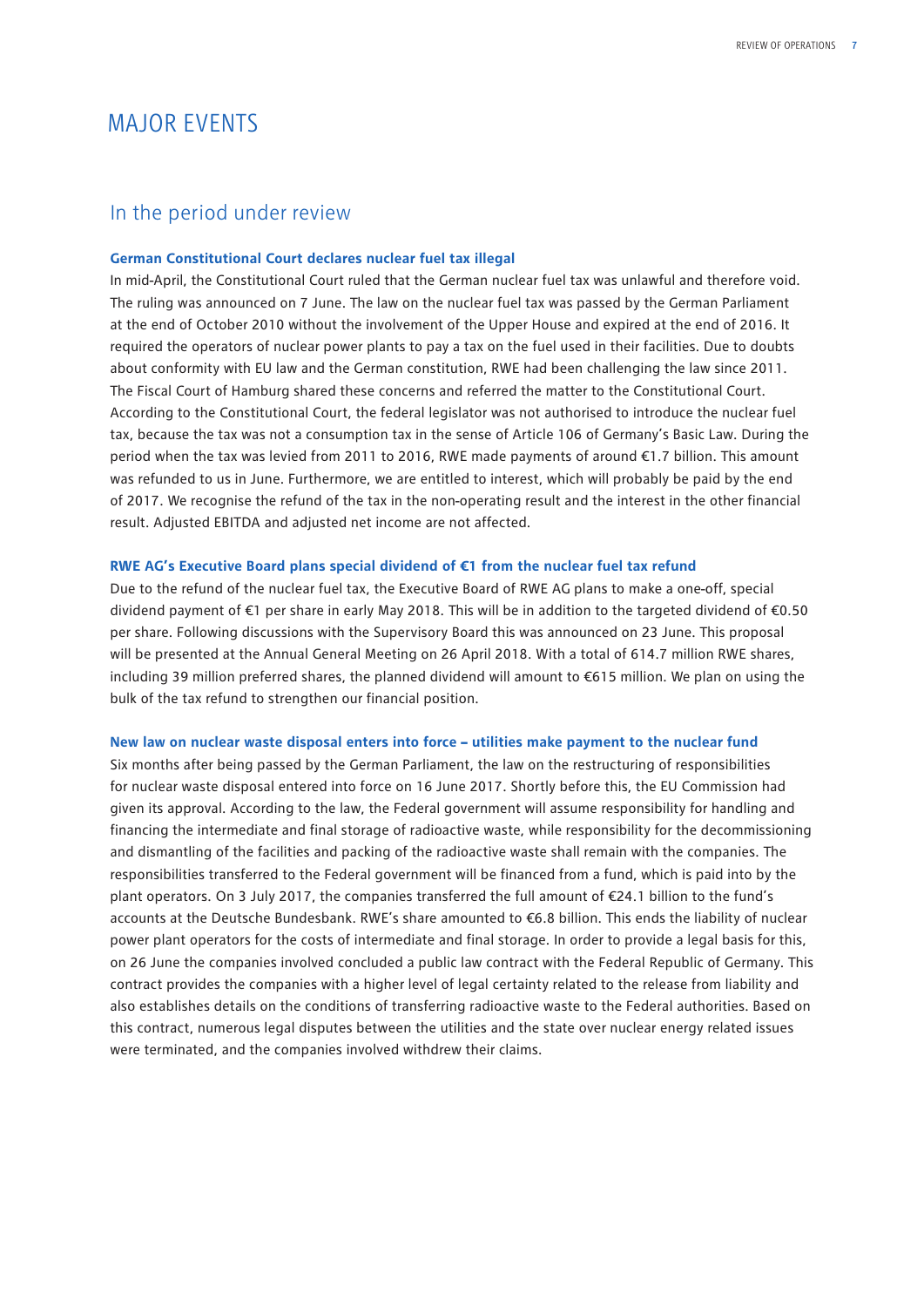#### **innogy becomes new guarantor and debtor of RWE's senior bonds**

At the end of February 2017, we successfully completed the legal transfer of our debt from senior bonds to innogy. This transaction had been initiated immediately after the IPO of our subsidiary. As a result, innogy has taken the place of RWE AG as the guarantor for the senior bonds and as the debtor for the privately placed bonds. With a total volume equivalent to €11 billion, this transfer of debt involving 18 bonds issued in various currencies was the largest of its kind performed by a company in Europe. It was preceded by a vote of the bondholders, as provided for in such cases by the German Act on Debt Securities. Two senior bonds to which the Act could not be applied were transferred by a bond swap in December 2016. In one case, involving a bond with a volume of €500 million maturing in 2037, a small residual amount remained with RWE AG. With completion of the change in the debtor, the corresponding intra-group loans were cancelled or reduced. Additional information on this subject can be found on page 52 et seq. of the 2016 Annual Report.

#### **Rating agencies confirm RWE's investment-grade rating**

As part of their regular rating reviews, the three leading agencies confirmed their credit ratings for RWE. At the end of June, Moody's and Standard&Poor's announced that they were maintaining RWE's long-term credit ratings at Baa3 and BBB-. In early April, the agency Fitch had also confirmed the rating of RWE, which was one notch higher at BBB. As a result, all three of the agencies continue to rate our creditworthiness in the investment-grade category. However, there were changes to RWE's rating outlook: Moody's and Fitch raised it from 'negative' to 'stable', which corresponds to the outlook of Standard&Poor's.

#### **RWE calls hybrid bonds with volumes of CHF 250 million and CHF 150 million**

In early April and at the end of July, we redeemed hybrid bonds of CHF 250 million and CHF 150 million, without issuing new hybrid capital. In both cases, RWE called the bonds on the first possible date. The bond with a volume of CHF 250 million was issued in November 2011, had a coupon of 5.25 % and a theoretical tenor lasting until 2072. The bond with a volume of CHF 150 million was issued in July 2012, had a coupon of 5 % and would have also matured in 2072 at the latest. RWE currently has five hybrid bonds outstanding, two of which are denominated in euros, two in US dollars and one in sterling. At the end of July, the nominal volume of these bonds was equivalent to €3.4 billion.

#### **Framework programme created for the flexible issuance of senior debt**

By updating its Debt Issuance Programme (DIP) in May, RWE AG created additional leeway for securing longterm debt financing on the capital market. The DIP is a framework prospectus for the flexible issuance of senior bonds with a total volume of €10 billion. It is the successor programme to our previous DIP with a volume of €30 billion, which pertained to the RWE Group as a whole and was suspended in 2016. Since April 2017, our subsidiary innogy has had its own DIP, which allows it to issue a total volume of €20 billion in senior bonds.

#### **Fourth capacity auction in the United Kingdom: all RWE plants qualified**

At the latest auction for the UK capacity market held from 31 January to 3 February 2017, all of the participating RWE plants with secured capacity totalling 7.9 GW qualified for capacity payments for the period from 1 October 2017 to 30 September 2018. Providers with a total generation capacity of 59.3 GW took part in the auction; stations with capacity of 54.4 GW were successful. However, at £6.95 per kilowatt the amount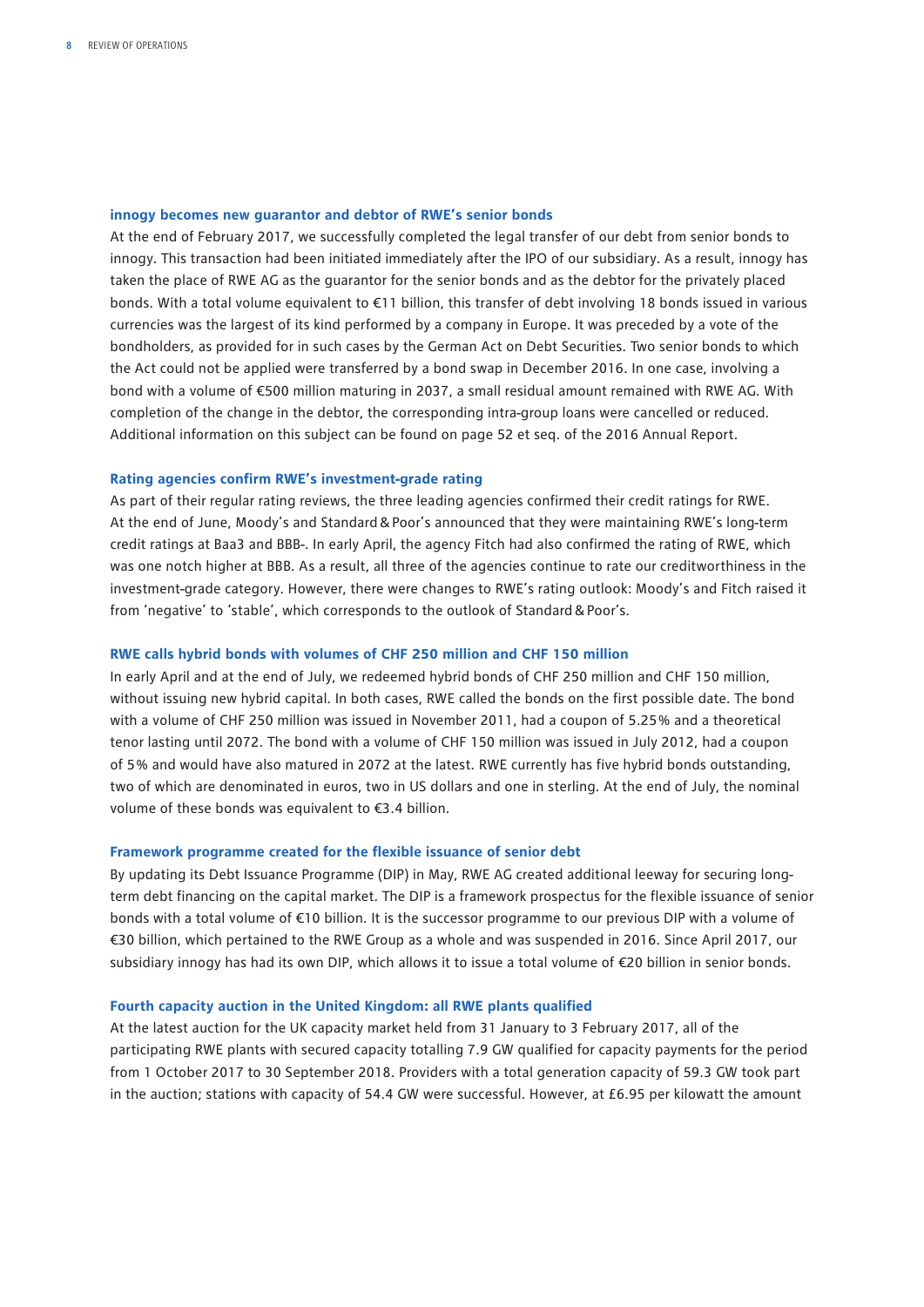of the payment is much lower than the level achieved at previous auctions. Since 2014, annual capacity auctions have taken place in the United Kingdom, at which bids are invited for a certain amount of generation capacity. Participants submit a bid in the form of a minimum payment which they require to guarantee the availability of their plant for a certain period. Through the auction process, the amount of the capacity payment is determined at which the capacity offered corresponds to the amount of capacity required. The payment amount is awarded to all bidders which submitted bids below or equal to the auction clearing price. Participation at the auctions is voluntary and open to all technologies. Plants which are already subsidised in a different manner are not eligible to participate. Before 2017 three capacity auctions had been held: the first one in December 2014 related to the period October 2018 to September 2019, while the following auctions covered the subsequent two 12-month periods. In order to avoid supply shortfalls which may have occurred in the event of the early decommissioning of hard coal-fired plants as a result of market conditions, in 2016, the UK government decided to bring the start of the capacity market forward by one year. Consequently, a fourth auction was held in early 2017.

#### **RWE to retrofit the hard coal-fired power plants Eemshaven and Amer 9 for biomass cofiring**

In January and June, the Executive Board of RWE Generation decided to retrofit our two Dutch hard coalfired power plants Amer 9 and Eemshaven for cofiring with biomass. The background for these decisions is that the Dutch state approved subsidies of up to  $\epsilon$ 2.6 billion for the two plants. Along with the retrofitting, the subsidies will also finance the additional expenses for procuring fuel. We will receive these funds over a period of eight years. The subsidies are allocated so that Amer 9 can achieve a biomass ratio of 80 % (instead of the previous 35 %) and Eemshaven a ratio of around 15 %. The Amer 9 power station has been in operation since 1993, with a net capacity of 643 MW. The twin unit at Eemshaven has a capacity of 1,554 MW and has been generating power since 2014. After comprehensive retrofitting, we plan to produce environmentally friendly electricity using a total of 2.5 million metric tons of biomass annually, allowing us to lower our  $CO<sub>2</sub>$ emissions by roughly 4 million metric tons. We will source the necessary biomass in Europe and North America, ensuring that the requirements of the Dutch sustainability protocol for biomass are satisfied. The protocol was developed by the Dutch government together with energy companies and non-governmental organisations; it has been proven in tests and will be enacted in legislation in 2017.

#### **RWE sells off the Hamborn cogeneration plant**

Effective as of 1 June, RWE Generation sold Unit 5 of the Hamborn cogeneration plant to thyssenkrupp Steel Europe (tkSE). This gas-fired power plant with a generation capacity of 241 MW (gross) is located on the premises of tkSE's steel works in Duisburg and is operated by tkSE. Up until the sale, tkSE was leasing the unit.

#### **innogy acquires German solar power and battery specialist Belectric Solar&Battery**

In early January 2017, innogy acquired Belectric Solar&Battery GmbH. The (still preliminary) purchase price amounts to €74 million. As a result of the acquisition, our subsidiary has advanced to become a global player in utility-scale photovoltaic plants and battery storage systems. Belectric is domiciled in Kolitzheim, Bavaria, and has a workforce of approximately 550. Since its inception in 2001, the company has built more than 280 ground-mounted and roof-mounted solar collectors with a total net installed capacity of over 1.5 GW. Furthermore, the company operates and maintains solar plants with a total capacity of more than 1.0 GW and develops turnkey, large-scale battery storage solutions.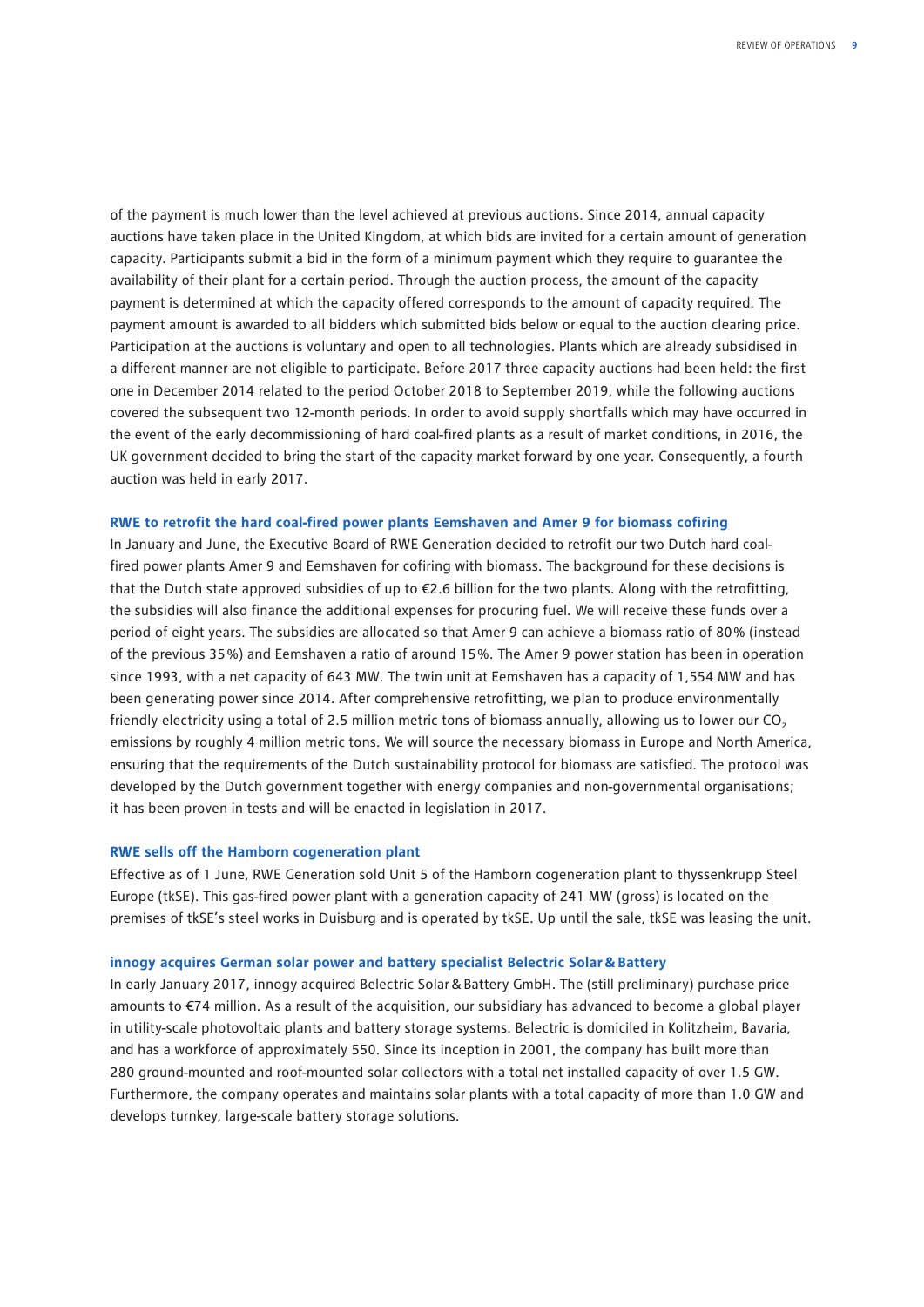#### **Zuidwester wind farm officially goes online**

In the Netherlands, the innogy wind farm Zuidwester with a capacity of 90 MW was opened in mid-June as part of the Noordoostpolder wind power project. Zuidwester is located at the Ijsselmeer. Its twelve onshore turbines are currently some of the most powerful in the world, capable of generating 7.5 MW each. They are replacing 50 smaller turbines installed in the 1980s and 1990s. As a result of this, the capacity of Zuidwester has increased six-fold. innogy has invested approximately €150 million in this wind farm, which has been generating electricity at full capacity since early 2017. Noordoostpolder, a large-scale project in which numerous companies are participating, features 86 turbines with capacity of around 430 MW, located nearshore in the Ijsselmeer and onshore along the dyke. Altogether the facilities have the capacity to supply around 400,000 households with electricity.

#### **RWE suspends dividend for common shares and pays €0.13 per preferred share**

RWE AG's Annual General Meeting, held on 27 April 2017, approved the dividend proposal of the Executive Board and the Supervisory Board for fiscal 2016 by a large majority. Accordingly, the payment of a dividend for holders of common shares was suspended, while holders of preferred shares received the preferred share of profit of €0.13 per share as stipulated by the Articles of Incorporation. The distribution amounted to €5 million for the total number of 39,000,000 preferred shares. The dividend proposal took into account the significant financial burdens resulting from the transfer to the nuclear energy fund.

#### **innogy pays a dividend of €1.60 per share**

innogy SE's Annual General Meeting, held on 24 April 2017, approved payment of a dividend of €1.60 per share for fiscal 2016. Taking as a basis the adjusted net income of our subsidiary in fiscal 2016, the payout ratio amounts to 79 %.

#### **EU Parliament and Environment Council present proposals for emissions trading reform**

In February 2017, the European Parliament and the EU Environment Council presented their ideas about the future design of the European emissions trading system (ETS). The goal is to align the ETS with the European targets for reducing greenhouse gas emissions by 2030. The reform process started with a draft directive issued on this subject in mid-2015 by the EU Commission. The Council and the Parliament supported the Commission's proposal for an annual reduction of 2.2% in the total amount of CO<sub>2</sub> allowances issued during the fourth emissions trading period running from 2021 to 2030. The reduction factor is currently 1.74 %. In other respects, the Council and the Parliament go beyond the Commission's draft directive: for example, they wish to reduce the existing surplus of allowances on the market more quickly than envisaged. In their proposal, this would be possible by transferring twice as many surplus allowances (compared to the current legal status) to the market stability reserve. The reserve was created by the EU in 2015 and will be used from 2019 to allow for more flexible management of the supply of emissions allowances. Furthermore, the Council and Parliament support cancelling allowances from the reserve. This was also not included in the draft directive. In relation to the allotment of free emissions certificates to energy-intensive enterprises, they want to take a more generous approach than proposed by the Commission, in order to limit cost disadvantages for industrial companies versus competitors from non-EU countries. While there is agreement on fundamentals, the Parliament and the Council still have differing positions on some details. A joint position will now be formulated in negotiations, which will also include the Commission. Experts anticipate that an agreement will be reached sometime this year.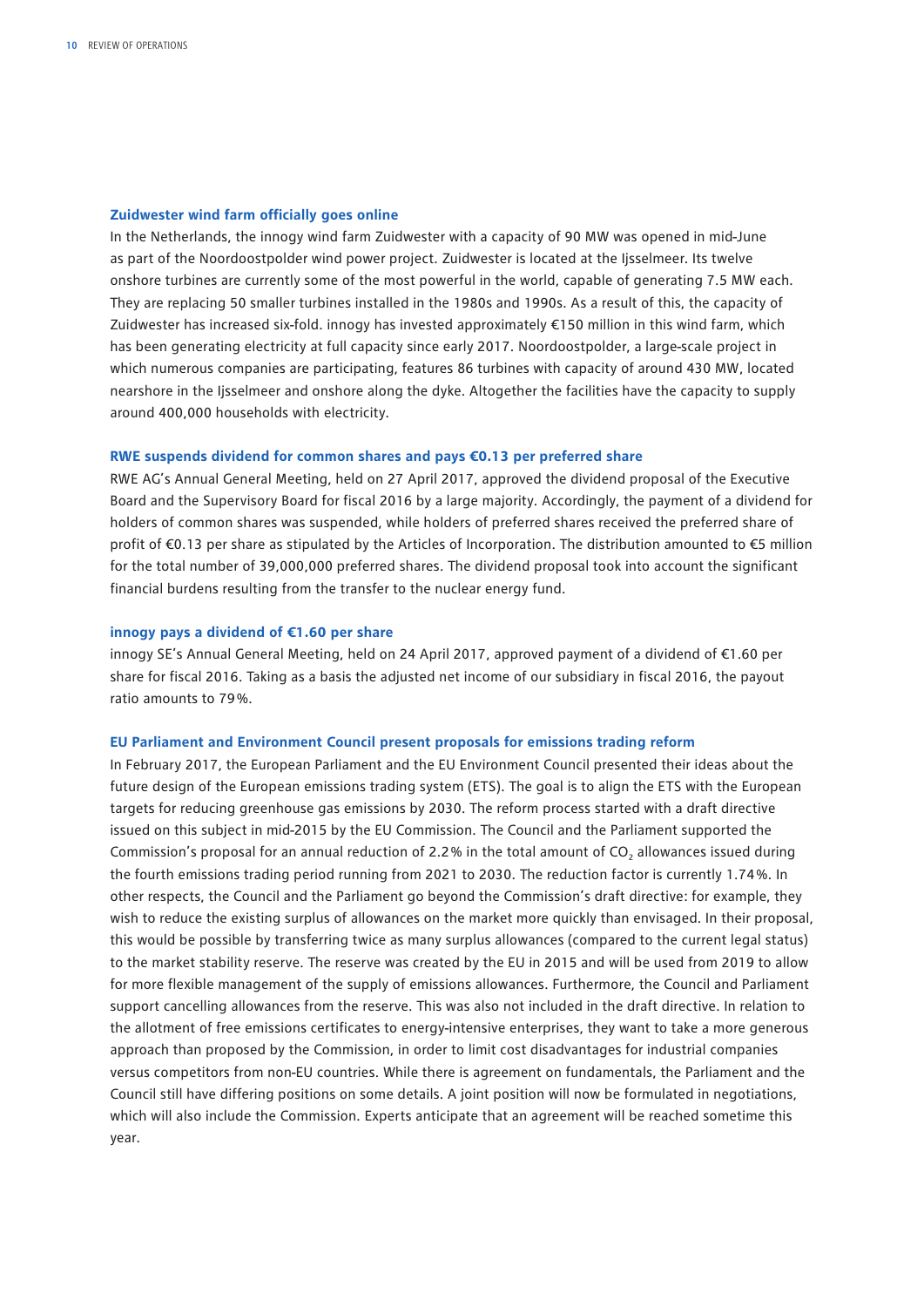#### **European Union tightens threshold values for emissions of airborne pollutants**

At the end of April, the EU Member States agreed on new regulations limiting emissions of airborne pollutants by power plants. For the most part, these European requirements, which will have to be fulfilled by existing stations from 2021, are reasonable and implementable. With regard to nitrogen oxides and mercury, however, they exceed what is currently technically possible. The European regulations will formally enter into effect this summer after publication in the Official Journal of the European Union. After this they will be transposed into national law, for example by an amendment of the 13<sup>th</sup> Federal Emissions Control Ordinance. The EU guidelines give Member States leeway, within which they can set their own threshold limits. We hope that, along with technical and economic feasibility, German policymakers will also take into consideration the need for a secure supply of electricity. After amendment of the Ordinance, we will be able to gauge the consequences for our portfolio. It is possible that we will be required to undertake significant retrofitting or close some plants early.

## After the reporting period

#### **Green light for changing debtor: innogy takes over two EIB loans from RWE**

In mid-July, loans of €645 million and £350 million, which the European Investment Bank (EIB) had granted us, were transferred from RWE AG to innogy as part of a debtor switch. In return, two corresponding group loans were cancelled. With this move, the reallocation of RWE's capital market debt to innogy, which was agreed as part of the IPO of our subsidiary, is now completed. As discussed on page 8, innogy had already taken over the debt from RWE AG's senior bonds.

#### **RWE sells two residential property management companies in the Rhenish lignite mining region**

RWE Power sold its 50 % stake in Wohnungsbaugesellschaft für das Rheinische Braunkohlenrevier GmbH (WBG) and its 15 % stake in GSG Wohnungsbau Braunkohle GmbH to the real estate company Vivawest, headquartered in Gelsenkirchen. The price is in the medium double-digit million range. Together, WBG and GSG own around 1,800 rental apartments and 1,200 garages and parking spaces in 320 buildings in the Köln-Aachen-Grevenbroich region. They also manage 150 residential units for third parties. The companies were originally set up to provide housing for workers in the mining industry. Nowadays, however, there is hardly any need for this. The sale was agreed in February, but was subject to the revocation of the law on miners' settlements, which occurred in July.

#### **Site of the former Littlebrook power station sold**

At the end of July, we reached an agreement with the UK property investor Tritax Big Box REIT plc that it would purchase most of the site of our former power station Littlebrook. The transaction is expected to be completed during the course of 2017. A smaller part of the site was sold in early August to National Grid. The sales will result in total euro proceeds in the upper double-digit million range. The Littlebrook site is favourably situated on the banks of the River Thames in Dartford, east of London. Until the end of March 2015, we operated an oil-fired power station at the site, with a net capacity of 1,245 MW. Due to stricter emissions limits for large combustion plants, the station had to be shut down.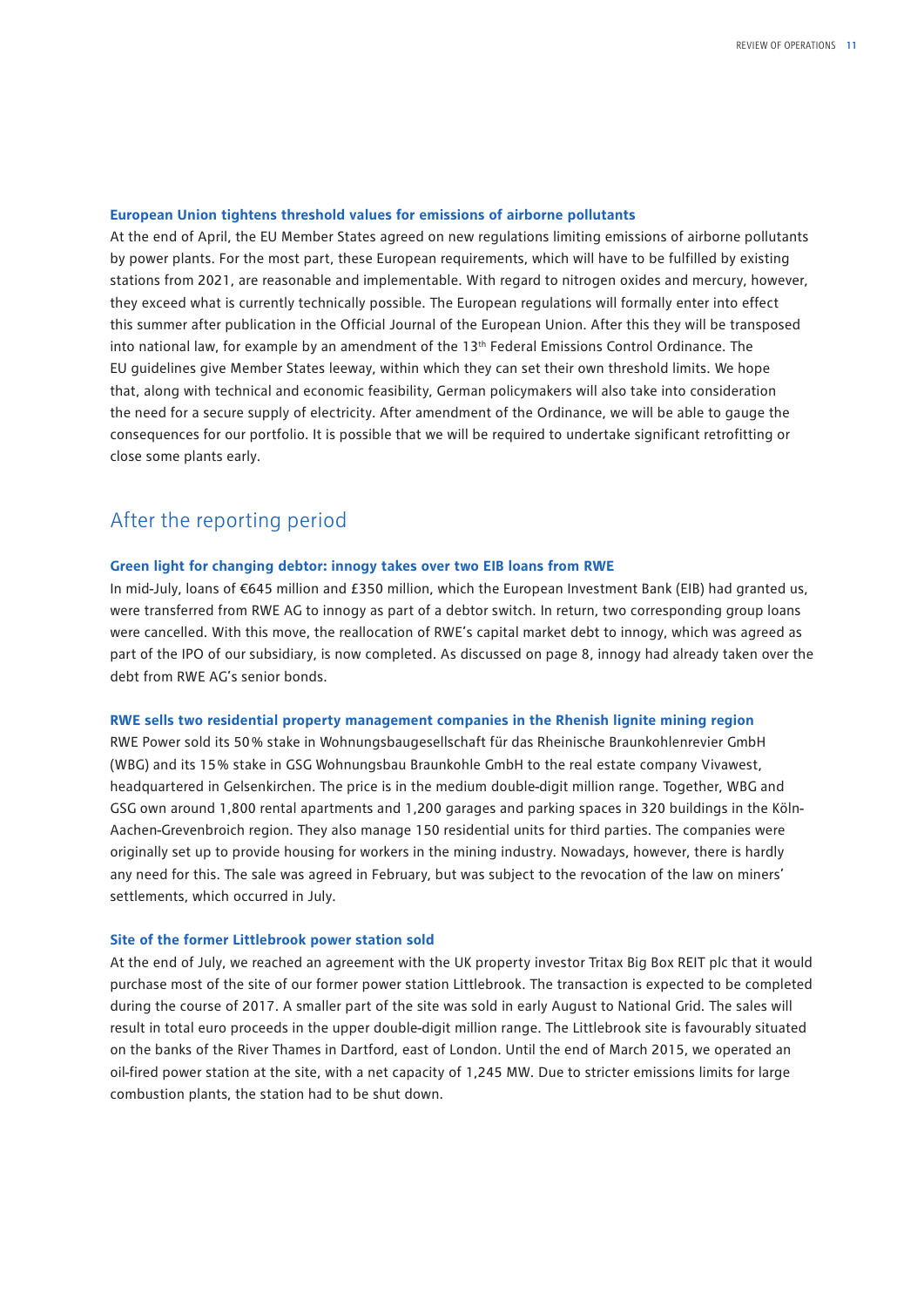## <span id="page-13-0"></span>NOTES ON REPORTING

#### **New segment structure from 1 January 2017**

Our financial reporting for 2017 is based on a new divisional structure, as the segment 'Conventional Power Generation' has been divided into 'Lignite&Nuclear' and 'European Power'. To ensure the comparability of the 2017 figures to those of the previous year, we have restated the latter in the new structure. Furthermore, from now on we refer to the former segment 'Trading/Gas Midstream' as 'Supply&Trading'. However, this is only a change of name and has no impact on the activities of the segment.

As a result of the above adjustments, the Group is structured into the following four segments (divisions):

- Lignite&Nuclear: This division covers our electricity generation in Germany using lignite and nuclear power, the profitability of which is strongly dependent on the development of wholesale electricity prices. The segment also includes lignite production in the Rhineland, along with the Hungarian company Mátra, which also produces lignite and generates electricity from lignite. RWE has a 50.9 % stake in Mátra. These activities are overseen by RWE Power. The segment also includes our investment in the Dutch nuclear power plant operator EPZ (30 %) and the German company URANIT (50 %), which holds a 33 % stake in Urenco, a uranium enrichment specialist.
- European Power: This is where we report on our electricity generation using gas, hard coal and biomass in the core markets of Germany, the UK and the Netherlands/Belgium. The segment also includes the 787 MW gas-fired power plant in the western Turkish city of Denizli, in which we hold a 70 % stake, as well as RWE Technology International, which engages in project management and engineering services. These activities are steered by RWE Generation. In addition, the segment encompasses some hydroelectric plants in Germany and Luxembourg.
- Supply&Trading: This segment comprises the activities of RWE Supply&Trading, which is responsible for commodity trading as well as the gas midstream business. It also supplies some large industrial and corporate customers in Germany and neighbouring countries with electricity and gas. RWE Supply&Trading is also responsible for marketing RWE's power generation and the short-term optimisation of power plant dispatch; however, we report the related earnings in the segments 'Lignite&Nuclear' and 'European Power'.
- innogy: The Group's business activities in renewables, grids and retail are bundled in this division. It is headed by our subsidiary innogy SE, which began operating on 1 April 2016 and was listed on the stock exchange on 7 October 2016. Via an intermediary company, RWE AG holds a stake of 76.8 % in the company, and manages it as a financial investment. innogy is a leading European producer of electricity from renewables, in particular wind and hydroelectric power, focusing on Germany, the United Kingdom, Spain, the Netherlands and Poland. The second main area of innogy's business is the operation of distribution networks in Germany (electricity and gas), the Czech Republic (gas), and in Slovakia, Hungary and Poland (all three electricity). The supply of electricity, gas and energy solutions forms the third pillar of innogy's business. Here the most important markets are Germany, the Netherlands, Belgium, the United Kingdom, the Czech Republic, Slovakia, Hungary, Poland and a few other Eastern European countries. innogy also owns majority stakes in a number of regional utilities in Germany. Moreover, the company has numerous minority interests in utility companies, such as German municipal utilities and the Austrian utility KELAG.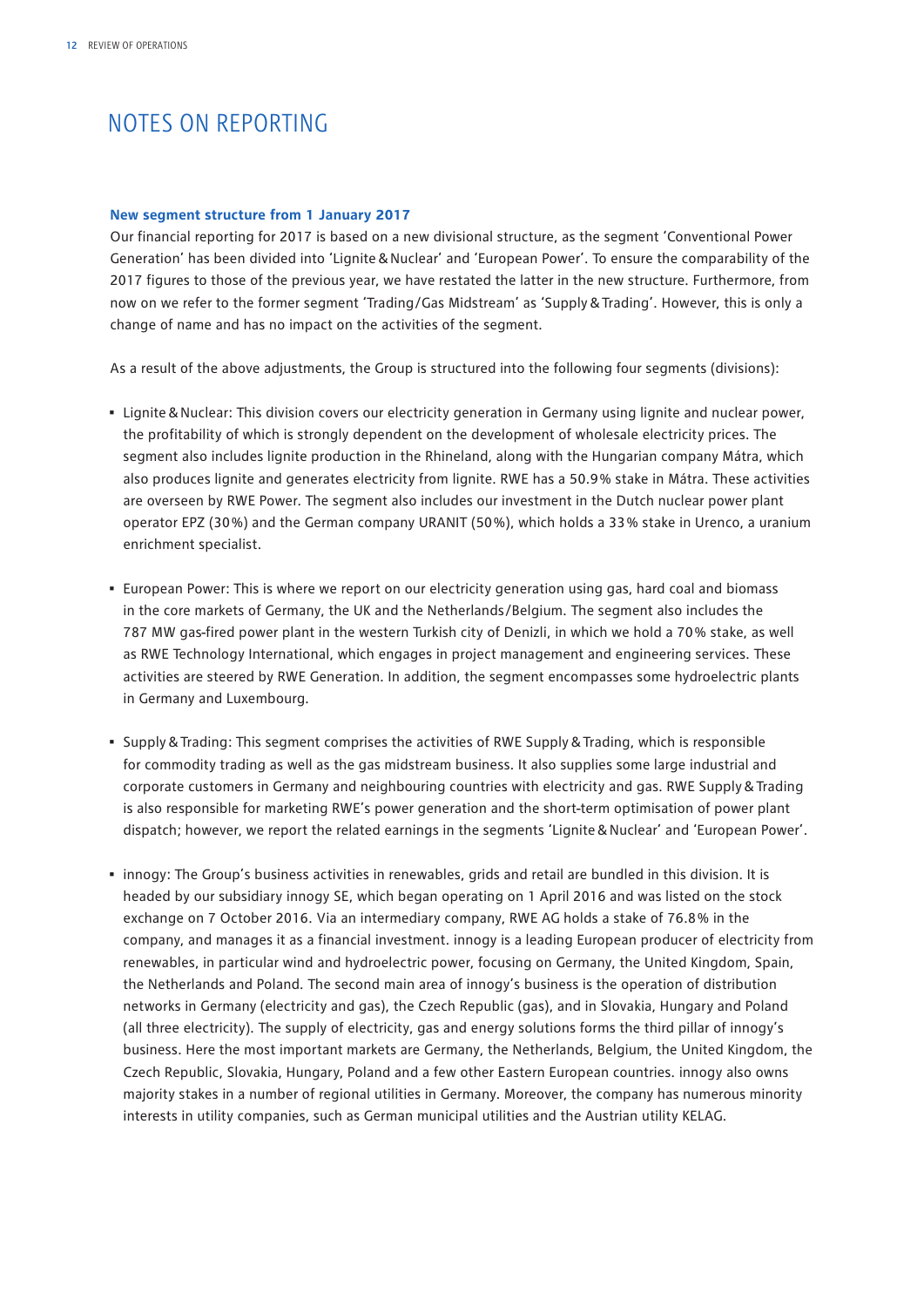Some cross-segment activities are reported in 'Other, consolidation'. Currently, this item mainly consists of the holding company RWE AG. Above and beyond this, it also includes our 25.1 % interest in the German electricity transmission system operator Amprion.

#### **Terminological changes**

In July 2016, the guidelines of the European Securities and Markets Authority (ESMA) on the application of alternative performance measures came into force. One goal of these guidelines is to ensure that the basic principles of transparency and comparability are followed when indicators which are not defined in binding terms in accounting standards are used. Amongst other things, they call for the use of unambiguous terms. Against this backdrop, we have changed the term for EBITDA to 'adjusted EBITDA' and the term for operating result to 'adjusted EBIT'. By doing so, we highlight that important components have been removed from these indicators, which are reported in the non-operating result. There is no change in content associated with the use of the new terms.

#### **New definition of free cash flow**

In this interim report, we use a new definition of free cash flow, which presents our capital expenditure in a more comprehensive manner. Previously, free cash flow was equivalent to the cash flows from continuing operations, less capital expenditure on property, plant and equipment and intangible assets. From hereon in, we will also deduct the capital expenditure on financial assets and add in revenues from divestments and asset disposals. In the interests of ensuring comparability, we have adjusted the previous year's figures.

#### **Forward-looking statements**

This interim report contains forward-looking statements regarding the future development of the RWE Group and its companies as well as economic and political developments. These statements are assessments that we have made based on information available to us at the time this document was prepared. In the event that the underlying assumptions do not materialise or unforeseen risks arise, actual performance can deviate from the performance expected at present. Therefore, we cannot assume responsibility for the correctness of these statements.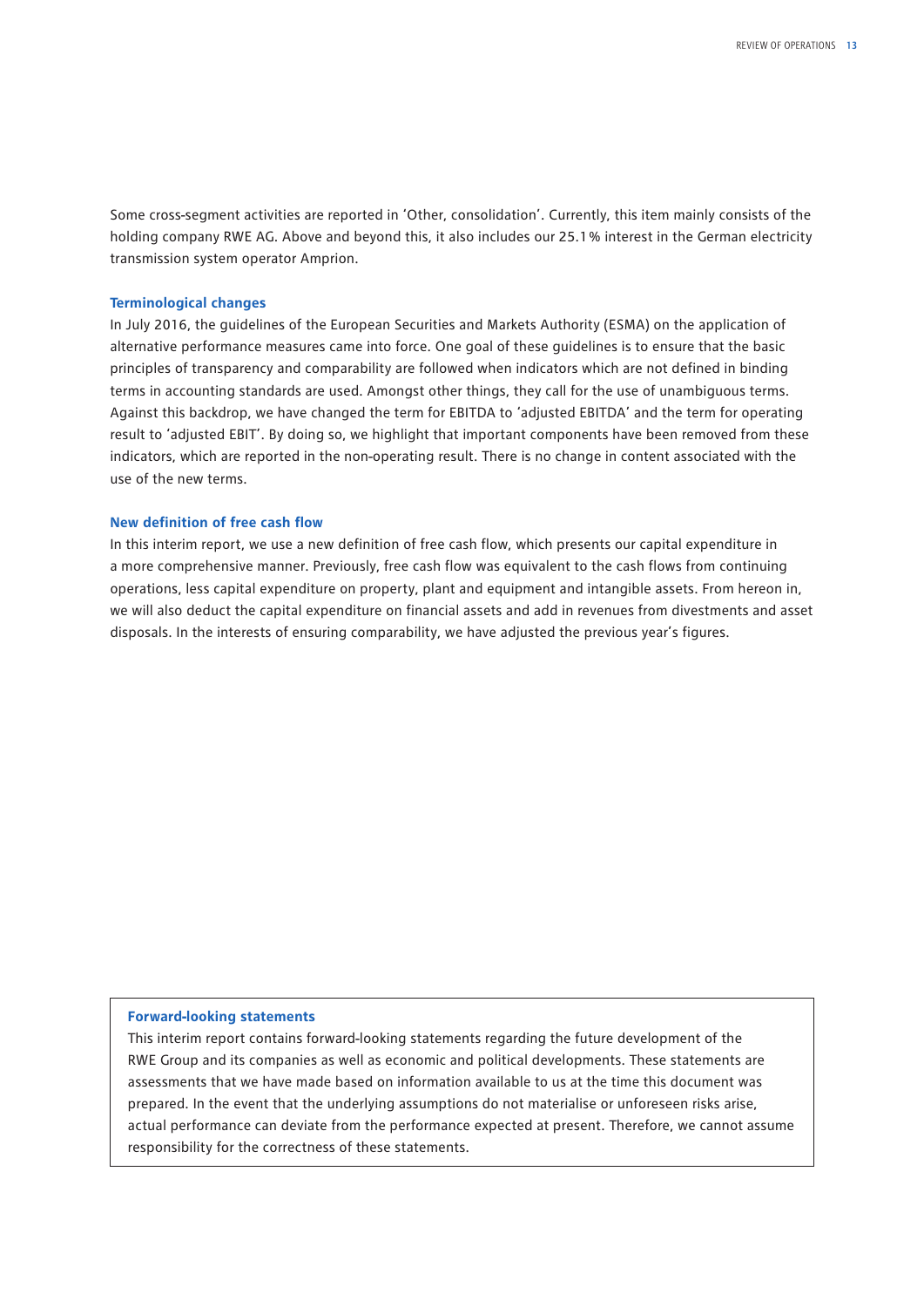## <span id="page-15-0"></span>BUSINESS PERFORMANCE

| Power generation<br>January - June |                          | Lignite                  |                          | Hard coal |      | Gas            |      | Nuclear                  | Renewables |                          |                          | Pumped<br>storage,<br>oil, other |       | Total |
|------------------------------------|--------------------------|--------------------------|--------------------------|-----------|------|----------------|------|--------------------------|------------|--------------------------|--------------------------|----------------------------------|-------|-------|
| <b>Billion kWh</b>                 | 2017                     | 2016                     | 2017                     | 2016      | 2017 | 2016           | 2017 | 2016                     | 2017       | 2016                     | 2017                     | 2016                             | 2017  | 2016  |
| Lignite & Nuclear                  | 38.0                     | 36.3                     | $\overline{\phantom{0}}$ |           |      | $\overline{a}$ | 15.0 | 14.8                     |            | $\overline{\phantom{0}}$ | 0.3                      | 0.3                              | 53.3  | 51.4  |
| European Power <sup>1</sup>        | $\overline{\phantom{0}}$ | $\overline{\phantom{0}}$ | 18.1                     | 22.8      | 27.3 | 25.0           |      | $\overline{\phantom{m}}$ | 0.5        | 0.5                      | 1.2                      | 1.2                              | 47.1  | 49.5  |
| of which:                          |                          |                          |                          |           |      |                |      |                          |            |                          |                          |                                  |       |       |
| Germany                            | $\overline{\phantom{0}}$ | $\overline{\phantom{0}}$ | 7.8                      | 10.9      | 3.7  | 3.0            |      | $\overline{\phantom{a}}$ | 0.3        | 0.3                      | 1.2                      | 1.2                              | 13.0  | 15.4  |
| United Kingdom                     | -                        | -                        | 2.6                      | 4.0       | 17.3 | 17.4           |      | $\overline{\phantom{a}}$ | 0.2        | 0.2                      | $\overline{\phantom{0}}$ | $\overline{\phantom{0}}$         | 20.1  | 21.6  |
| Netherlands/<br>Belgium            |                          | -                        | 7.7                      | 7.9       | 4.2  | 3.1            |      |                          |            |                          |                          | $\overline{\phantom{0}}$         | 11.9  | 11.0  |
| $in n$ ogy <sup>2</sup>            | -                        | -                        | 0.1                      | 0.1       | 0.5  | 0.4            |      | $\overline{\phantom{a}}$ | 5.1        | 5.7                      | $\qquad \qquad$          | $\qquad \qquad$                  | 5.7   | 6.2   |
| <b>RWE Group</b>                   | 38.0                     | 36.3                     | 18.2                     | 22.9      | 27.8 | 25.4           | 15.0 | 14.8                     | 5.6        | 6.2                      | 1.5                      | 1.5                              | 106.1 | 107.1 |

1 Including electricity from power plants not owned by RWE that we can deploy at our discretion on the basis of long-term agreements. In the first half of 2017, this amounted to 3.6 billion kWh in the European Power Division (first half of 2016: 5.3 billion kWh), of which 2.3 billion kWh was generated by hard coal-fired power plants (first half of 2016: 3.9 billion kWh).

2 Prior to the sale of our stake in Zephyr Investments Limited in the middle of last year, electricity purchases from Zephyr's wind farms are included: these amounted to 0.3 billion kWh in the first half of 2016.

#### **Power generation slightly lower than in previous year**

In the first half of 2017, the RWE Group generated 106.1 billion kWh of electricity, which was marginally less than in the same period of 2016. The contribution of hard coal to our electricity generation fell sharply, in part due to the deterioration in market conditions. Another reason was the closure of the Voerde A/B power station as of 1 April 2017. Steag owned 75 % and we owned 25 % of the two units. As the sole marketer, we had reported the electricity generated at this station in our figures. Generation from renewables also declined. One of the main factors here was the lower utilisation of run-of-river and hydroelectric power stations due to weather conditions. The sale of our 33.3 % stake in Zephyr Investments Limited in mid-2016 also had an impact (see page 40 of the 2016 Annual Report). Prior to completion of the transaction our reporting had included a portion of the generation and capacity of Zephyr's UK wind farm portfolio. By contrast, our gas-fired power stations produced more electricity than in 2016, as market conditions improved for them. There was also an increase in the generation volume from lignite, which was curtailed in 2016 by scheduled maintenance and plant outages due to damages.

In addition to our own generation, we procure electricity from external suppliers. During the reporting period, this totalled 36.9 billion kWh (previous year: 35.0 billion kWh). In-house generation and power purchases combined for 143.0 billion kWh (first half of 2016: 142.1 billion kWh).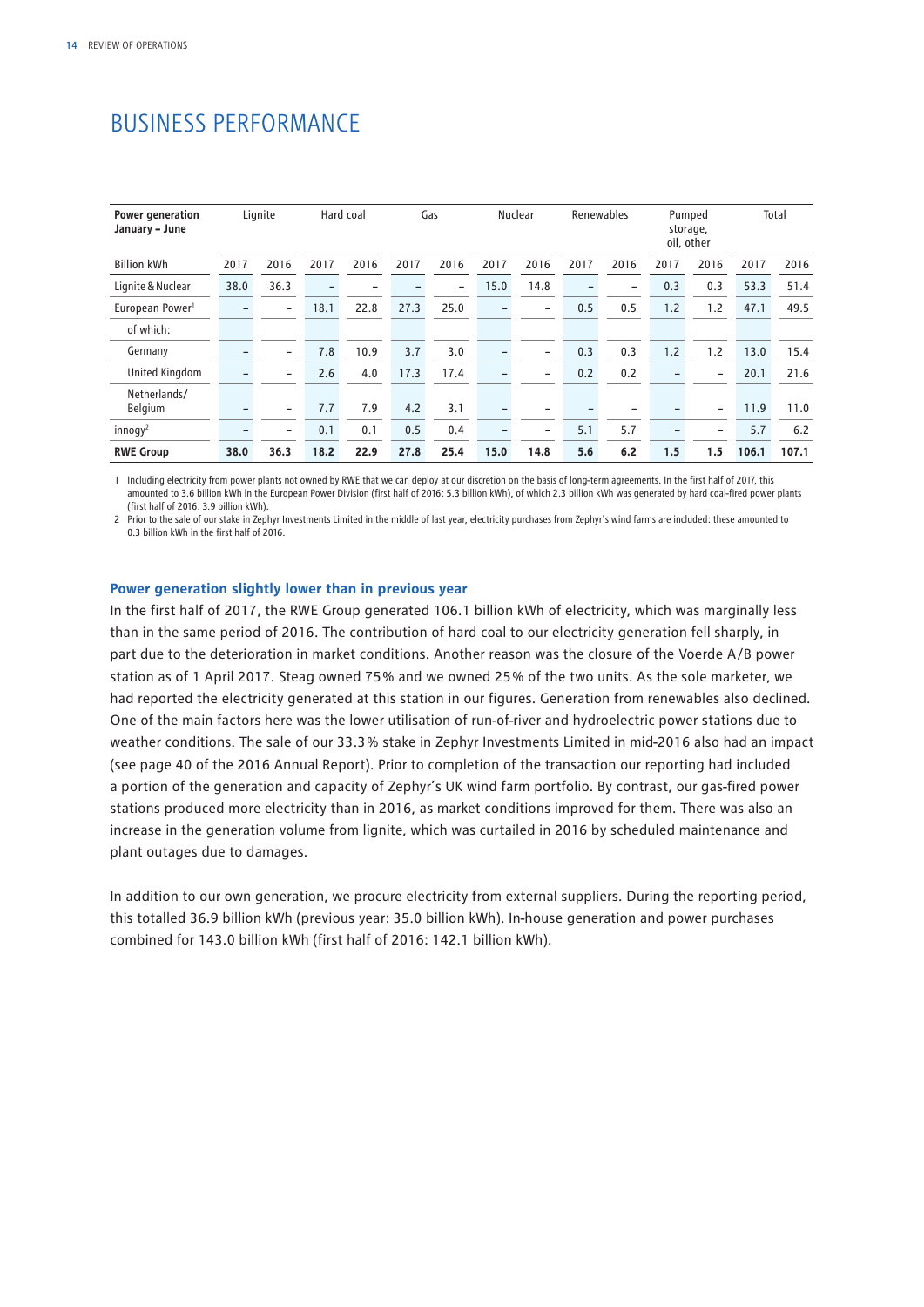| <b>External electricity sales volume</b><br>January - June |      | Residential and<br>commercial customers |      | Industrial and<br>corporate customers |      |                          |                   | <b>Distributors</b> |  | Total |  |
|------------------------------------------------------------|------|-----------------------------------------|------|---------------------------------------|------|--------------------------|-------------------|---------------------|--|-------|--|
| <b>Billion kWh</b>                                         | 2017 | 2016                                    | 2017 | 2016                                  | 2017 | 2016                     | 2017              | 2016                |  |       |  |
| Lignite & Nuclear                                          | 0.1  | 0.1                                     |      | $\overline{\phantom{0}}$              | 6.0  | 6.1                      | 6.1               | 6.2                 |  |       |  |
| European Power                                             |      | $\overline{\phantom{a}}$                | 1.1  | 1.2                                   | 2.7  | 2.4                      | 3.8               | 3.6                 |  |       |  |
| Supply & Trading                                           |      | -                                       | 18.4 | 16.7                                  |      | $\overline{\phantom{0}}$ | 19.4 <sup>1</sup> | 17.2 <sup>1</sup>   |  |       |  |
| innogy                                                     | 26.0 | 27.1                                    | 36.3 | 37.1                                  | 41.9 | 42.1                     | 104.2             | 106.3               |  |       |  |
| RWE Group <sup>2</sup>                                     | 26.1 | 27.3                                    | 55.9 | 55.1                                  | 50.7 | 50.6                     | 133.7             | 133.5               |  |       |  |

1 Including volume effects of the sale of self-generated electricity on the wholesale market. If these sales volumes exceed the purchases made for supply purposes, the positive balance is recognised in the sales volume. In the first half of 2017, there was a positive balance of 1.0 billion kWh compared to 0.5 billion kWh in the prior-year period.

2 Including small volumes subsumed under 'Other, consolidation'.

#### **Electricity sales remain almost unchanged**

Deliveries of electricity to external customers amounted to 133.7 billion kWh, roughly on par with 2016. In the Supply&Trading segment, an increase in industrial and corporate customers resulted in higher sales. This was counterbalanced by declines at innogy, which stemmed from the retail business in the UK and the Netherlands. Intense competition in these markets caused some households and companies supplied by innogy to switch providers. Increases in customer numbers in other retail markets, in particular Germany, were unable to offset this.

| External gas sales volume<br>January - June | Residential and<br>commercial customers |                          | Industrial and<br>corporate customers |      | <b>Distributors</b> |      | Total |       |
|---------------------------------------------|-----------------------------------------|--------------------------|---------------------------------------|------|---------------------|------|-------|-------|
| <b>Billion kWh</b>                          | 2017                                    | 2016                     | 2017                                  | 2016 | 2017                | 2016 | 2017  | 2016  |
| Supply & Trading                            |                                         | $\overline{\phantom{0}}$ | 13.8                                  | 13.0 | 0.3                 | 0.1  | 14.1  | 13.1  |
| innogy                                      | 59.0                                    | 60.1                     | 36.9                                  | 43.6 | 31.8                | 28.9 | 127.7 | 132.6 |
| <b>RWE Group</b>                            | 59.0                                    | 60.1                     | 50.7                                  | 56.6 | 32.1                | 29.0 | 141.8 | 145.7 |

#### **Modest decline in gas supply volume**

Compared to the previous year, our gas sales volume declined by 3 % to 141.8 billion kWh. This was primarily driven by customer losses at innogy, which mainly involved industrial and corporate customers in the UK, the Netherlands and in some Eastern European markets. innogy's market position also deteriorated somewhat with British and Dutch households. However, increases in volumes were registered with German distributors, as new customers were added and supply activities with existing customers expanded.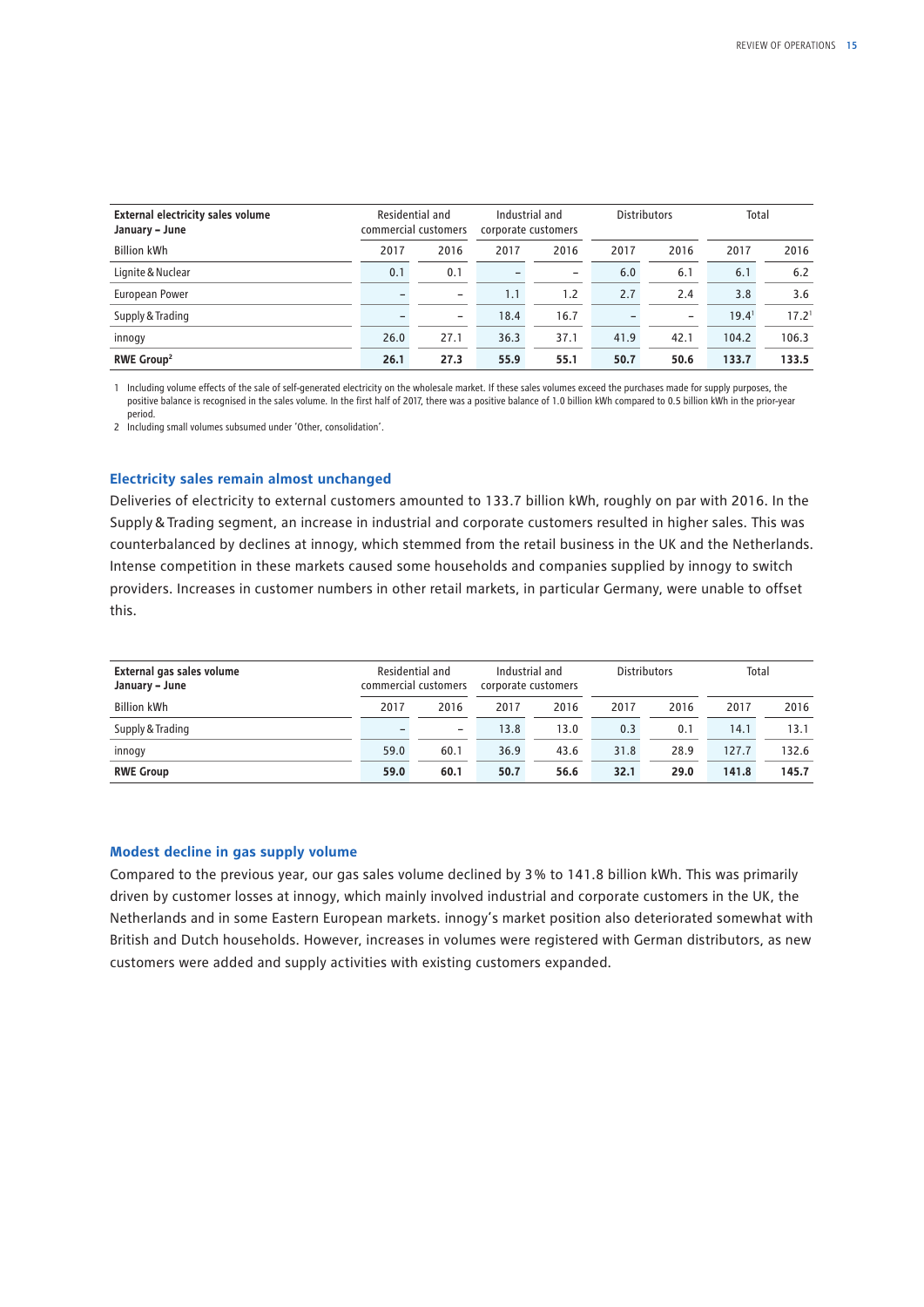| <b>External revenue</b><br>$\epsilon$ million         | Jan - Jun<br>2017 | $Jan - Jun$<br>2016 | $+/-$<br>$\frac{0}{0}$ | Jan - Dec<br>2016 |
|-------------------------------------------------------|-------------------|---------------------|------------------------|-------------------|
| Lignite & Nuclear                                     | 586               | 555                 | 5.6                    | 1,193             |
| <b>European Power</b>                                 | 343               | 386                 | $-11.1$                | 774               |
| Supply & Trading                                      | 2,048             | 1,724               | 18.8                   | 3,646             |
| innogy                                                | 20,334            | 21,197              | $-4.1$                 | 40,149            |
| Other, consolidation                                  | 10                | 36                  | $-72.2$                | 71                |
| <b>RWE Group</b>                                      | 23,321            | 23,898              | $-2.4$                 | 45,833            |
| Natural gas tax/electricity tax                       | 1,148             | 1,220               | $-5.9$                 | 2,243             |
| RWE Group (excluding natural gas tax/electricity tax) | 22,173            | 22,678              | $-2.2$                 | 43,590            |

#### **External revenue slightly lower than previous year**

The RWE Group generated €23,321 million in external revenue, including taxes on natural gas and electricity. Compared to the same period of the previous year, our revenue declined by 2 %. Revenue from sales of electricity fell by 4 % to €15,903 million. An important driver was the declining sales to residential and commercial customers. Its impact on revenues could not be offset by increased deliveries in other segments of the retail business. By contrast, revenue from gas sales amounted to €5,901 million, up slightly on the previous year. Revenues were also influenced by exchange rate developments: sterling – our most important foreign currency – depreciated versus the euro, weakening from €1.27 to €1.16 on average, which reduced revenue from the United Kingdom after conversion into euros.

| Internal revenue<br>$\epsilon$ million | Jan – Jun<br>2017 | Jan – Jun<br>2016 | $+/-$<br>$\%$ | Jan - Dec<br>2016 |
|----------------------------------------|-------------------|-------------------|---------------|-------------------|
| Lignite & Nuclear                      | 1,509             | 1.726             | $-12.6$       | 3,489             |
| European Power                         | 2,297             | 2,338             | $-1.8$        | 4,732             |
| Supply & Trading                       | 7.579             | 8.189             | $-7.4$        | 15,734            |
| innogy                                 | 1,130             | 967               | 16.9          | 1,811             |

| <b>Adjusted EBITDA</b><br>$\epsilon$ million | Jan – Jun<br>2017 | Jan – Jun<br>2016 | $+/-$<br>$\frac{0}{0}$ | Jan – Dec<br>2016 |
|----------------------------------------------|-------------------|-------------------|------------------------|-------------------|
| Lignite & Nuclear                            | 401               | 471               | $-14.9$                | 1,079             |
| European Power                               | 222               | 316               | $-29.7$                | 377               |
| Supply & Trading                             | 131               | $-153$            | 185.6                  | $-139$            |
| innogy                                       | 2,439             | 2,385             | 2.3                    | 4,203             |
| Other, consolidation                         | 20                | -8                | 350.0                  | $-117$            |
| <b>RWE Group</b>                             | 3,213             | 3,011             | 6.7                    | 5,403             |

#### **Adjusted EBITDA up 7 % compared to 2016**

In the period under review, we recorded adjusted earnings before interest, taxes, depreciation and amortisation (adjusted EBITDA) of €3,213 million. This was 7 % more than in 2016. A strong improvement in energy trading was the main reason for this. Additionally, innogy reported lower expenses for the operation and maintenance of its distribution networks. However, margins in conventional electricity generation declined.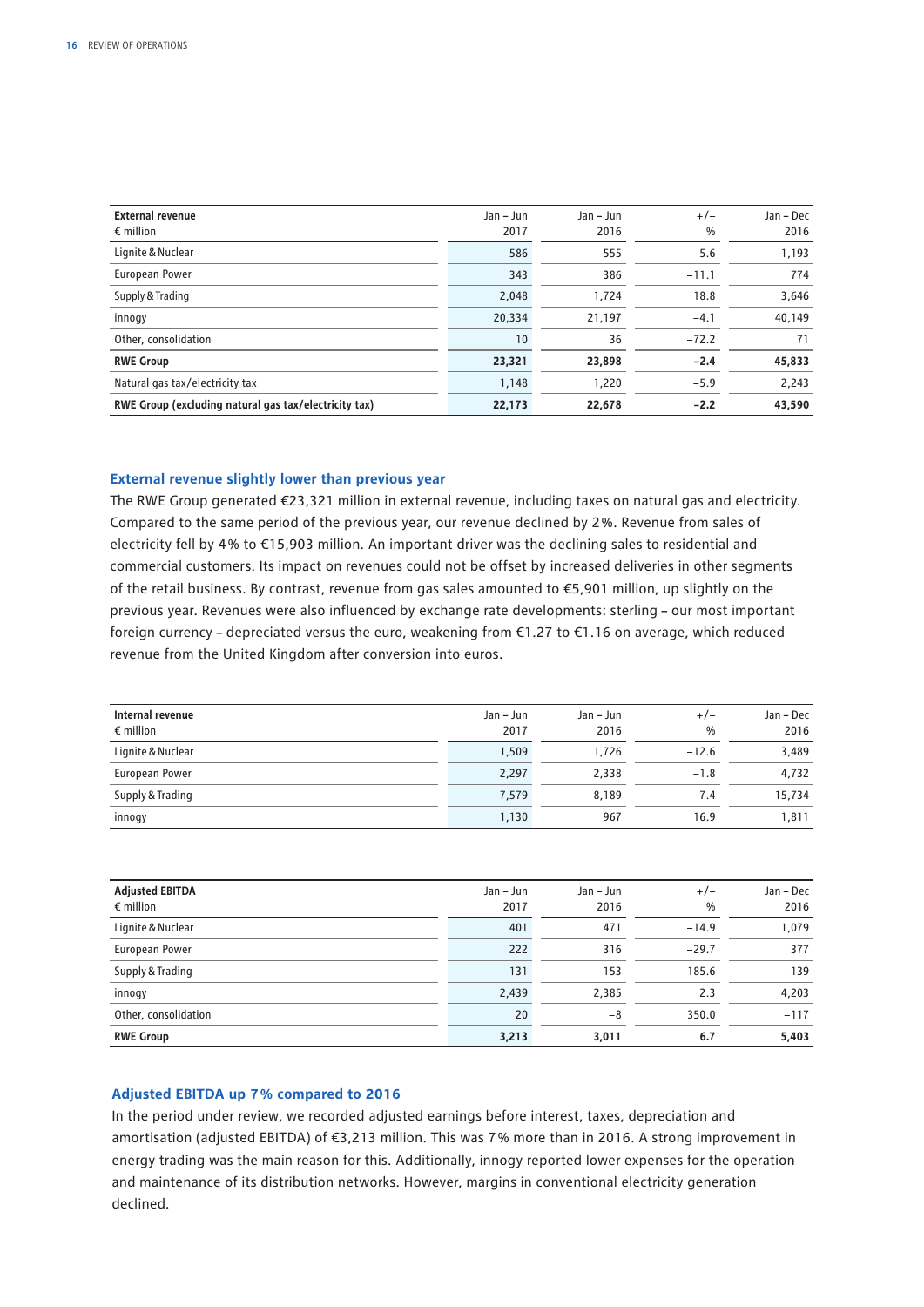The following developments were seen in the segments:

- Lignite&Nuclear: Adjusted EBITDA fell 15 % to €401 million in this division, primarily because wholesale prices for electricity produced by our lignite-fired and nuclear power plants were lower compared to 2016. We had already sold forward almost all of our electricity generation from these plants in earlier years. Additional revenue from increased production at our German lignite-fired power plants was unable to compensate for this. The earnings situation of our Hungarian subsidiary Mátra also deteriorated, owing among other things to unfavourable weather conditions which hindered lignite production. Since this company is held for sale, from 1 April 2017 we no longer include its earnings in adjusted EBITDA, as this is reported in the non-operating result. One positive factor was that we are no longer required to pay the nuclear fuel tax. Furthermore, we continue to profit from pushing ahead with our efficiency enhancement programme.
- European Power: This segment's adjusted EBITDA contracted by 30 % to €222 million; in part, this was due to the fact that the previous year's figure had included high one-off income from the release of provisions and the sale of properties in the United Kingdom. Furthermore, the unfavourable development of margins in electricity generation from hard coal also had an impact. Conversely, positive effects stemmed from efficiency enhancement measures and higher margins at our gas-fired power plants. We also increased earnings from the short-term commercial optimisation of our power station dispatch.
- Supply&Trading: Adjusted EBITDA increased by €284 million to €131 million. Our trading business developed normally, after the unusually weak performance in 2016. However, the positive effect from the sale of the hard coal-fired Lynemouth power plant in the UK, which had contributed to income in the previous year, was no longer felt.
- innogy: Our subsidiary boosted its adjusted EBITDA by 2 % to €2,439 million. In the grid business, it profited from declining expenses for operations and maintenance; furthermore, the result for the previous year had been burdened by the formation of provisions for old-age part-time employment measures. By contrast, the result for the renewables segment deteriorated, in part because the dry weather hampered generation by German hydroelectric plants. Additionally, the previous year's result was improved by capital gains from the sale of small run-of-river power plants on the Upper Ruhr river. The result of innogy's retail division was also lower than last year. This was mainly due to the UK business, which is managed by innogy's subsidiary npower. Due to intense competitive pressure in this market, customers switched supplier or could only be retained by offering them contracts with more favourable conditions. Additionally, npower had to deal with a rise in up-front costs. An increase in the standard tariffs for electricity and gas which came into effect from mid-March was unable to compensate for this. A positive effect was felt from cost-cutting measures taken as part of the restructuring of the UK retail business which started in early 2016. innogy also profited from efficiency enhancing measures outside of the UK, in particular in its core market of Germany.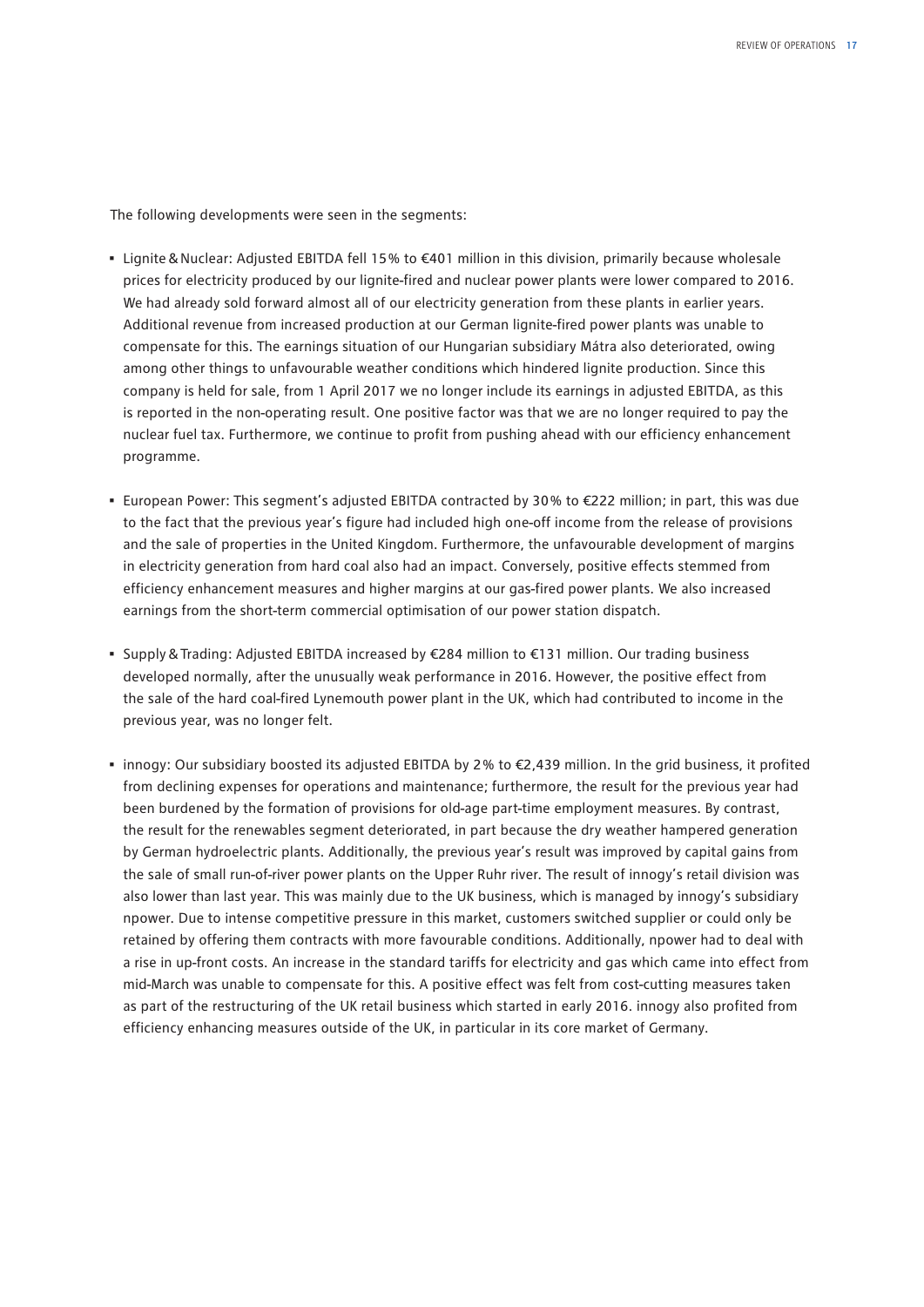| <b>Adjusted EBIT</b><br>$\epsilon$ million | Jan – Jun<br>2017 | Jan – Jun<br>2016 | $+/-$<br>$\frac{0}{0}$ | Jan - Dec<br>2016 |
|--------------------------------------------|-------------------|-------------------|------------------------|-------------------|
| Lignite & Nuclear                          | 262               | 275               | $-4.7$                 | 664               |
| European Power                             | 69                | 115               | $-40.0$                | $-37$             |
| Supply & Trading                           | 129               | $-156$            | 182.7                  | $-145$            |
| innogy                                     | 1,725             | 1,666             | 3.5                    | 2,735             |
| Other, consolidation                       | 19                | $-16$             | 218.8                  | $-135$            |
| <b>RWE Group</b>                           | 2,204             | 1,884             | 17.0                   | 3,082             |

Adjusted EBIT came in at €2,204 million for the first half of the year, up 17 % on the comparable figure for 2016. This percentage increase is significantly more pronounced than for adjusted EBITDA, because adjusted EBIT also takes into account operational depreciation, which declined significantly due to the high impairments recognised last year. In the consolidated financial statements for 2016, we recorded writedowns of €4.3 billion, with €3.7 billion of this applying to our German power plant portfolio (see 2016 Annual Report, page 48).

| Non-operating result<br>$\epsilon$ million | Jan – Jun<br>2017 | Jan – Jun<br>2016 | $+/-$<br>$\epsilon$ million | Jan - Dec<br>2016 |
|--------------------------------------------|-------------------|-------------------|-----------------------------|-------------------|
| Capital gains/losses                       |                   | 4                 | 68                          | 94                |
| Impact of derivatives on earnings          | 144               | -6                | 150                         | $-799$            |
| Restructuring, other                       | 1.401             | $-206$            | 607. ا                      | $-5.956$          |
| Non-operating result                       | 1,617             | $-208$            | 1.825                       | $-6,661$          |

The non-operating result, in which we recognise certain one-off effects not related to operations or the period under review, improved by €1,825 million to €1,617 million. The individual items developed as follows:

- Book gains from the sale of stakes and assets amounted to €72 million, versus €4 million in the prior-year period, and included proceeds from the sale of the Hamborn cogeneration plant (see page 9).
- Changes in the value of derivatives which we use to hedge against price fluctuations contributed €144 million to the result, €150 million more than in 2016. According to International Financial Reporting Standards (IFRS), the derivatives are recognised at fair value at the corresponding balance sheet date, whereas the transactions which are hedged with the derivatives are only recognised as a profit or loss when they are realised. These timing differences result in short-term effects on earnings, which are neutralised over time.
- The result for the item 'Restructuring, other' improved by €1,607 million to €1,401 million. This was mainly due to the refund of the nuclear fuel tax in the amount of €1.7 billion by the Federal government, as discussed on page 7. Furthermore, splitting up 'Conventional Power Generation' into the two segments 'Lignite&Nuclear' and 'European Power' resulted in one-off effects, which – on balance – had a positive impact (see page 38 of the Notes). Another reason for the improvement in this item was that we recognised impairments of €204 million on innogy's gas storage facilities last year and this has now ceased to have an effect. However, we also had to recognise impairments during the reporting period, mainly related to Mátra.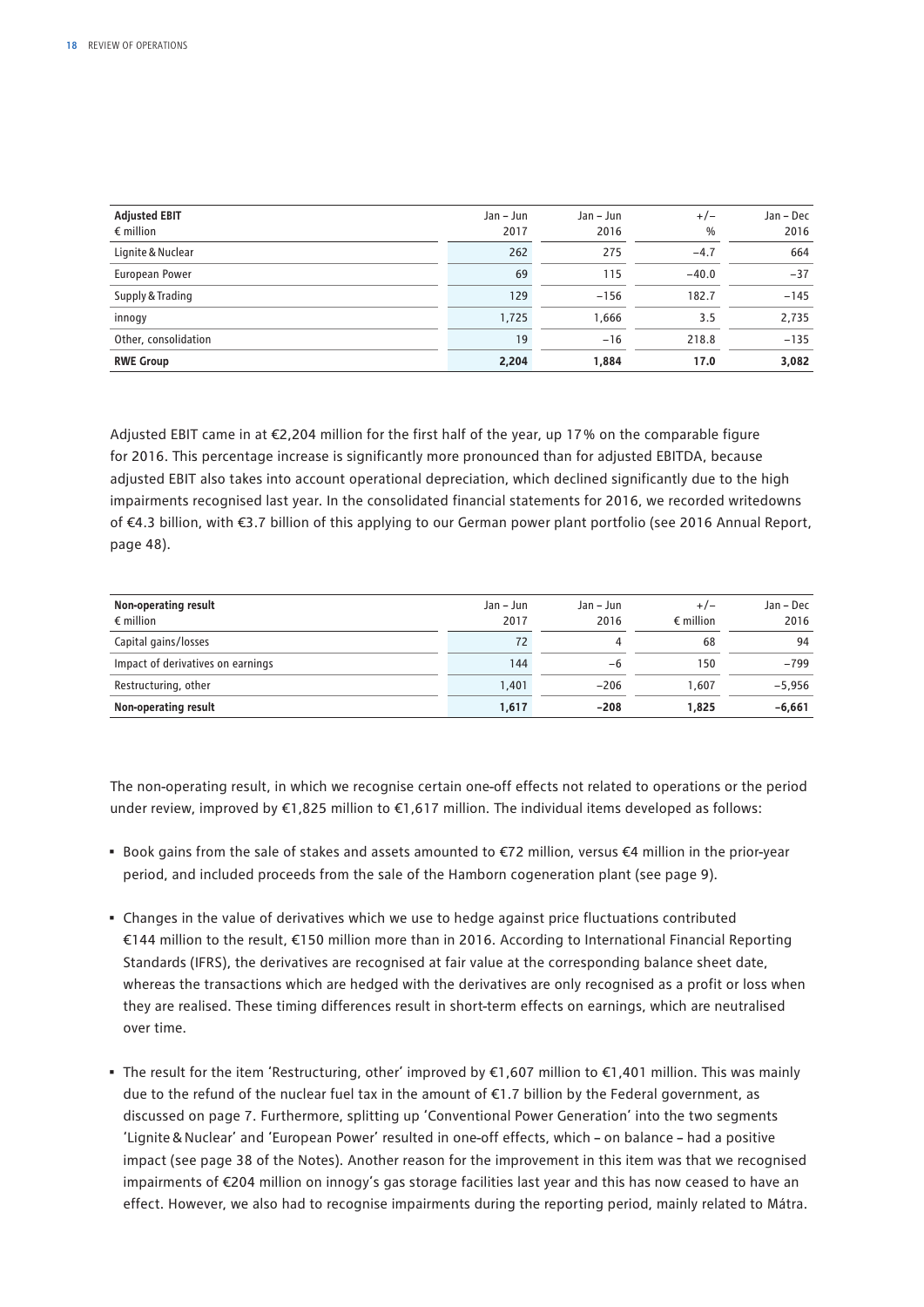| <b>Financial result</b><br>$\epsilon$ million | Jan – Jun<br>2017 | Jan - Jun<br>2016 | $+/-$<br>$\epsilon$ million | Jan - Dec<br>2016 |
|-----------------------------------------------|-------------------|-------------------|-----------------------------|-------------------|
| Interest income                               | 125               | 145               | $-20$                       | 271               |
| Interest expenses                             | $-421$            | $-515$            | 94                          | $-914$            |
| <b>Net interest</b>                           | $-296$            | $-370$            | 74                          | $-643$            |
| Interest accretion to non-current provisions  | $-44$             | $-386$            | 342                         | $-1,288$          |
| Other financial result                        | 190               | $-201$            | 391                         | $-297$            |
| <b>Financial result</b>                       | $-150$            | $-957$            | 807                         | $-2,228$          |

Our financial result improved by €807 million to −€150 million. Its components changed as follows:

- Net interest improved by €74 million to −€296 million. This was mainly due to a decline in interest expenses. The redemption of a senior bond with a nominal amount of  $\epsilon$ 850 million and a coupon of 6.25% p.a. in April 2016 contributed to this decline. Other factors included the low level of market interest rates and the fact that exchange rate developments facilitated the servicing of bonds denominated in sterling.
- Interest accretion to non-current provisions fell by €342 million to €44 million. One reason for this was that – compared to last year – we now apply a significantly lower discount rate in determining the interest accretion to nuclear waste management obligations. Furthermore, no interest accretion was necessary on the sum we transferred to the new German public nuclear energy fund in early July. Moreover, adjustments of the discount rates for other non-current provisions resulted in a decline in the net present value of the obligations. This effect also lowered interest accretion.
- The 'Other financial result' rose by €391 million to €190 million. This item includes our claim to interest on the nuclear fuel tax payments, which was a major factor behind the improvement. Furthermore, losses on the sale of securities were much lower than in 2016.

Income before taxes increased from €2,952 million to €3,671 million. Our effective tax rate was 19 %, which was lower than the (theoretical) normal rate of 32 %. One key aspect in this regard was that we were able to offset a large amount of tax losses from previous years for which no deferred tax assets had been recognised against our current earnings. Previously, we had assumed that it would not be possible to use these tax-loss carryforwards, owing to a lack of taxable profits in the foreseeable future. Due to the earnings impact of the nuclear fuel tax refund, this is not the case in 2017.

After taxes, we reported income of €2,960 million (previous year: €663 million). Non-controlling interests increased by €87 million to €267 million. The reason for this is that since the innogy IPO in October of last year, 23.2 % of the company's shares are held by third parties. The aforementioned impairment at Mátra had an opposite effect.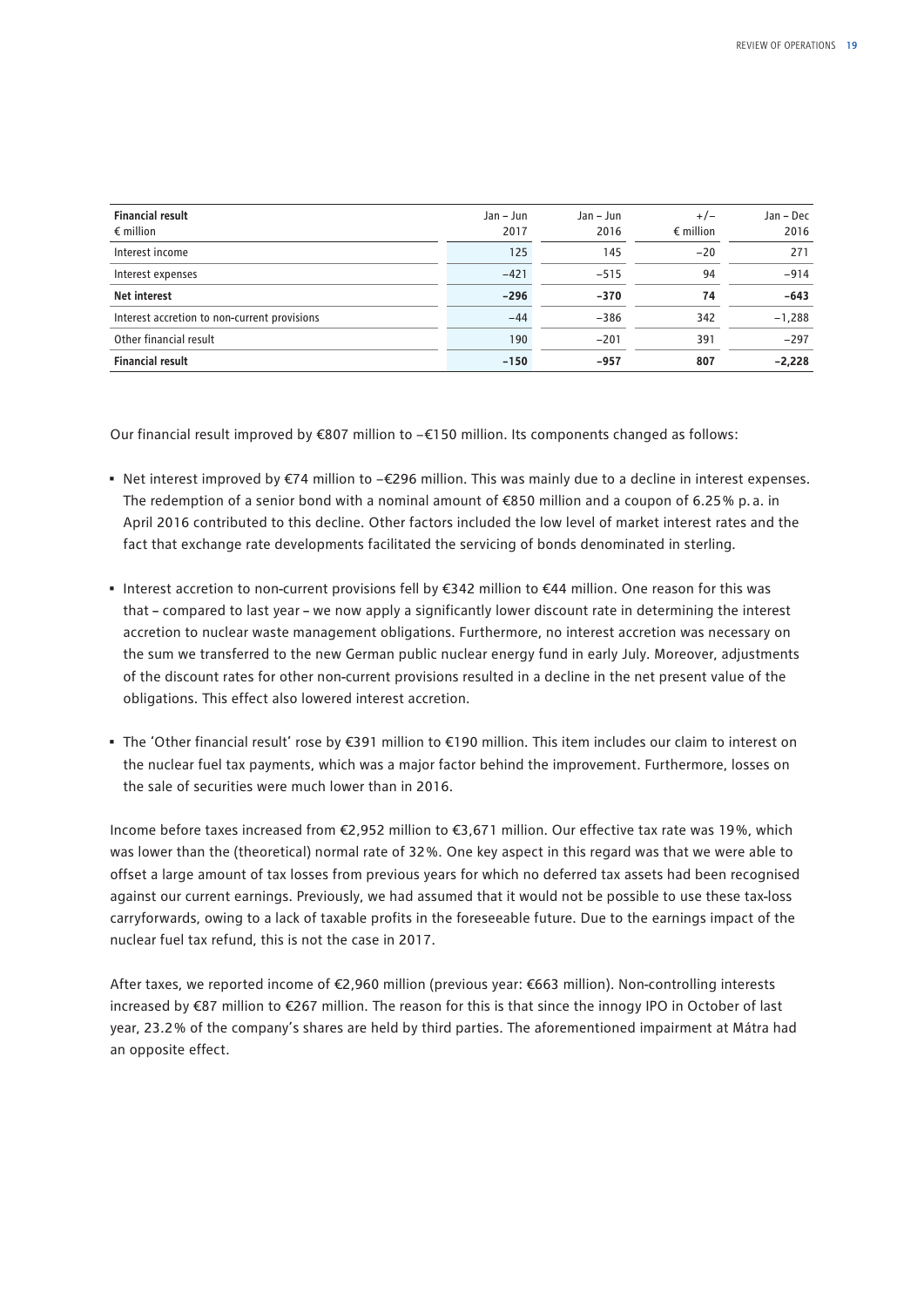| <b>Reconciliation to net income</b>                        |                    | Jan - Jun<br>2017 | Jan - Jun<br>2016 | $+/-$<br>$\frac{0}{0}$ | Jan – Dec<br>2016 |
|------------------------------------------------------------|--------------------|-------------------|-------------------|------------------------|-------------------|
|                                                            |                    |                   |                   |                        |                   |
| <b>Adjusted EBITDA</b>                                     | $\epsilon$ million | 3,213             | 3,011             | 6.7                    | 5,403             |
| Operating depreciation, amortisation and impairment losses | $\epsilon$ million | $-1,009$          | $-1,127$          | 10.5                   | $-2,321$          |
| <b>Adjusted EBIT</b>                                       | $\epsilon$ million | 2,204             | 1,884             | 17.0                   | 3,082             |
| Non-operating result                                       | $\epsilon$ million | 1,617             | $-208$            |                        | $-6,661$          |
| Financial result                                           | $\epsilon$ million | $-150$            | $-957$            | 84.3                   | $-2,228$          |
| Income before taxes                                        | $\epsilon$ million | 3,671             | 719               | 410.6                  | $-5,807$          |
| Taxes on income                                            | $\epsilon$ million | $-711$            | $-56$             |                        | 323               |
| Income                                                     | $\in$ million      | 2,960             | 663               | 346.5                  | $-5,484$          |
| of which:                                                  |                    |                   |                   |                        |                   |
| Non-controlling interests                                  | $\epsilon$ million | 267               | 180               | 48.3                   | 167               |
| RWE AG hybrid capital investors' interest                  | $\epsilon$ million | 24                | 26                | $-7.7$                 | 59                |
| Net income/income attributable to RWE AG shareholders      | $\epsilon$ million | 2,669             | 457               | 484.0                  | $-5,710$          |
| <b>Adjusted net income</b>                                 | $\epsilon$ million | 809               | 598               | 35.3                   | 777               |
| Earnings per share                                         | €                  | 4.34              | 0.74              |                        | $-9.29$           |
| Adjusted net income per share                              | €                  | 1.32              | 0.97              |                        | 1.26              |
| Number of shares outstanding (average)                     | millions           | 614.7             | 614.7             |                        | 614.7             |
| Effective tax rate                                         | $\frac{0}{0}$      | 19                | 8                 |                        | 6                 |

The portion of our earnings attributable to hybrid capital investors amounted to €24 million (previous year: €26 million); this pertains to our hybrid bond with a volume of £750 million. According to IFRS, due to its theoretically unlimited tenor, it is classified as equity, whereas RWE's other hybrid bonds are classified as debt.

The developments above resulted in net income of €2,669 million, marking a strong improvement compared to 2016 (€457 million). Based on the 614.7 million in RWE shares outstanding, this corresponds to earnings per share of €4.34 (previous year: €0.74).

| Reconciliation to adjusted net income<br>January - June<br>$\epsilon$ million | Original<br>figures<br>2017 | Adjustment               | Adjusted<br>figures<br>2017 | Adjusted<br>figures<br>2016 |
|-------------------------------------------------------------------------------|-----------------------------|--------------------------|-----------------------------|-----------------------------|
| <b>Adjusted EBIT</b>                                                          | 2,204                       |                          | 2,204                       | 1,884                       |
| Non-operating result                                                          | 1,617                       | $-1,617$                 |                             |                             |
| Financial result                                                              | $-150$                      | $-370$                   | $-520$                      | $-957$                      |
| Income before taxes                                                           | 3,671                       | $-1,987$                 | 1,684                       | 927                         |
| Taxes on income                                                               | $-711$                      | 250                      | $-461$                      | $-123$                      |
| Income                                                                        | 2,960                       | $-1,737$                 | 1,223                       | 804                         |
| of which:                                                                     |                             |                          |                             |                             |
| Non-controlling interests                                                     | 267                         | 123                      | 390                         | 180                         |
| RWE AG hybrid capital investors' interest                                     | 24                          | $\overline{\phantom{0}}$ | 24                          | 26                          |
| Net income/income attributable to RWE AG shareholders                         | 2,669                       | $-1,860$                 | 809                         | 598                         |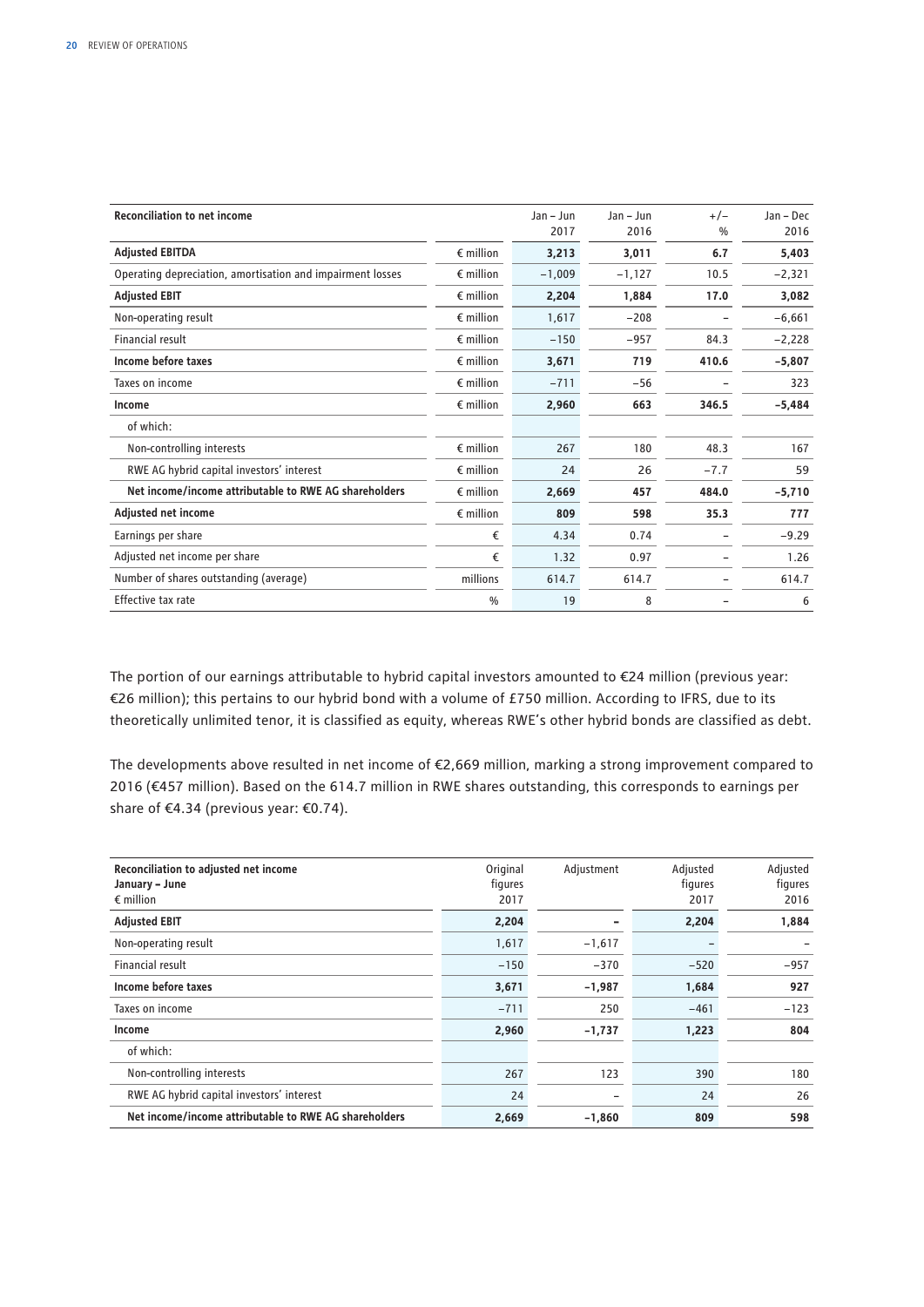#### **Adjusted net income increases by 35 %**

Adjusted net income amounted to €809 million. It differs from net income in that the entire non-operating result and material extraordinary effects in the financial result, in taxes on income and in income attributable to non-controlling interests are removed. The effects of the one-off items on taxes on income and on noncontrolling interests are also eliminated. As previously discussed, adjusted net income does not contain any effects from the refund of the nuclear fuel tax. It rose by 35 % compared to 2016, thanks in part to the improvement in the business performance and financial result, whereas the higher taxes on income had a negative impact.

| Capital expenditure on property, plant and equipment and<br>on intangible assets<br>$\epsilon$ million | Jan – Jun<br>2017 | $Jan - Jun$<br>2016 | $+/-$<br>$\epsilon$ million | Jan – Dec<br>2016 |
|--------------------------------------------------------------------------------------------------------|-------------------|---------------------|-----------------------------|-------------------|
| Lignite & Nuclear                                                                                      | 98                | 110                 | $-12$                       | 267               |
| European Power                                                                                         | 38                | 27                  | 11                          | 66                |
| Supply & Trading                                                                                       |                   |                     |                             | 4                 |
| innogy                                                                                                 | 541               | 580                 | $-39$                       | 1.679             |
| Other, consolidation                                                                                   |                   | 15                  | $-14$                       | 11                |
| <b>RWE Group</b>                                                                                       | 679               | 733                 | -54                         | 2,027             |

| Capital expenditure on financial assets<br>$\epsilon$ million | Jan – Jun<br>2017 | Jan – Jun<br>2016 | $+/-$<br>$\epsilon$ million | Jan – Dec<br>2016 |
|---------------------------------------------------------------|-------------------|-------------------|-----------------------------|-------------------|
| Lignite & Nuclear                                             |                   |                   |                             |                   |
| European Power                                                |                   |                   |                             | 4                 |
| Supply & Trading                                              |                   | 15                | $-10$                       | 56                |
| innogy                                                        | 172               | 76                | 96                          | 290               |
| Other, consolidation                                          |                   |                   |                             | 4                 |
| <b>RWE Group</b>                                              | 179               | 93                | 86                          | 355               |

#### **Capital expenditure slightly higher than in 2016**

During the first half of 2017, the RWE Group recorded capital expenditure of €858 million, up 4 % on 2016. Expenditure on property, plant and equipment and intangible assets amounted to €679 million. This represents a modest decline compared to the first six months of 2016, which was mainly due to developments in innogy's grid business. By contrast, capital expenditure on financial assets roughly doubled to €179 million. In the reporting period, this was due to innogy acquiring the solar and battery specialist Belectric Solar&Battery, as discussed on page 9.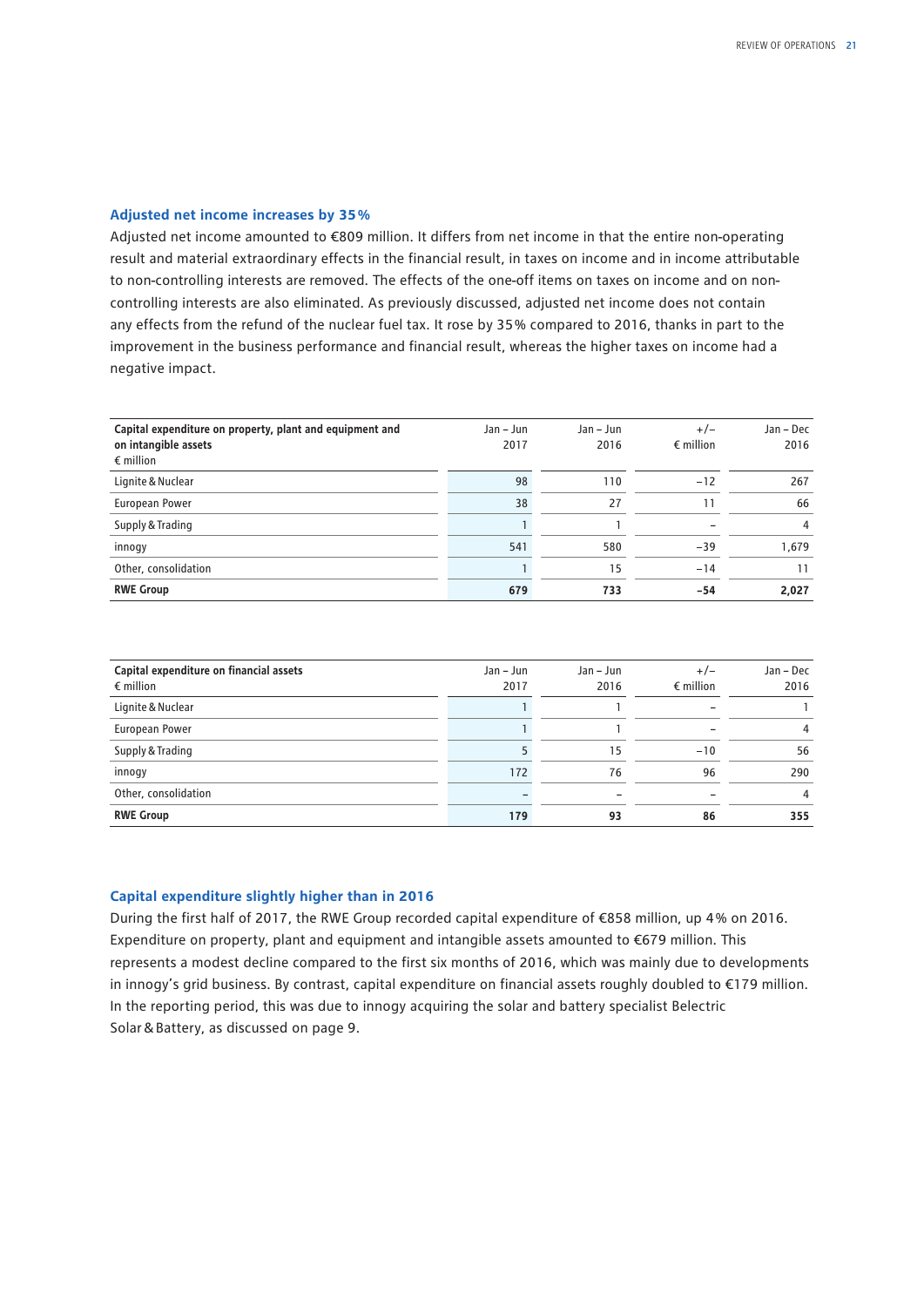| <b>Cash flow statement</b><br>$\epsilon$ million                  | Jan - Jun<br>2017 | $Jan - Jun$<br>2016 | $+/-$<br>$\epsilon$ million | Jan - Dec<br>2016 |
|-------------------------------------------------------------------|-------------------|---------------------|-----------------------------|-------------------|
| Funds from operations                                             | 3,537             | 1,623               | 1,914                       | 3,013             |
| Change in working capital                                         | $-1,823$          | $-2,627$            | 804                         | $-661$            |
| Cash flows from operating activities                              | 1,714             | $-1,004$            | 2,718                       | 2,352             |
| Cash flows from investing activities                              | 4,300             | $-833$              | 5,133                       | $-4,570$          |
| Cash flows from financing activities                              | 343               | 2,016               | $-1,673$                    | 4,282             |
| Effects of changes in foreign exchange rates and other changes in |                   |                     |                             |                   |
| value on cash and cash equivalents                                | 8                 | $-21$               | 29                          | -24               |
| Total net changes in cash and cash equivalents                    | 6,365             | 158                 | 6,207                       | 2,040             |
| Cash flows from operating activities                              | 1,714             | $-1,004$            | 2,718                       | 2,352             |
| Minus capital expenditure <sup>1</sup>                            | $-805$            | $-762$              |                             | $-2,308$          |
| Plus proceeds from divestitures/disposals of assets <sup>1</sup>  | 193               | 526                 |                             | 765               |
| Free cash flow                                                    | 1,102             | $-1,240$            | 2,342                       | 809               |

1 Only includes items with an effect on cash.

#### **Operating cash flow: significant increase due to nuclear fuel tax refund**

Cash flows from operating activities rose by  $\epsilon$ 2,718 million to  $\epsilon$ 1,714 million, primarily due to the nuclear fuel tax refund in the amount of €1.7 billion. While the change in working capital had a negative effect overall, in part related to the seasonality of the retail business, this effect was not as strong as in 2016. One factor in this regard was that we had to provide less collateral for trading transactions than in the previous year.

Investment activities resulted in income of €4,300 million (previous year: −€833 million). The main reason for this was that we liquidated marketable securities and cash investments to finance the transfer to the nuclear energy fund on 3 July 2017. This was contrasted by outflows of funds for our capital expenditure on fixed and financial assets. Additionally, we further increased the funding of our pension commitments: €147 million was transferred to trustees and company pension institutions for this purpose.

Financing activities resulted in a cash flow of €343 million (previous year: €2,016 million). Most of this was accounted for by our subsidiary innogy, which issued a large amount of commercial paper. Dividends paid to co-owners of fully consolidated RWE companies and hybrid capital investors had a counteracting effect, amounting to €580 million. Of this, €206 million related to innogy's dividend payment to its minority shareholders.

On balance, these cash flows from operating, investing and financing activities caused our cash and cash equivalents to rise by €6,365 million.

The free cash flow of the RWE Group amounted to €1,102 million, compared to −€1,240 million in the comparable prior-year period. As noted on page 13, we have altered the definition of this financial indicator: we now determine free cash flow by deducting all capital expenditures from the cash flow from operating activities and adding proceeds from divestments and asset disposals. The prior-year figure has been adjusted accordingly.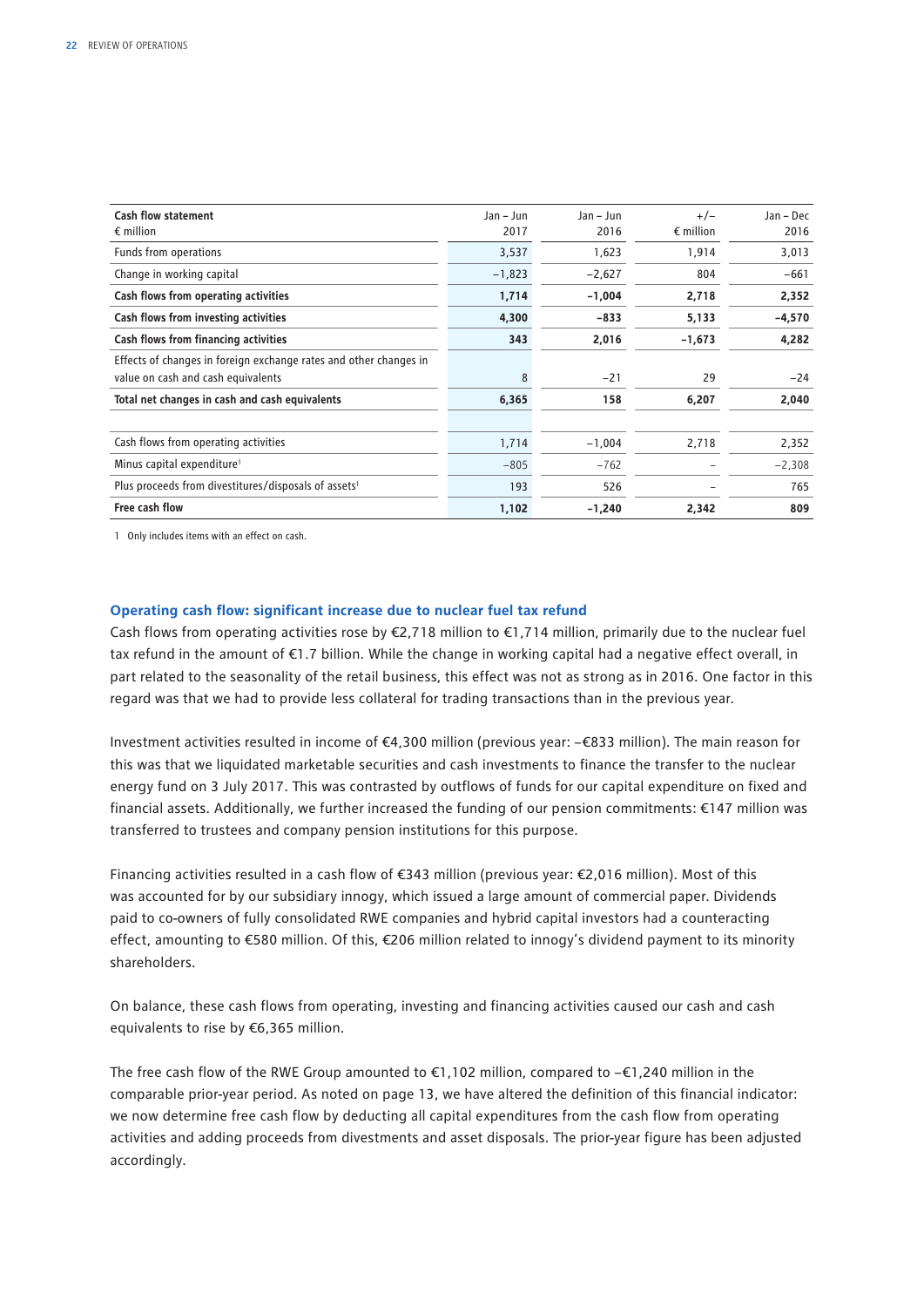| Net debt<br>$\epsilon$ million                                     | 30 Jun 2017 | 31 Dec 2016 | $+/-$<br>$\epsilon$ million |
|--------------------------------------------------------------------|-------------|-------------|-----------------------------|
| Cash and cash equivalents                                          | 10,904      | 4,576       | 6,328                       |
| Marketable securities                                              | 5,278       | 10,065      | $-4,787$                    |
| Other financial assets                                             | 1,251       | 1,621       | $-370$                      |
| <b>Financial assets</b>                                            | 17,433      | 16,262      | 1,171                       |
| Bonds, other notes payable, bank debt, commercial paper            | 16,651      | 15,921      | 730                         |
| Hedge transactions related to bonds                                | $-97$       | $-263$      | 166                         |
| Other financial liabilities                                        | 2,082       | 2,263       | $-181$                      |
| <b>Financial liabilities</b>                                       | 18,636      | 17,921      | 715                         |
| Net financial debt                                                 | 1,203       | 1,659       | $-456$                      |
| Provisions for pensions and similar obligations                    | 5,900       | 6,761       | $-861$                      |
| Surplus of plan assets over benefit obligations                    | $-54$       | $-29$       | $-25$                       |
| Provisions for nuclear waste management                            | 5,547       | 12,699      | $-7,152$                    |
| Liabilities to the nuclear energy fund <sup>1</sup>                | 7,035       |             | 7,035                       |
| Mining provisions                                                  | 2,370       | 2,363       | 7                           |
| Provisions for dismantling wind farms                              | 382         | 334         | 48                          |
| Adjustment for hybrid capital (portion of relevance to the rating) | $-907$      | $-1,078$    | 171                         |
| Plus 50% of the hybrid capital stated as equity                    | 455         | 471         | $-16$                       |
| Minus 50% of the hybrid capital stated as debt                     | $-1,362$    | $-1,549$    | 187                         |
| Net debt                                                           | 21,476      | 22,709      | $-1,233$                    |

1 Including liabilities attributable to the minority shareholder of the Emsland power station. By contrast, the liability attributable to the minority shareholder of the Gundremmingen nuclear power station was netted against a corresponding receivable (see page 39 in the Notes).

#### **Net debt falls to €21.5 billion**

As of 30 June 2017, our net debt amounted to €21.5 billion and was therefore €1.2 billion lower than the figure recorded as of 31 December 2016. In addition to the positive free cash flow, another factor behind this was that pension provisions declined by €0.9 billion. There are two reasons for this: on the one hand, the plan assets with which we fund the majority of our pension obligations increased. On the other hand, we raised the discount rates for determining the present value of pension obligations in Germany, in accordance with the latest market developments. On average, the new discount rate is now 2.0 %, compared to 1.8 % in the 2016 financial statements. Along with the above factors, divestments also helped to reduce net debt, while the distribution of dividends had an opposite effect.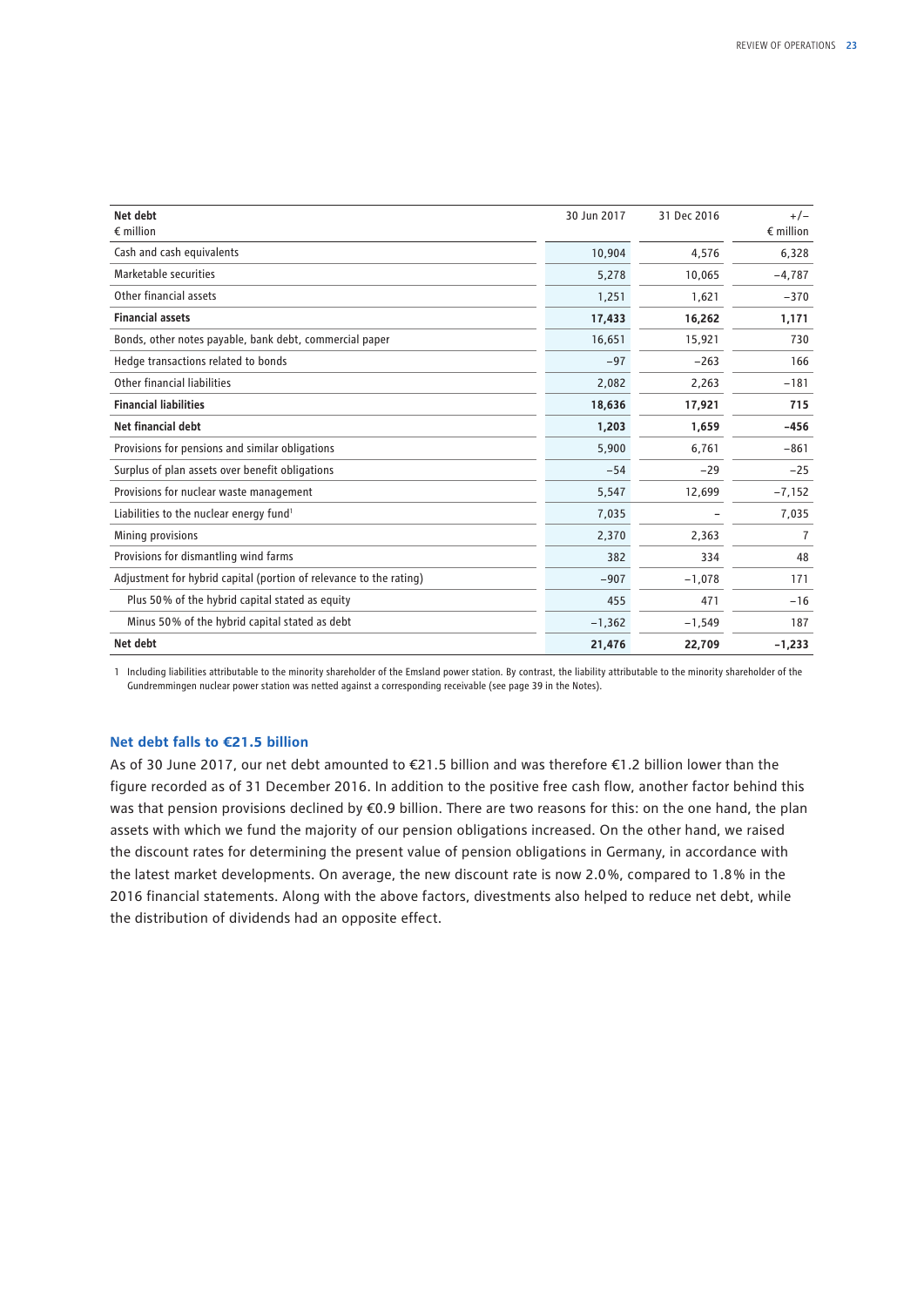| Group balance sheet structure             | 30 Jun 2017        |       | 31 Dec 2016        |       |
|-------------------------------------------|--------------------|-------|--------------------|-------|
|                                           | $\epsilon$ million | $\%$  | $\epsilon$ million | $\%$  |
| Assets                                    |                    |       |                    |       |
| Non-current assets                        | 45,033             | 59.7  | 45,911             | 60.1  |
| of which:                                 |                    |       |                    |       |
| Intangible assets                         | 12,727             | 16.9  | 12,749             | 16.7  |
| Property, plant and equipment             | 24,112             | 32.0  | 24,455             | 32.0  |
| Current assets                            | 30,407             | 40.3  | 30,491             | 39.9  |
| of which:                                 |                    |       |                    |       |
| Receivables and other assets <sup>1</sup> | 12,527             | 16.6  | 14,122             | 18.5  |
| Assets held for sale                      | 105                | 0.1   |                    |       |
| <b>Total</b>                              | 75,440             | 100.0 | 76,402             | 100.0 |
| <b>Equity and liabilities</b>             |                    |       |                    |       |
| Equity                                    | 10,829             | 14.4  | 7,990              | 10.5  |
| Non-current liabilities                   | 37,704             | 50.0  | 39,646             | 51.9  |
| of which:                                 |                    |       |                    |       |
| Provisions                                | 19,783             | 26.2  | 20,686             | 27.1  |
| <b>Financial liabilities</b>              | 15,299             | 20.3  | 16,041             | 21.0  |
| <b>Current liabilities</b>                | 26,907             | 35.6  | 28,766             | 37.6  |
| of which:                                 |                    |       |                    |       |
| Provisions                                | 4,737              | 6.3   | 12,175             | 15.9  |
| Other liabilities <sup>2</sup>            | 18,626             | 24.7  | 14,449             | 18.9  |
| Liabilities held for sale                 | 110                | 0.1   |                    |       |
| <b>Total</b>                              | 75,440             | 100.0 | 76,402             | 100.0 |

1 Including financial accounts receivable, trade accounts receivable and income tax refund claims.

2 Including trade accounts payable and income tax liabilities.

#### **Equity ratio rises to 14.4 %**

The balance sheet total of the RWE Group amounted to €75.4 billion, compared to €76.4 billion at the end of the previous year. One factor behind this was that the value of derivatives fell by €3.0 billion on the assets side and €2.7 billion on the liabilities side of the balance sheet. The Federal government's refund of the nuclear fuel tax had an opposing effect by increasing the balance sheet total. Regarding the balance sheet structure, measures we took in preparation for the transfer to the nuclear energy fund on 3 July had a significant impact. As noted previously, we sold a large amount of securities in order to obtain the necessary liquidity. During the reporting period, our liquid funds increased by a total of €6.3 billion. On the liabilities side of the balance sheet, we no longer reported the transfer amount for the fund as a provision, but rather as a liability. This was the main reason that our current provisions fell by €7.4 billion, while other current liabilities increased by €4.2 billion. The equity of the RWE Group rose by €2.8 billion to €10.8 billion. Its share in the balance sheet total (equity ratio) rose to 14.4 %, an increase of 3.9 percentage points compared to the figure for the previous year, mainly due to the refund of the nuclear fuel tax.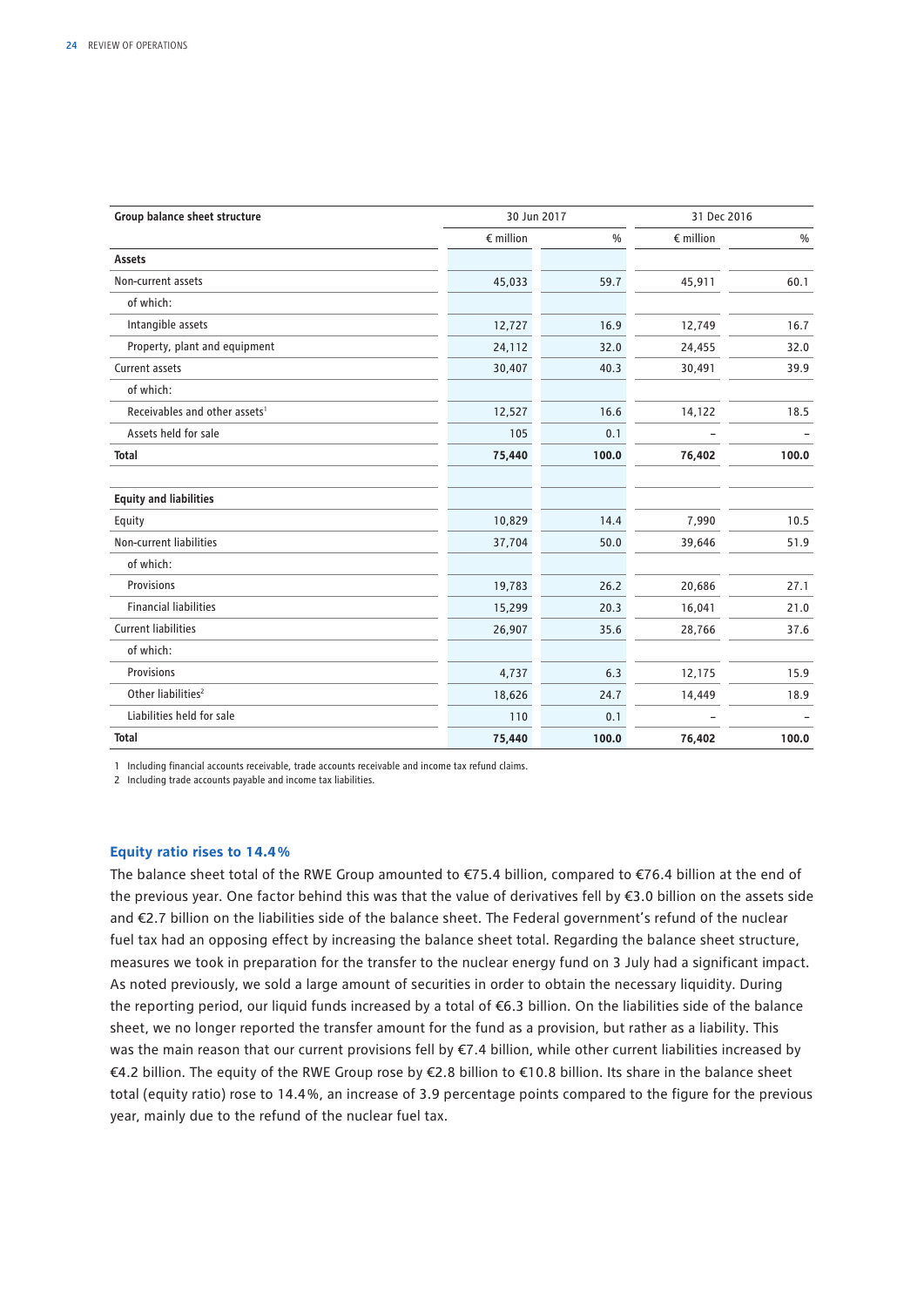| Workforce <sup>1</sup> | 30 Jun 2017 | 31 Dec 2016 | $+/-$         |
|------------------------|-------------|-------------|---------------|
|                        |             |             | $\frac{0}{0}$ |
| Lignite & Nuclear      | 13,247      | 12,980      | 2.1           |
| European Power         | 2,666       | 2,672       | $-0.2$        |
| Supply & Trading       | 1,148       | 1,086       | 5.7           |
| innogy                 | 41,944      | 40,636      | 3.2           |
| Other <sup>2</sup>     | 195         | 1,278       | $-84.7$       |
| <b>RWE Group</b>       | 59,200      | 58,652      | 0.9           |
| of which:              |             |             |               |
| In Germany             | 35,306      | 34,835      | 1.4           |
| Outside of Germany     | 23,894      | 23,817      | 0.3           |

1 Converted to full-time positions.

2 As of 30 June 2017, this almost exclusively comprises employees of the holding company RWE AG. The figures for the previous year included 922 employees and 243 employees, respectively, of the Group's internal service providers RWE Group Business Services and RWE Service, which have since been wound up.

#### **Additional staff due to the acquisition of Belectric**

As of 30 June 2017, the RWE Group had 59,200 people on its payroll. Part-time positions were considered in these figures on a pro-rata basis. During the first half of the year, in total 548 employees were added to the company, of which 471 were employed in Germany and 77 worked at facilities abroad. The main reason for this was innogy's acquisition of the German solar power and battery specialist Belectric Solar&Battery in early 2017. Excluding consolidation effects of this kind, the headcount remained almost unchanged. However, there were transfers between the segments. This was because we merged RWE Group Business Services and RWE Service (reported in the item 'Other') into an RWE subsidiary and transferred most of their staff to our operating Group companies.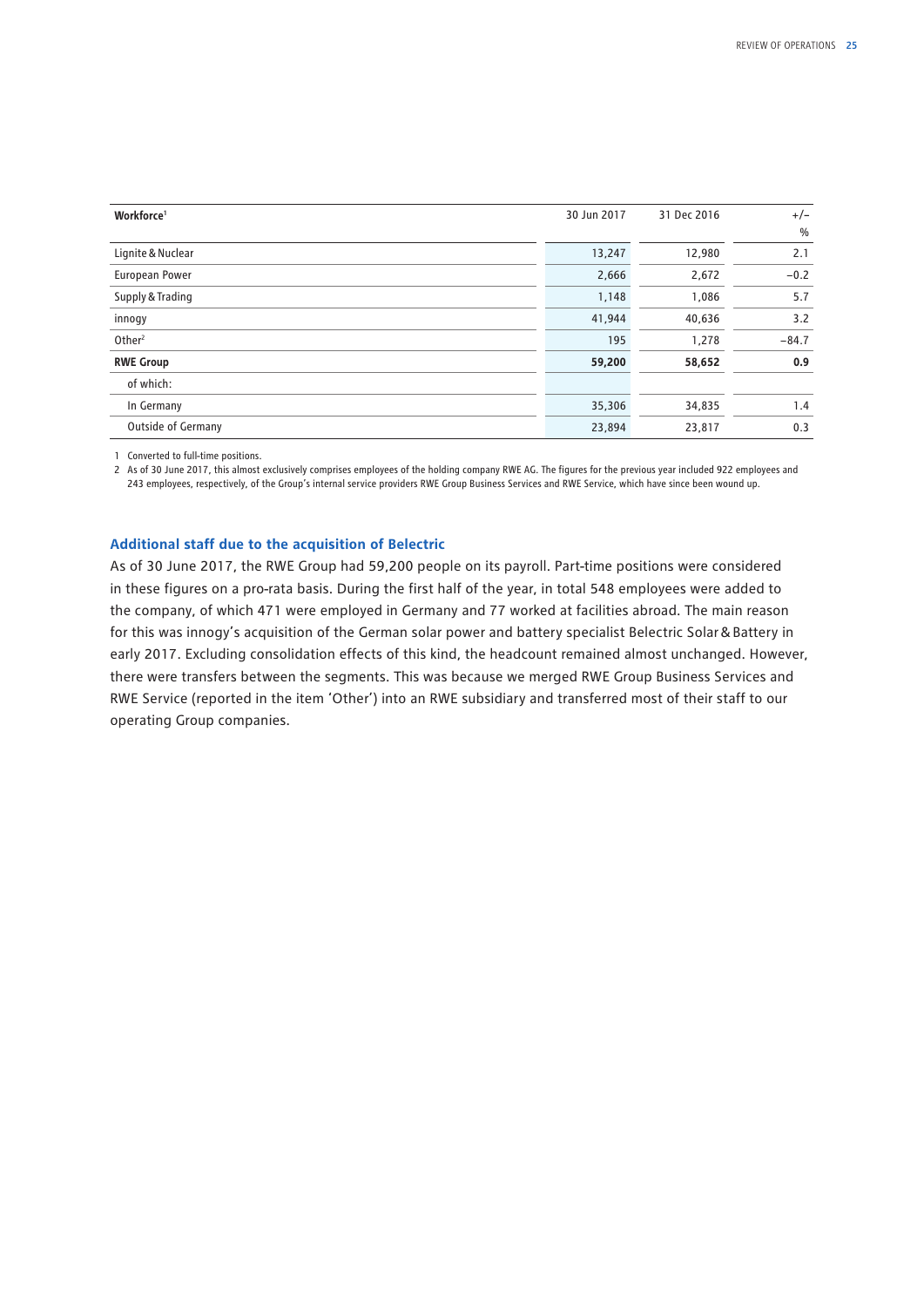## <span id="page-27-0"></span>OUTLOOK

| <b>Earnings forecast for 2017</b> | 2016 actual<br>$\epsilon$ million | Previous forecast<br>(May 2017 <sup>1</sup> ) | Adjusted forecast<br>(August 2017) |
|-----------------------------------|-----------------------------------|-----------------------------------------------|------------------------------------|
| Adjusted EBITDA                   | 5.403                             | €5.4 billion to €5.7 billion                  |                                    |
| of which:                         |                                   |                                               |                                    |
| Lignite & Nuclear                 | 1.079                             | Significantly below previous year             |                                    |
| European Power                    | 377                               | Significantly below previous year             | Significantly above previous year  |
| Supply & Trading                  | $-139$                            | Significantly above previous year             |                                    |
| innogy                            | 4.203                             | Moderately above previous year                |                                    |
| Adjusted net income               | 777                               | €1.0 billion to €1.3 billion                  |                                    |

1 See Interim statement on the first quarter of 2017, page 13.

#### **Forecast for Group result confirmed**

Our earnings outlook for this fiscal year, which was published in the 2016 Annual Report and then confirmed in our interim statement on the first quarter of 2017, remains in place for the Group as a whole: we continue to expect adjusted EBITDA of €5.4 billion to €5.7 billion and adjusted net income of €1.0 billion to €1.3 billion. These two figures are expected to be in the upper end of the respective ranges. As discussed previously, the refund of the nuclear fuel tax has no impact on these. At the segment level, however, adjustments to the outlook were necessary, because the previous segment 'Conventional Power Generation' was divided into 'Lignite&Nuclear' and 'European Power'. Furthermore, the prospects for earnings in the segment European Power have improved. This is contrasted by additional burdens in generation from lignite.

Our forecast for the segments is now as follows:

- Lignite&Nuclear: the adjusted EBITDA of this segment is expected to decline significantly, mainly due to lower realised electricity prices. Additionally, generation volumes will be lower due to outages at Units F and G of Neurath lignite-fired power station, which was not included in the previous plans. Furthermore, the earnings of the Hungarian firm Mátra will be much lower than last year. As this company is for sale, from 1 April 2017 we no longer recognise its earnings contributions in adjusted EBITDA, but rather in the nonoperating result. However, we no longer have to pay the nuclear fuel tax and are making further progress in implementing our efficiency enhancement programme.
- European Power: We now project a strong rise in adjusted EBITDA, whereas we had previously forecast a decline. The main reason for this was the unexpectedly good results from the short-term optimisation of our power plant dispatch. Furthermore, the income from the sale of the Littlebrook power station site, which should be completed in 2017, will result in a book gain (see page 11). While margins for gas-fired power stations should be higher than in 2016, we expect a sharp decline in margins at our hard coal-fired stations. Efficiency enhancement measures, however, should have positive effects.
- Supply&Trading: We also expect a substantial improvement in the earnings of this division. We assume that the trading business will be considerably more profitable this year, compared to the weak performance in 2016.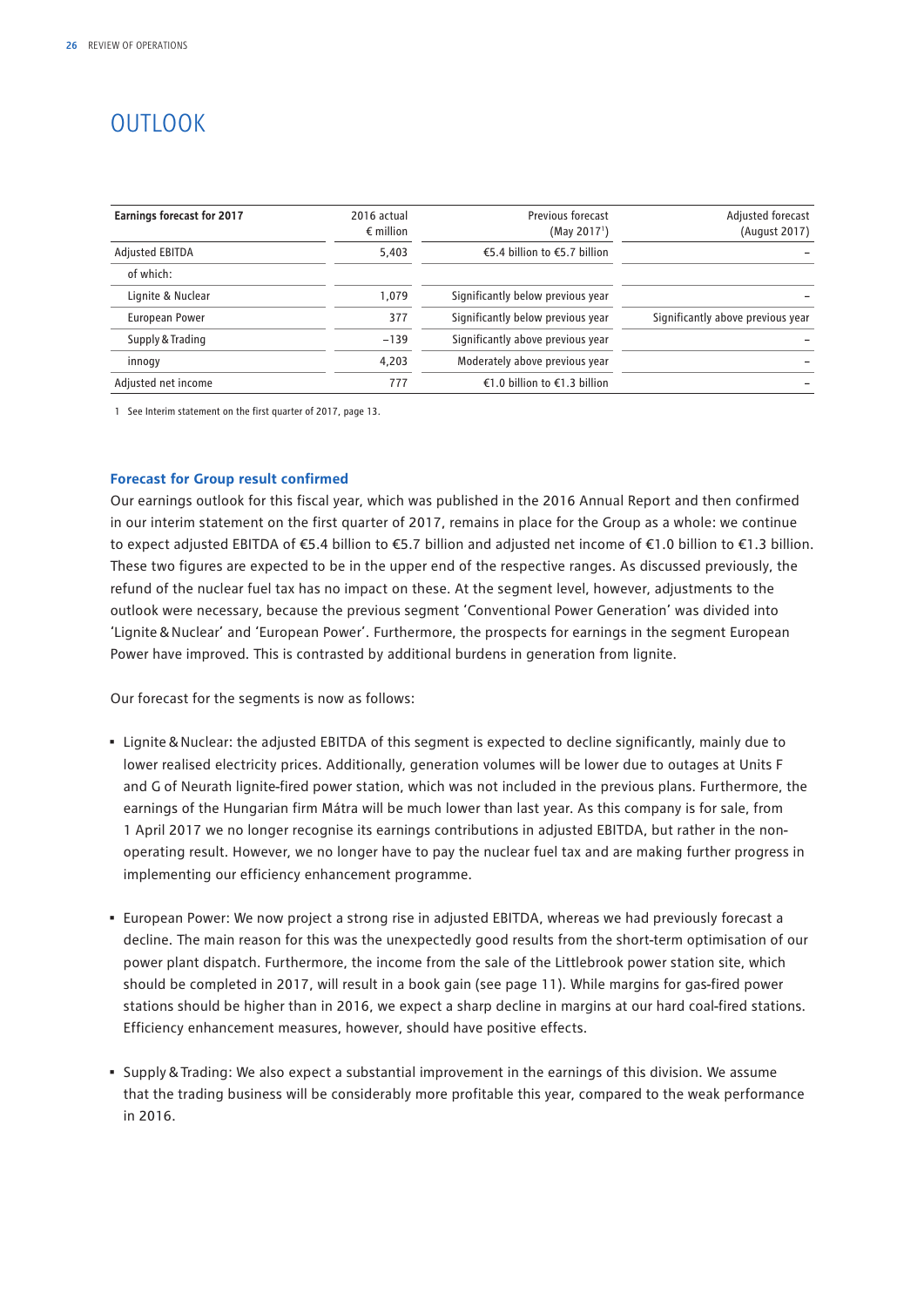• innogy: From the current perspective, our subsidiary will close with a result moderately higher than in the previous year. The main reason for this is the improvement in earnings from the grid business, which should profit from declining operating and maintenance expenses. For the renewables business, adjusted EBITDA is expected to be on par with last year's results. The same holds true for the retail division, even though the outlook for the UK retail business is less certain, as there is a risk of further regulatory intervention to the detriment of the utilities (see next page).

#### **Net debt expected to decline – outlook for capital expenditure and workforce confirmed**

Due to the refund of the nuclear fuel tax, we now expect that net debt at the end of 2017 will be lower than the figure for last year (€22.7 billion). Previously, we had anticipated that net debt would remain stable. Our outlook is based on the assumption that we will not have to significantly lower the discount rates for determining provisions this year. With regard to capital expenditure, we still project a volume in the order of €2.5 billion to €3.0 billion, including spending on financial assets. The outlook for our workforce also remains unchanged: we anticipate a mild increase compared to the end of 2016, primarily due to the acquisition of Belectric Solar&Battery.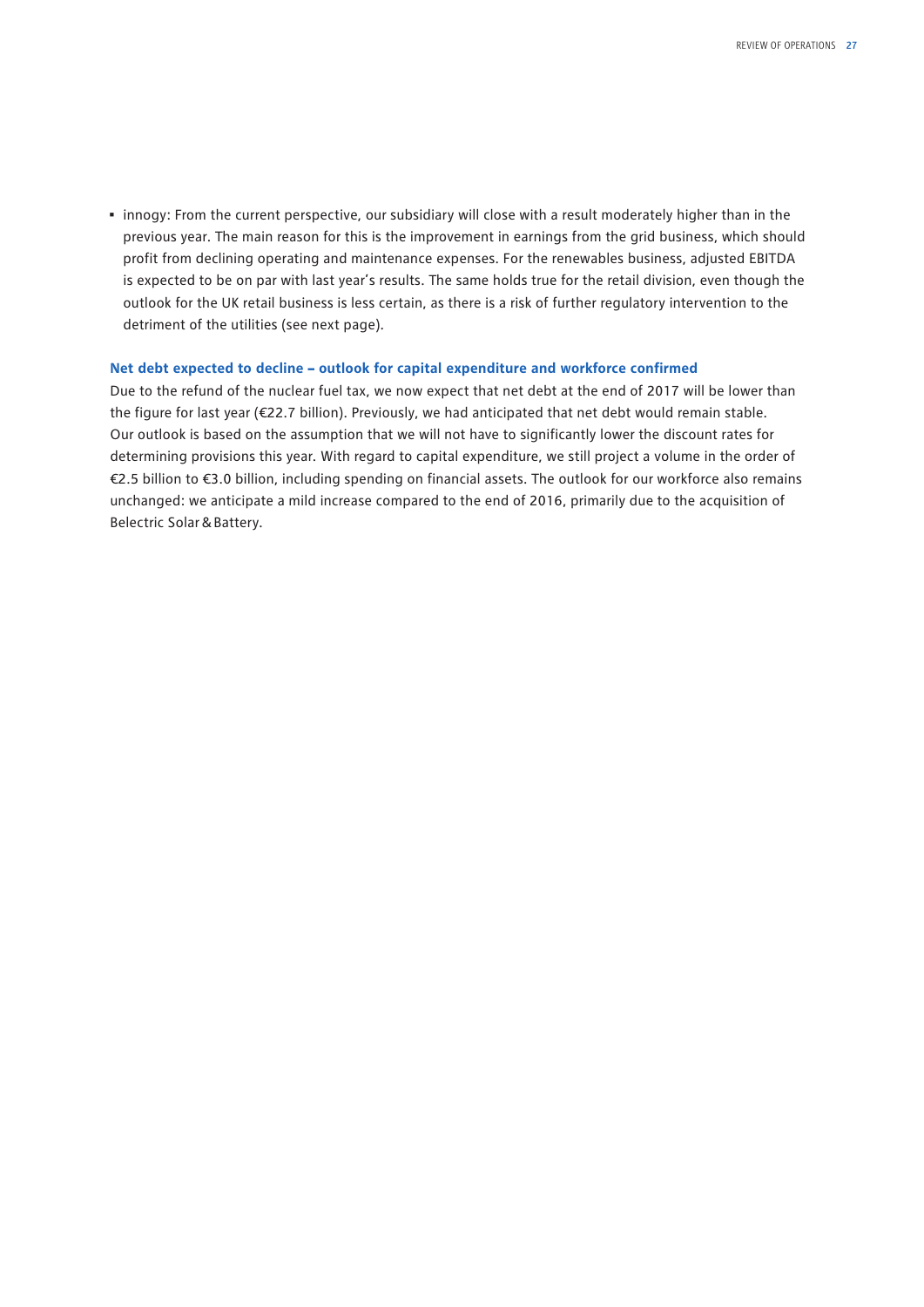## <span id="page-29-0"></span>DEVELOPMENT OF RISKS AND OPPORTUNITIES

#### **Changes in the risk and opportunity situation since the beginning of the year**

Within the framework of last year's restructuring of the RWE Group, we also reorganised our risk management activities. With its public listing in October 2016, innogy SE took over responsibility for managing and monitoring its own risks and the risks of its subsidiaries, while RWE AG remained responsible for the risks of the other Group companies. Detailed information on the structure and processes of our risk management, the responsible organisational units, the major risks and opportunities as well as our measures to control and monitor risks is presented on page 77 et seqq. of our 2016 Annual Report. Due to further developments this year, however, this information must be updated in certain regards:

- RWE's risk situation in relation to nuclear energy has improved significantly. In the first half of the year, the deadlines were met for all of the necessary measures required for the reorganisation of responsibility for nuclear waste disposal between the Federal government and the power plant operators (see page 7), as decided by Parliament in 2016. With the transfer of funds to the accounts of the new nuclear energy fund on 3 July, the liability of nuclear power plant operators for the costs of intermediate and final storage ended. Additional legal certainty is provided by the public law contract which was concluded with the Federal Republic of Germany at the end of June. We now expect that we will not be exposed to any risks from the mainly politically-driven cost increases for intermediate and final storage.
- One of our key opportunities materialised with the ruling of the Constitutional Court that the German nuclear fuel tax law was incompatible with the Basic Law and was therefore void (see page 7). We have already received a full refund of the tax payments in the amount of €1.7 billion.
- In the UK retail business, the risk of state intervention in price-setting has risen again. Prior to the general election on 8 June 2017, Prime Minister Theresa May – who was re-elected – stated her support for a cap on household energy costs. It remains unclear if the new government will implement measures of this kind and which customer groups would be affected. If a cap on tariffs is implemented, the already difficult situation for innogy's UK retail operations could become even tougher.
- As set out on page 8, Standard&Poor's, Moody's and Fitch confirmed their long-term ratings for RWE. Consequently, all three agencies continue to have an investment-grade rating for RWE, with a consistently stable rating outlook. If RWE had dropped out of this rating category, it could have resulted in additional costs when raising capital and hedging trading transactions. This risk has declined.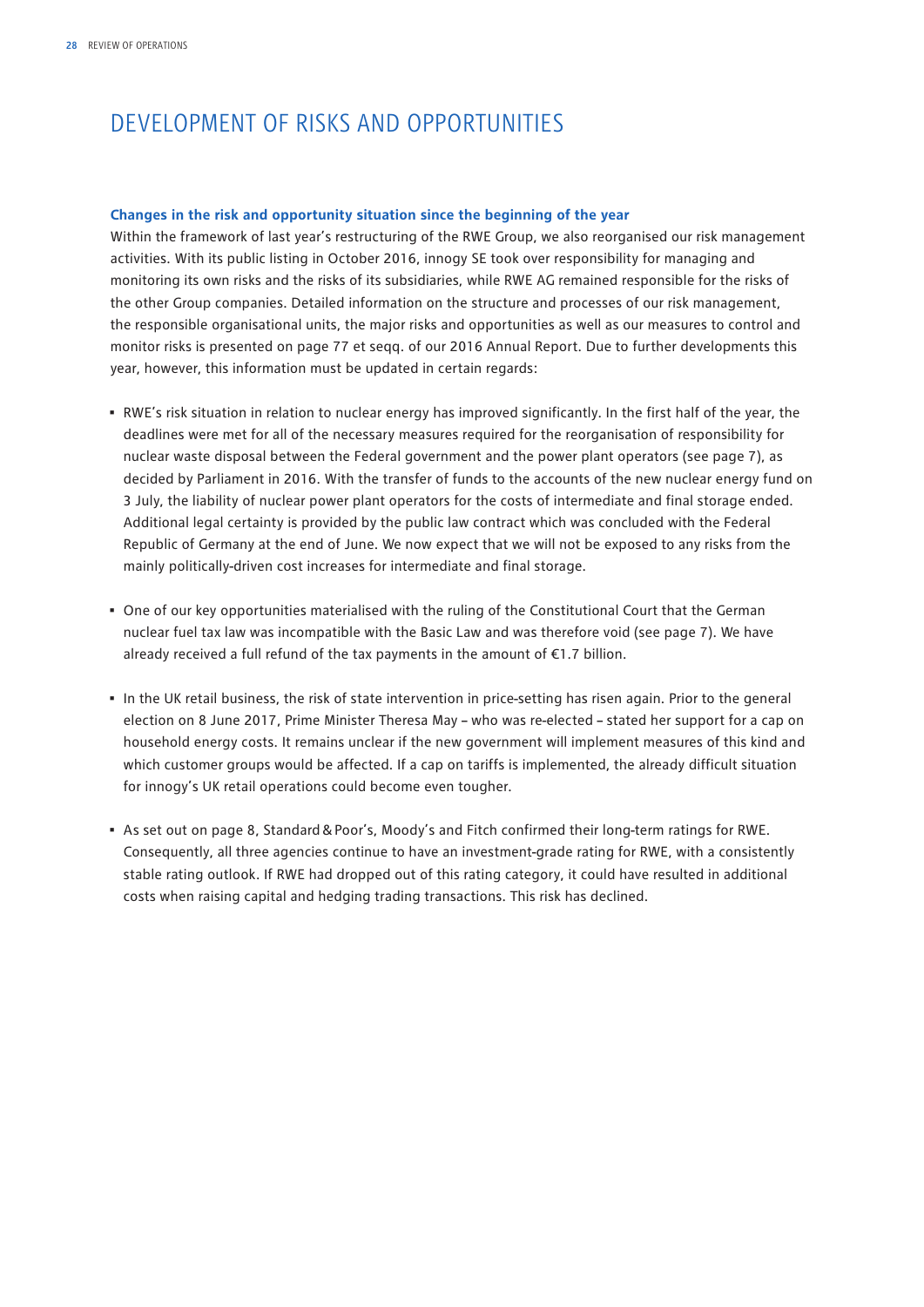#### **Current risk indicators**

We manage and monitor risks from short-term volatility in commodity prices and financial market risks using indicators such as Value at Risk (VaR). The VaR specifies the possible loss from a risk position not exceeded with a given probability over a certain time horizon. The VaR figures within the RWE Group are based on a confidence interval of 95 %; the assumed holding period for a position is one day. This means that, with a probability of 95 %, the daily loss will not exceed the VaR.

In the trading business of RWE Supply&Trading, the VaR is limited to €40 million for commodity positions. From January to June 2017, it averaged €12 million, compared to €24 million for the same period last year. The highest daily level was €15 million (previous year: €34 million). In mid-2017, we combined responsibility for the management of our gas portfolio and our liquefied natural gas (LNG) business in a new organisational unit. The maximum allowed VaR of this unit amounts to €12 million.

One of the most significant financial risk factors is the development of interest rates. For example, rising interest rates can lead to falling prices for securities held by RWE. This primarily relates to fixed-interest bonds. The VaR for securities price risk averaged €7 million in the first half of 2017 for the capital investments of RWE AG and €4 million for the capital investments of innogy. The prior-year figure for the RWE Group as a whole was €13 million. Moreover, increases in interest rates cause our financing costs to rise. We measure this risk using the cash flow at risk. We apply a confidence level of 95 % and a holding period of one year. The cash flow at risk averaged €1 million at RWE AG and €8 million at innogy (previous year for the RWE Group: €7 million).

RWE AG and innogy also have equities in their holdings of securities. The annual average VaR for the risk associated with changes in the price of these instruments was €1 million at RWE AG and €4 million at innogy (previous year for the RWE Group: €7 million). The figure for RWE does not take into account the equity price risk for our majority stake in innogy.

The RWE Group is also exposed to risks from fluctuations in exchange rates. This stems from the international nature of our operations. Furthermore, energy commodities such as coal and oil are traded in US dollars. During the reporting period, the VaR for RWE AG's foreign currency position was less than €1 million, but was around this figure for innogy. The prior-year figure for the Group as a whole fell below €1 million.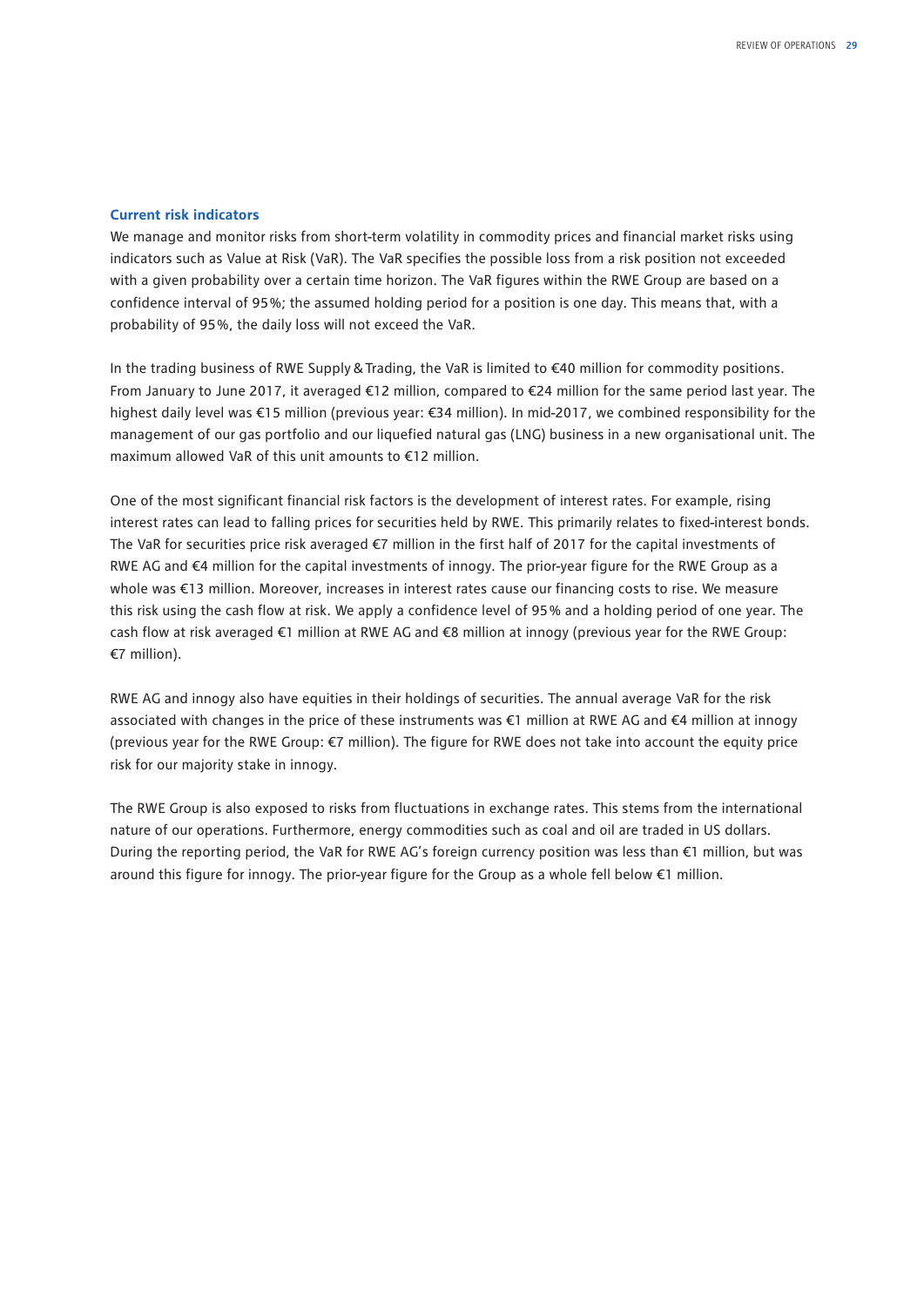## <span id="page-31-0"></span>RESPONSIBILITY STATEMENT

To the best of our knowledge, and in accordance with the applicable reporting principles for half-year financial reporting, the interim consolidated financial statements give a true and fair view of the assets, liabilities, financial position and profit or loss of the Group, and the interim Group review of operations includes a fair review of the development and performance of the business and the position of the Group, together with a description of the principal opportunities and risks associated with the expected development of the Group for the remaining months of the financial year.

Essen, 10 August 2017

The Executive Board

Carit

 $rac{c}{\sqrt{4\pi}}$ Schmitz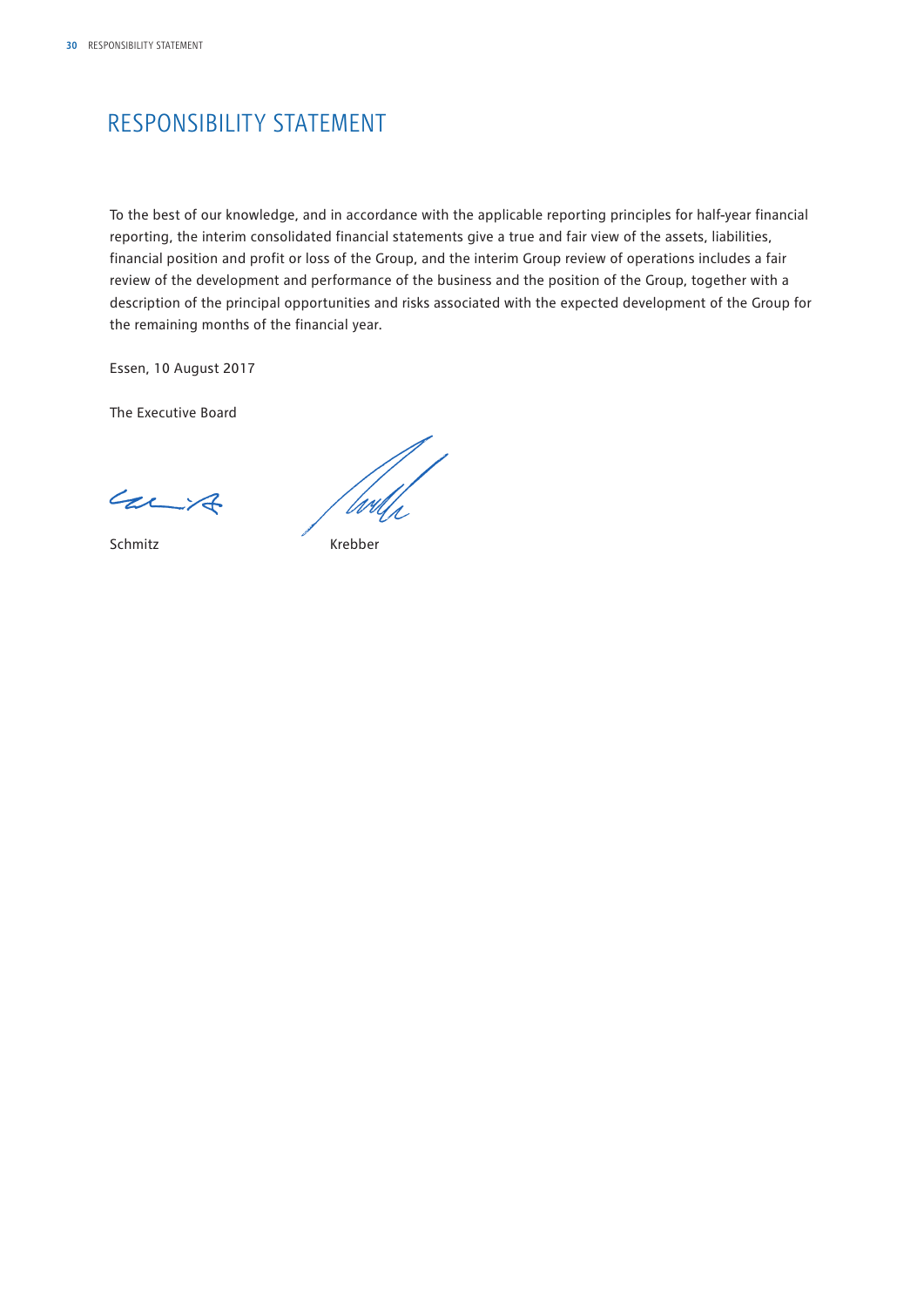## <span id="page-32-0"></span>INTERIM CONSOLIDATED FINANCIAL STATEMENTS (CONDENSED)

## Income statement

|                                                                  | Apr - Jun | Apr - Jun | $Jan - Jun$ | $Jan - Jun$ |
|------------------------------------------------------------------|-----------|-----------|-------------|-------------|
| $\epsilon$ million                                               | 2017      | 2016      | 2017        | 2016        |
| Revenue (including natural gas tax/electricity tax)              | 10,027    | 10,241    | 23,321      | 23,898      |
| Natural gas tax/electricity tax                                  | $-386$    | $-391$    | $-1,148$    | $-1,220$    |
| Revenue                                                          | 9,641     | 9,850     | 22,173      | 22,678      |
| Cost of materials                                                | $-7,205$  | $-8,135$  | $-15,999$   | $-17,019$   |
| Staff costs                                                      | $-1,172$  | $-1,107$  | $-2,328$    | $-2,369$    |
| Depreciation, amortisation and impairment losses                 | $-808$    | $-561$    | $-1,335$    | $-1,330$    |
| Other operating result                                           | 1,359     | $-208$    | 1,110       | $-482$      |
| Income from investments accounted for using the<br>equity method | 81        | 76        | 147         | 157         |
| Other income from investments                                    | 25        | 19        | 53          | 41          |
| <b>Financial income</b>                                          | 1,053     | 757       | 1,386       | 1,061       |
| Finance costs                                                    | $-977$    | $-1,123$  | $-1,536$    | $-2,018$    |
| Income before tax                                                | 1,997     | $-432$    | 3,671       | 719         |
| Taxes on income                                                  | $-321$    | 105       | $-711$      | $-56$       |
| Income                                                           | 1,676     | $-327$    | 2,960       | 663         |
| of which: non-controlling interests                              | $-57$     | 60        | 267         | 180         |
| of which: RWE AG hybrid capital investors' interest              | 10        | 16        | 24          | 26          |
| of which: net income/income attributable to                      |           |           |             |             |
| <b>RWE AG shareholders</b>                                       | 1,723     | $-403$    | 2,669       | 457         |
| Basic and diluted earnings per common and                        |           |           |             |             |
| preferred share in €                                             | 2.80      | $-0.66$   | 4.34        | 0.74        |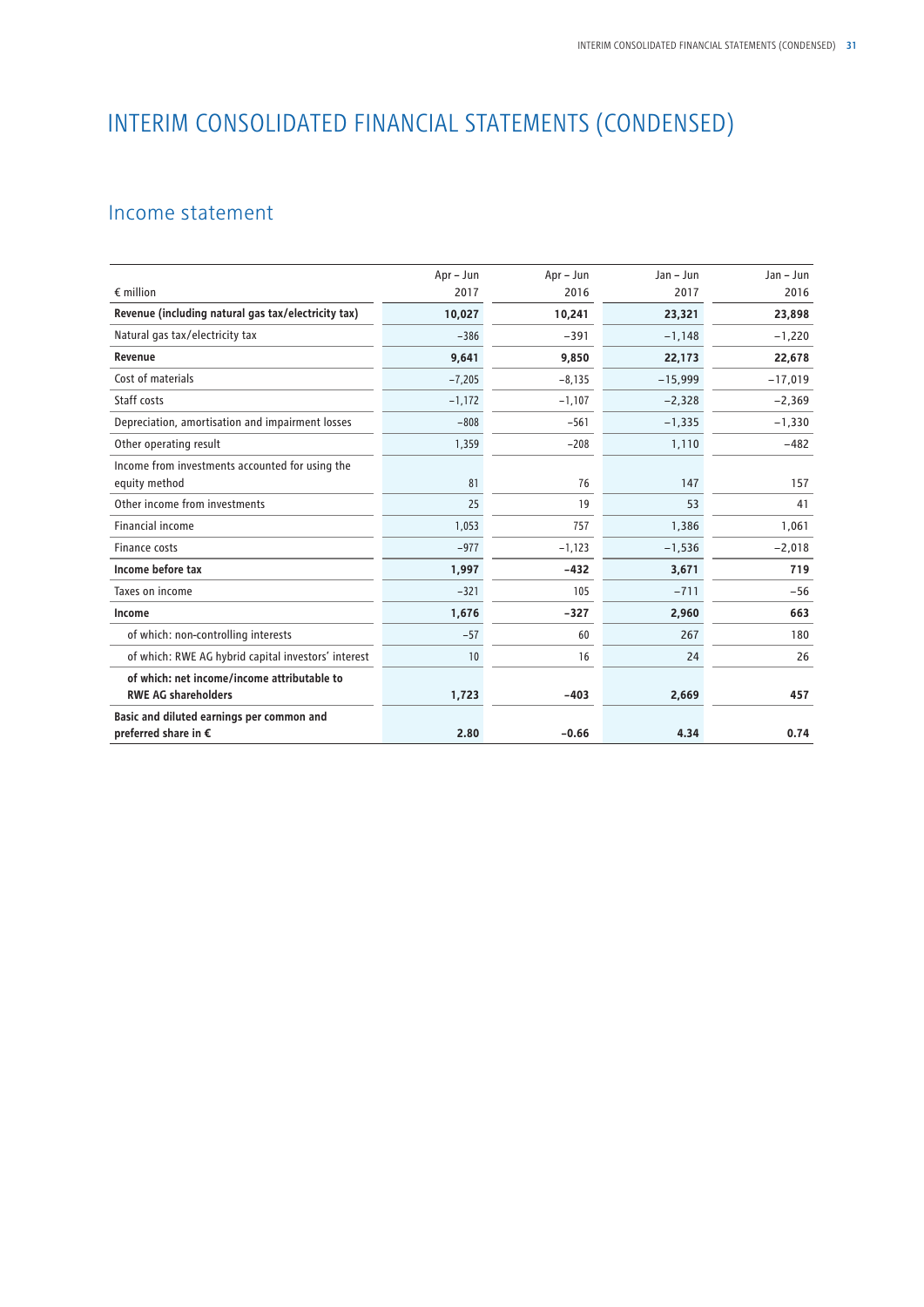## <span id="page-33-0"></span>Statement of comprehensive income

|                                                                                                      | Apr - Jun | Apr - Jun | $Jan - Jun$ | $Jan - Jun$ |
|------------------------------------------------------------------------------------------------------|-----------|-----------|-------------|-------------|
| $\epsilon$ million <sup>1</sup>                                                                      | 2017      | 2016      | 2017        | 2016        |
| Income                                                                                               | 1,676     | $-327$    | 2.960       | 663         |
| Actuarial gains and losses of defined benefit pension<br>plans and similar obligations               | 273       | $-291$    | 805         | $-865$      |
| Income and expenses of investments accounted for<br>using the equity method (pro rata)               | $-17$     | 7         | $-17$       | 5           |
| Income and expenses recognised in equity, not to<br>be reclassified through profit or loss           | 256       | $-284$    | 788         | $-860$      |
| Currency translation adjustment                                                                      | 71        | $-98$     | 91          | $-84$       |
| Fair valuation of financial instruments available<br>for sale                                        | 3         | 70        | 22          | 80          |
| Fair valuation of financial instruments used<br>for hedging purposes                                 | 53        | $-23$     | $-447$      | $-293$      |
| Income and expenses of investments accounted<br>for using the equity method (pro rata)               | 3         | $-2$      | 3           | $-2$        |
| Income and expenses recognised in equity, to be<br>reclassified through profit or loss in the future | 130       | $-53$     | $-331$      | $-299$      |
| Other comprehensive income                                                                           | 386       | $-337$    | 457         | $-1,159$    |
| <b>Total comprehensive income</b>                                                                    | 2,062     | $-664$    | 3,417       | $-496$      |
| of which: attributable to RWE AG shareholders                                                        | 2,037     | $-730$    | 2,994       | $-568$      |
| of which: attributable to RWE AG hybrid capital<br>investors                                         | 10        | 16        | 24          | 26          |
| of which: attributable to non-controlling interests                                                  | 15        | 50        | 399         | 46          |

1 Figures stated after taxes.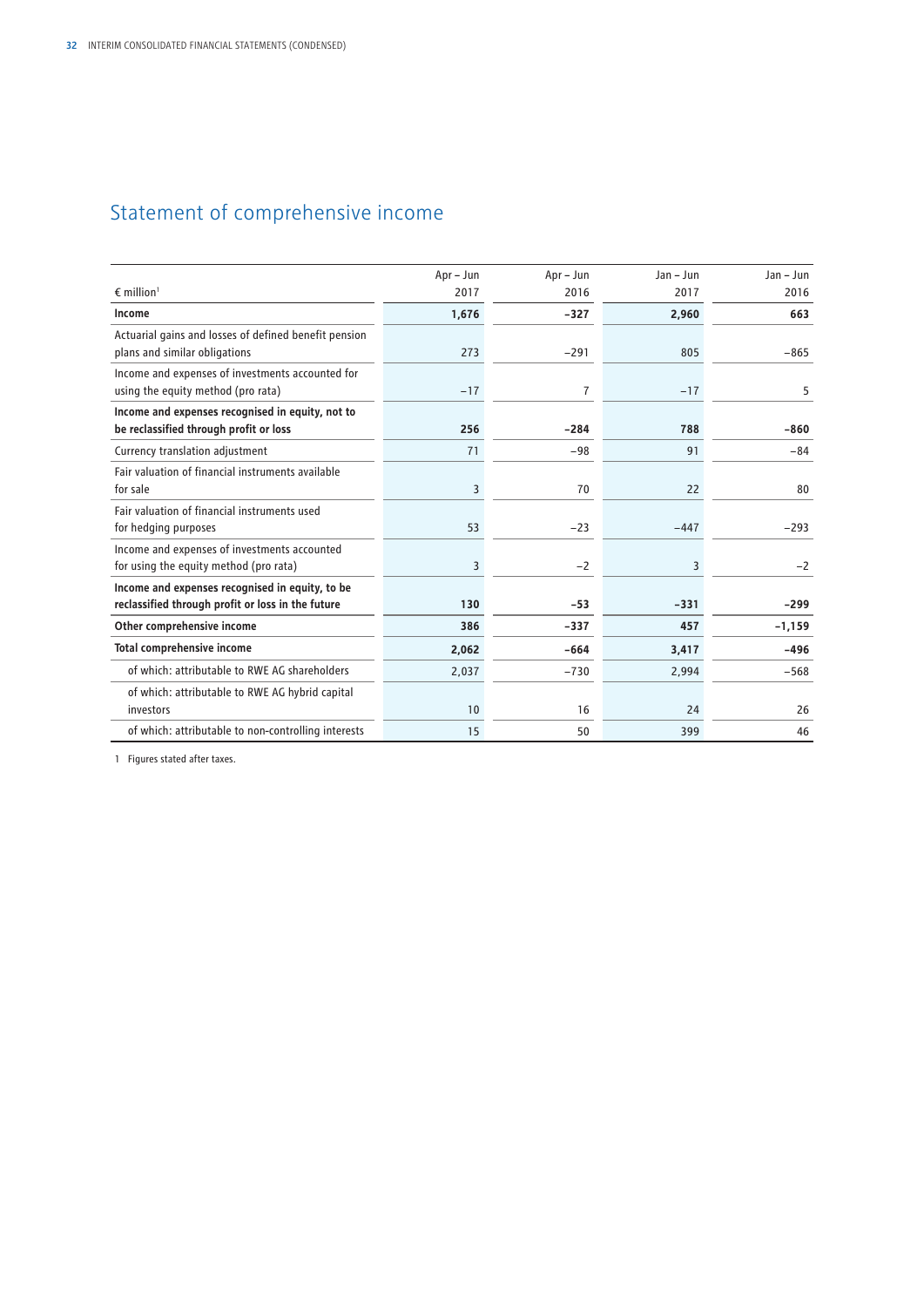## <span id="page-34-0"></span>Balance sheet

| Assets                                            | 30 Jun 2017 | 31 Dec 2016 |
|---------------------------------------------------|-------------|-------------|
| $\epsilon$ million                                |             |             |
| <b>Non-current assets</b>                         |             |             |
| Intangible assets                                 | 12,727      | 12,749      |
| Property, plant and equipment                     | 24,112      | 24,455      |
| Investment property                               | 55          | 63          |
| Investments accounted for using the equity method | 2,895       | 2,908       |
| Other financial assets                            | 1,099       | 1,055       |
| Receivables and other assets                      | 1,489       | 1,797       |
| Deferred taxes                                    | 2,656       | 2,884       |
|                                                   | 45,033      | 45,911      |
| <b>Current assets</b>                             |             |             |
| Inventories                                       | 1,804       | 1,968       |
| Trade accounts receivable                         | 5,241       | 4,999       |
| Receivables and other assets                      | 7,286       | 9,123       |
| Marketable securities                             | 5,067       | 9,825       |
| Cash and cash equivalents                         | 10,904      | 4,576       |
| Assets held for sale                              | 105         |             |
|                                                   | 30,407      | 30,491      |
|                                                   | 75,440      | 76,402      |

| <b>Equity and liabilities</b>             | 30 Jun 2017 | 31 Dec 2016 |
|-------------------------------------------|-------------|-------------|
| $\epsilon$ million                        |             |             |
| <b>Equity</b>                             |             |             |
| RWE AG shareholders' interest             | 5,757       | 2,754       |
| RWE AG hybrid capital investors' interest | 910         | 942         |
| Non-controlling interests                 | 4,162       | 4,294       |
|                                           | 10,829      | 7,990       |
| <b>Non-current liabilities</b>            |             |             |
| Provisions                                | 19,783      | 20,686      |
| <b>Financial liabilities</b>              | 15,299      | 16,041      |
| <b>Other liabilities</b>                  | 2,015       | 2,196       |
| Deferred taxes                            | 607         | 723         |
|                                           | 37,704      | 39,646      |
| <b>Current liabilities</b>                |             |             |
| Provisions                                | 4,737       | 12,175      |
| <b>Financial liabilities</b>              | 3,434       | 2,142       |
| Trade accounts payable                    | 4,240       | 5,431       |
| <b>Other liabilities</b>                  | 14,386      | 9,018       |
| Liabilities held for sale                 | 110         |             |
|                                           | 26,907      | 28,766      |
|                                           | 75,440      | 76,402      |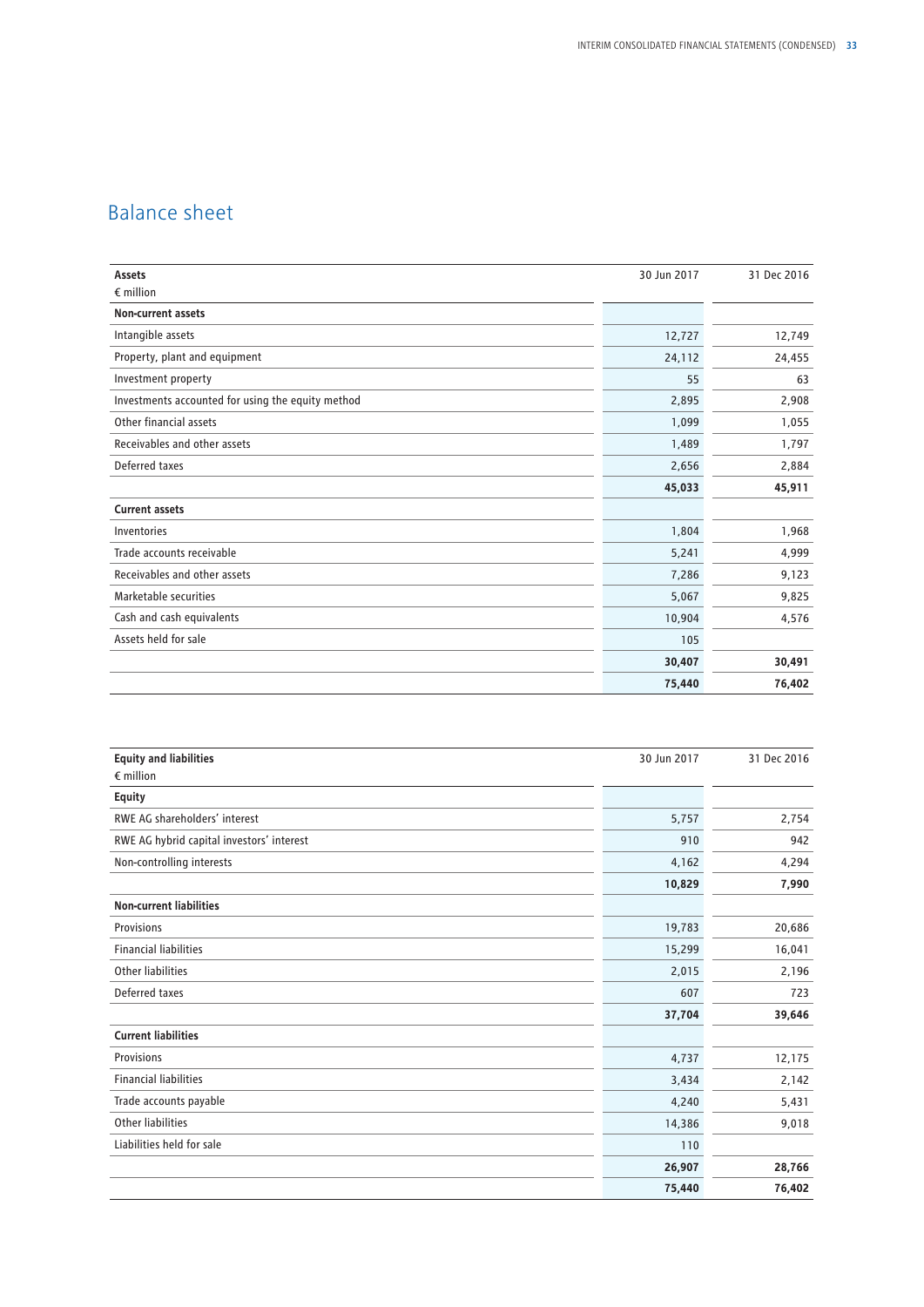## <span id="page-35-0"></span>Cash flow statement

|                                                                                                        | Jan - Jun | $Jan - Jun$ |
|--------------------------------------------------------------------------------------------------------|-----------|-------------|
| $\epsilon$ million                                                                                     | 2017      | 2016        |
| Income                                                                                                 | 2,960     | 663         |
| Depreciation, amortisation and impairment losses/reversals                                             | 943       | 1,345       |
| Changes in provisions                                                                                  | $-298$    | $-273$      |
| Deferred taxes/non-cash income and expenses/income from disposal of non-current assets and             |           |             |
| marketable securities                                                                                  | $-68$     | $-112$      |
| Change in working capital                                                                              | $-1,823$  | $-2,627$    |
| Cash flows from operating activities                                                                   | 1,714     | $-1,004$    |
| Capital expenditure on non-current assets/acquisitions                                                 | $-805$    | $-762$      |
| Proceeds from disposal of assets/divestitures                                                          | 193       | 526         |
| Changes in marketable securities and cash investments                                                  | 4,912     | $-597$      |
| Cash flows from investing activities <sup>1</sup>                                                      | 4,300     | $-833$      |
| Cash flows from financing activities                                                                   | 343       | 2,016       |
| Net cash change in cash and cash equivalents                                                           | 6,357     | 179         |
| Effect of changes in foreign exchange rates and other changes in value on cash and cash<br>equivalents | 8         | $-21$       |
| Net change in cash and cash equivalents                                                                | 6,365     | 158         |
| Cash and cash equivalents at beginning of the reporting period                                         | 4,576     | 2,536       |
| of which: reported as 'Assets held for sale'                                                           |           | $-14$       |
| Cash and cash equivalents at beginning of the reporting period as per the consolidated balance         |           |             |
| sheet                                                                                                  | 4,576     | 2,522       |
| Cash and cash equivalents at end of the reporting period                                               | 10,941    | 2,694       |
| of which: reported as 'Assets held for sale'                                                           | $-37$     |             |
| Cash and cash equivalents at end of the reporting period as per the consolidated balance sheet         | 10,904    | 2,694       |

1 After the initial/subsequent transfer to plan assets in the amount of €147 million (prior-year period: €198 million).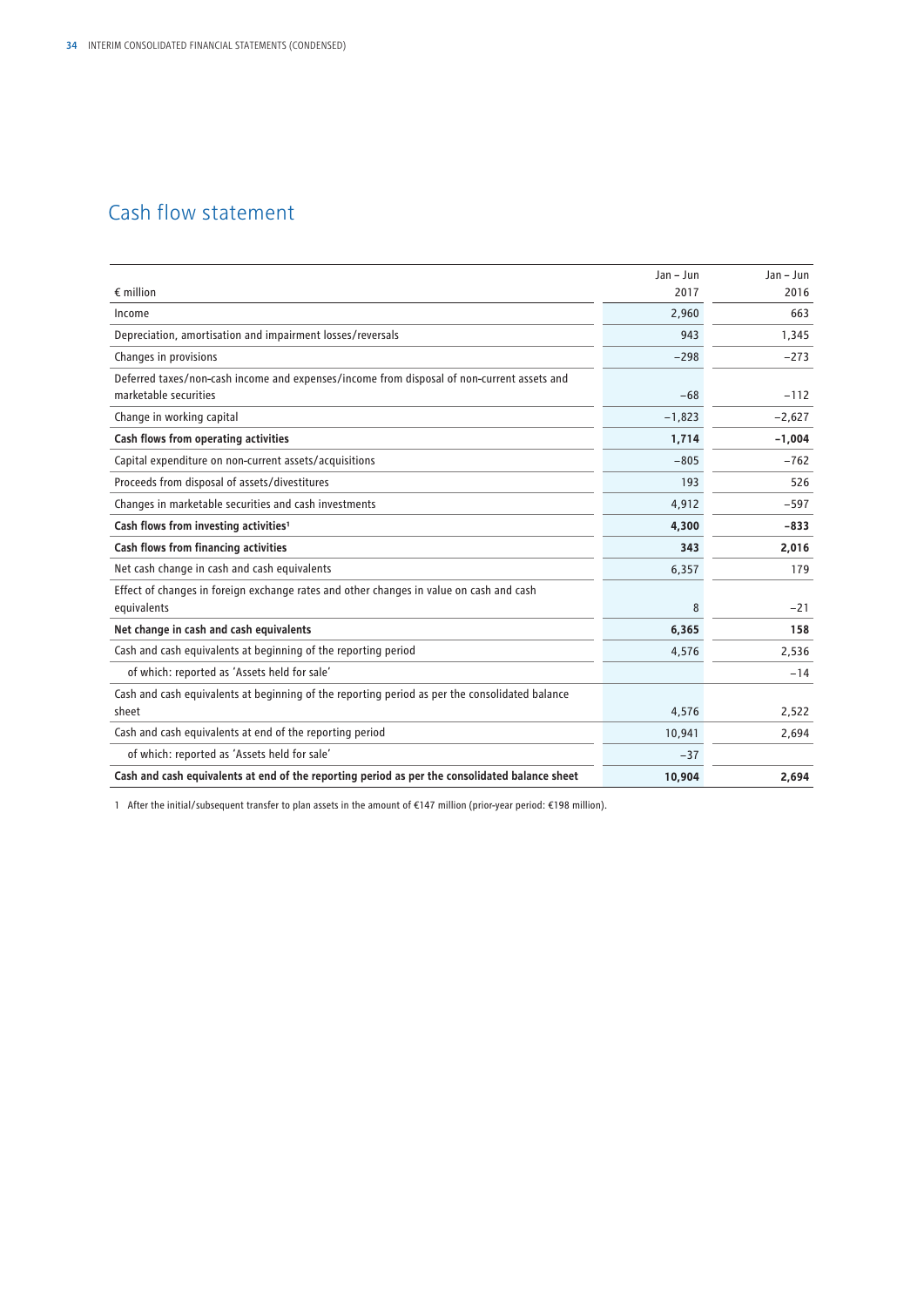## <span id="page-36-0"></span>Statement of changes in equity

| $\epsilon$ million            | Subscribed<br>capital and<br>additional<br>paid-in<br>capital of<br><b>RWE AG</b> | Retained<br>earnings and<br>profit | Accumu-<br>lated other<br>distributable comprehensive<br>income | <b>RWE AG</b><br>shareholders'<br>interest | RWE AG<br>hybrid capi-<br>tal investors'<br>interest | Non-<br>controlling<br>interests | <b>Total</b> |
|-------------------------------|-----------------------------------------------------------------------------------|------------------------------------|-----------------------------------------------------------------|--------------------------------------------|------------------------------------------------------|----------------------------------|--------------|
| Balance at 1 Jan 2016         | 3,959                                                                             | 3,612                              | $-1,724$                                                        | 5,847                                      | 950                                                  | 2,097                            | 8,894        |
| Repayment of capital          |                                                                                   |                                    |                                                                 |                                            |                                                      | $-79$                            | $-79$        |
| Dividends paid                |                                                                                   | $-5$                               |                                                                 | $-5$                                       | $-67$                                                | $-205$                           | $-277$       |
| Income                        |                                                                                   | 457                                |                                                                 | 457                                        | 26                                                   | 180                              | 663          |
| Other comprehensive<br>income |                                                                                   | $-748$                             | $-277$                                                          | $-1,025$                                   |                                                      | $-134$                           | $-1,159$     |
| Total comprehensive<br>income |                                                                                   | $-291$                             | $-277$                                                          | $-568$                                     | 26                                                   | 46                               | $-496$       |
| Other changes                 |                                                                                   | 3                                  |                                                                 | 3                                          | $\overline{2}$                                       |                                  | 5            |
| Balance at 30 Jun 2016        | 3,959                                                                             | 3,319                              | $-2,001$                                                        | 5,277                                      | 911                                                  | 1,859                            | 8,047        |
| Balance at 1 Jan 2017         | 3,959                                                                             | $-652$                             | $-553$                                                          | 2,754                                      | 942                                                  | 4,294                            | 7,990        |
| Repayment of capital          |                                                                                   |                                    |                                                                 |                                            |                                                      | $-41$                            | $-41$        |
| Dividends paid                |                                                                                   | $-5$                               |                                                                 | $-5$                                       | $-60$                                                | $-457$                           | $-522$       |
| Income                        |                                                                                   | 2,669                              |                                                                 | 2,669                                      | 24                                                   | 267                              | 2,960        |
| Other comprehensive<br>income |                                                                                   | 676                                | $-351$                                                          | 325                                        |                                                      | 132                              | 457          |
| Total comprehensive           |                                                                                   |                                    |                                                                 |                                            |                                                      |                                  |              |
| income                        |                                                                                   | 3,345                              | $-351$                                                          | 2,994                                      | 24                                                   | 399                              | 3,417        |
| Other changes                 |                                                                                   | 14                                 |                                                                 | 14                                         | 4                                                    | $-33$                            | $-15$        |
| Balance at 30 Jun 2017        | 3,959                                                                             | 2,702                              | $-904$                                                          | 5,757                                      | 910                                                  | 4,162                            | 10,829       |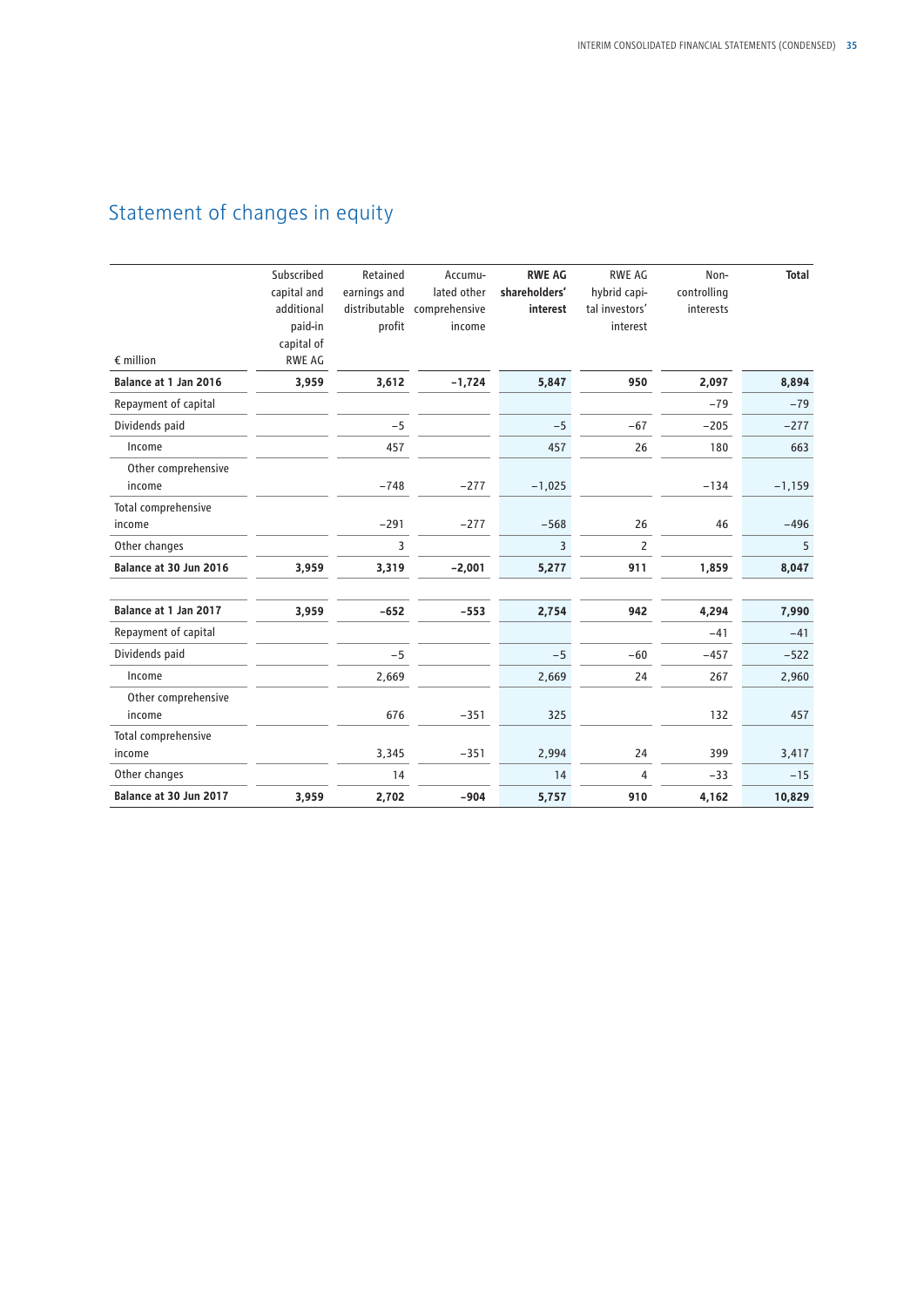## <span id="page-37-0"></span>**NOTES**

## Accounting policies

RWE AG, headquartered in Essen, Germany, is the parent company of the RWE Group ('RWE' or 'Group').

The interim consolidated financial statements as of 30 June 2017, including the additional information in the other parts of this half-year financial report, have been prepared in accordance with the International Financial Reporting Standards (IFRSs) applicable in the EU. The statements were approved for publication on 10 August 2017.

In line with IAS 34, the scope of reporting for the presentation of the interim consolidated financial statements for the period ended 30 June 2017 was condensed compared with the scope applied to the consolidated financial statements as of 31 De-

### Changes in accounting regulations

The International Accounting Standards Board (IASB) has approved several amendments to existing International Financial Reporting Standards (IFRSs), which – pending adoption into EU law – become effective for the RWE Group as of fiscal 2017:

- Amendments to IAS 7 Disclosure Initiative (2016)
- Amendments to IAS 12 Recognition of Deferred Tax Assets for Unrealised Losses (2016)
- Annual Improvements to IFRS Standards 2014–2016 Cycle (2016), in relation to the amendments and clarifications to IFRS 12 contained in this collective standard

### New accounting standards

The IASB has adopted further standards and amendments to standards, which are not yet mandatory in the European Union (EU) in fiscal 2017. The anticipated effects of these were described in the 2016 Consolidated Annual Report. Based on the current state of implementation, the anticipated effects are updated as follows:

#### **IFRS 9 Financial Instruments**

Regarding the classification and measurement of financial instruments, RWE expects effects above all on the recognition of changes in the value of financial assets that are measured at fair value and stated as 'Financial assets available for sale' in accordance with IAS 39. In the future, changes in the fair value of a large portion of these instruments will be recognised in the income statement instead of – as previously – in other comprehensive income. Non-derivative financial instruments stated as 'loans and receivables' according to IAS 39 will primarily be measured at amortised cost pursuant to IFRS 9 as well.

cember 2016. With the exception of the changes and new rules described below, this half-year financial report was prepared using the accounting policies applied in the consolidated financial statements for the period ended 31 December 2016. For further information, please see the Group's 2016 Consolidated Annual Report, which provides the basis for this half-year financial report.

The discount rate applied to provisions for nuclear waste management is 0.6 % (31 December 2016: 0.4 %), and 4.4 % (31 December 2016: 4.4 %) for mining-related provisions. Provisions for pensions and similar obligations are discounted at an interest rate of 2.0 % in Germany and 2.4 % abroad (31 December 2016: 1.8 % and 2.5 %, respectively).

These new policies do not have any material effects on the RWE Group's consolidated financial statements.

#### **IFRS 15 Revenue from Contracts with Customers**

RWE is currently finalising its review of the results of the contract analysis with regard to the accounting treatment pursuant to IFRS 15. In relation to the expected effects mentioned in the 2016 Consolidated Annual Report, we no longer anticipate any significant impact on the following items:

- Free gifts such as thermostats, vouchers, household appliances and discounted products given to households as an incentive for signing a contract;
- Contracts with households which provide a warranty or guarantee.

Updates and additional findings regarding the expected effects since the 2016 Annual Report was published are presented below:

#### **Supply of energy to households**

If the customer can cancel the contract on a monthly basis, the contract term according to IFRS 15 is considered to be one month only. For such contracts, no impact on revenue recognition is expected.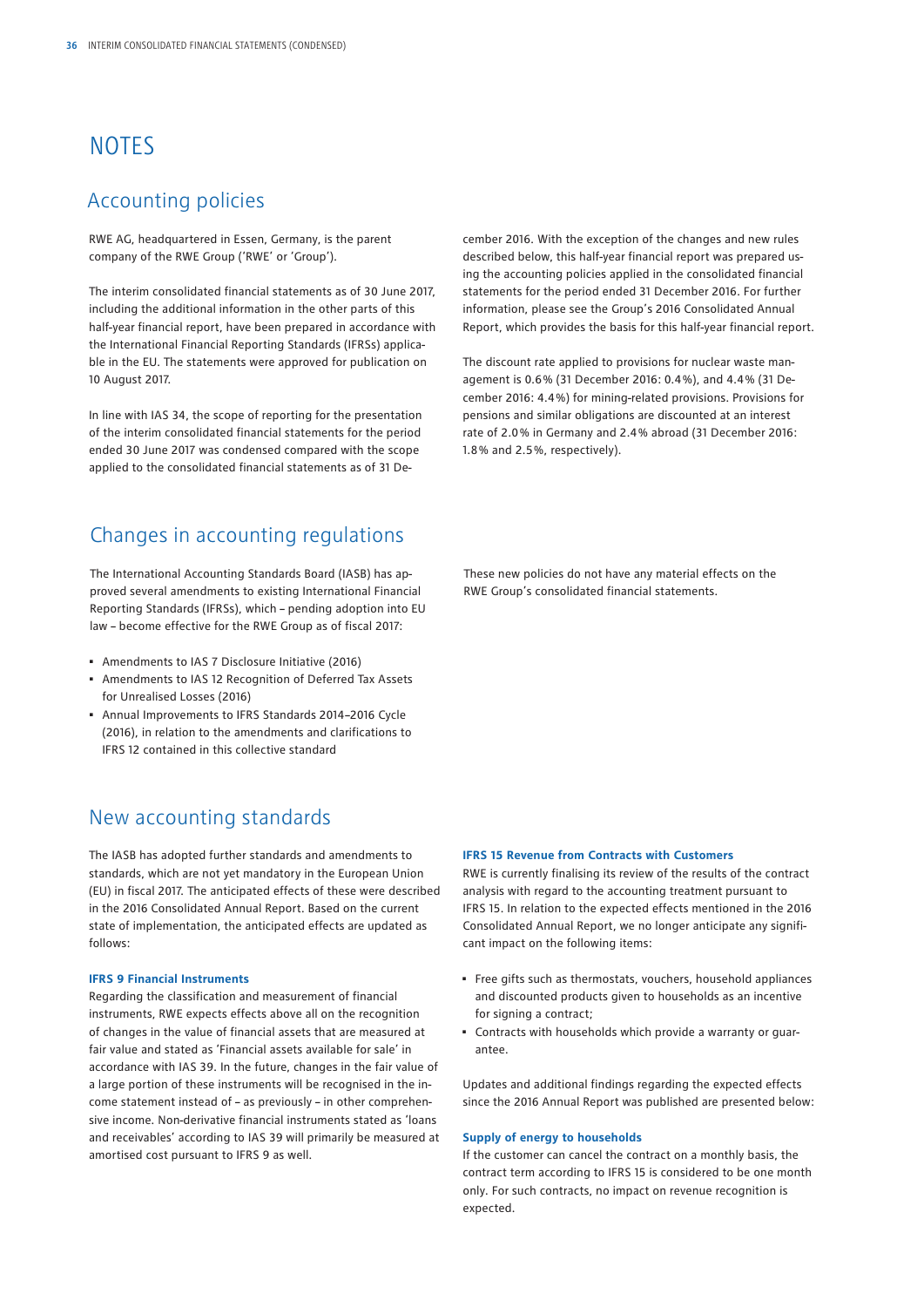#### **Principal-Agent relations**

With respect to regulatory charges especially in the field of renewable energy, a few cases have been identified in which – unlike under IAS 18 – RWE qualifies as the agent under IFRS 15. In Germany, both revenue and the cost of materials of the grid division in the innogy segment are expected to decline by some €2.5 billion, because some performance bonuses received by the transmission system operator under the direct marketing model of the German Renewable Energy Act no longer qualify as revenue. This will not have an impact on income.

RWE will apply the modified retrospective method for first-time application starting 1 January 2018.

### Scope of consolidation

In addition to RWE AG, the consolidated financial statements contain all material German and foreign companies which RWE AG controls directly or indirectly. Principal associates are accounted for using the equity method, and principal joint arrangements are accounted for using the equity method or as joint operations.

| Number of fully consolidated<br>companies | Germany | Abroad | Total |
|-------------------------------------------|---------|--------|-------|
| Balance at 1 Jan 2017                     | 135     | 180    | 315   |
| First-time consolidation                  | 9       | 11     | 20    |
| Deconsolidation                           | $-2$    |        | $-2$  |
| <b>Mergers</b>                            | $-5$    | $-1$   | -6    |
| Balance at 30 Jun 2017                    | 137     | 190    | 327   |

Furthermore, six companies are presented as joint operations (31 December 2016: six companies).

### Acquisitions

In early January 2017, innogy SE acquired 100 % of the shares in Belectric Solar&Battery GmbH (previously: Belectric Solar&Battery Holding GmbH) and thus obtained control. The company is active in the field of Operations&Maintenance (O&M) for solar farms, along with turn-key construction of solar farms and battery storage solutions (EPC services).

The initial accounting of the business combination has not been completed definitively due to the transaction's complex structure. The assumed assets and liabilities are presented in the following table:

| <b>Balance-sheet items</b> | IFRS carrying amounts<br>(fair values) |
|----------------------------|----------------------------------------|
| $\epsilon$ million         | at first-time consolidation            |
| Non-current assets         | 56                                     |
| Current assets             | 87                                     |
| Non-current liabilities    |                                        |
| <b>Current liabilities</b> | 63                                     |
| Net assets                 | 73                                     |
| Cost                       | 74                                     |
| Goodwill                   |                                        |

The fair value of the receivables included in non-current and current assets amounted to €24 million.

Since its first-time consolidation, the company has contributed €81 million to the Group's revenue and −€3 million to the Group's income.

The tentative purchase price amounts to €74 million and includes a conditional payment obligation of €7 million. Negotiations on the final purchase price were commenced during the second quarter of 2017, but the purchase price has still not yet been finalised. This process is expected to be completed during the third quarter of 2017. The goodwill is largely associated with expected future use and synergy effects.

The following summaries show the changes in the number of fully consolidated companies, investments accounted for using the equity method and joint ventures:

| Number of investments and joint<br>ventures accounted for using the<br>equity method | Germany | Abroad | Total |
|--------------------------------------------------------------------------------------|---------|--------|-------|
| Balance at 1 Jan 2017                                                                | 70      | 17     | 87    |
| Acquisitions                                                                         |         |        |       |
| <b>Disposals</b>                                                                     |         |        |       |
| Other changes                                                                        | 2       |        |       |
| Balance at 30 Jun 2017                                                               | 72      |        | 89    |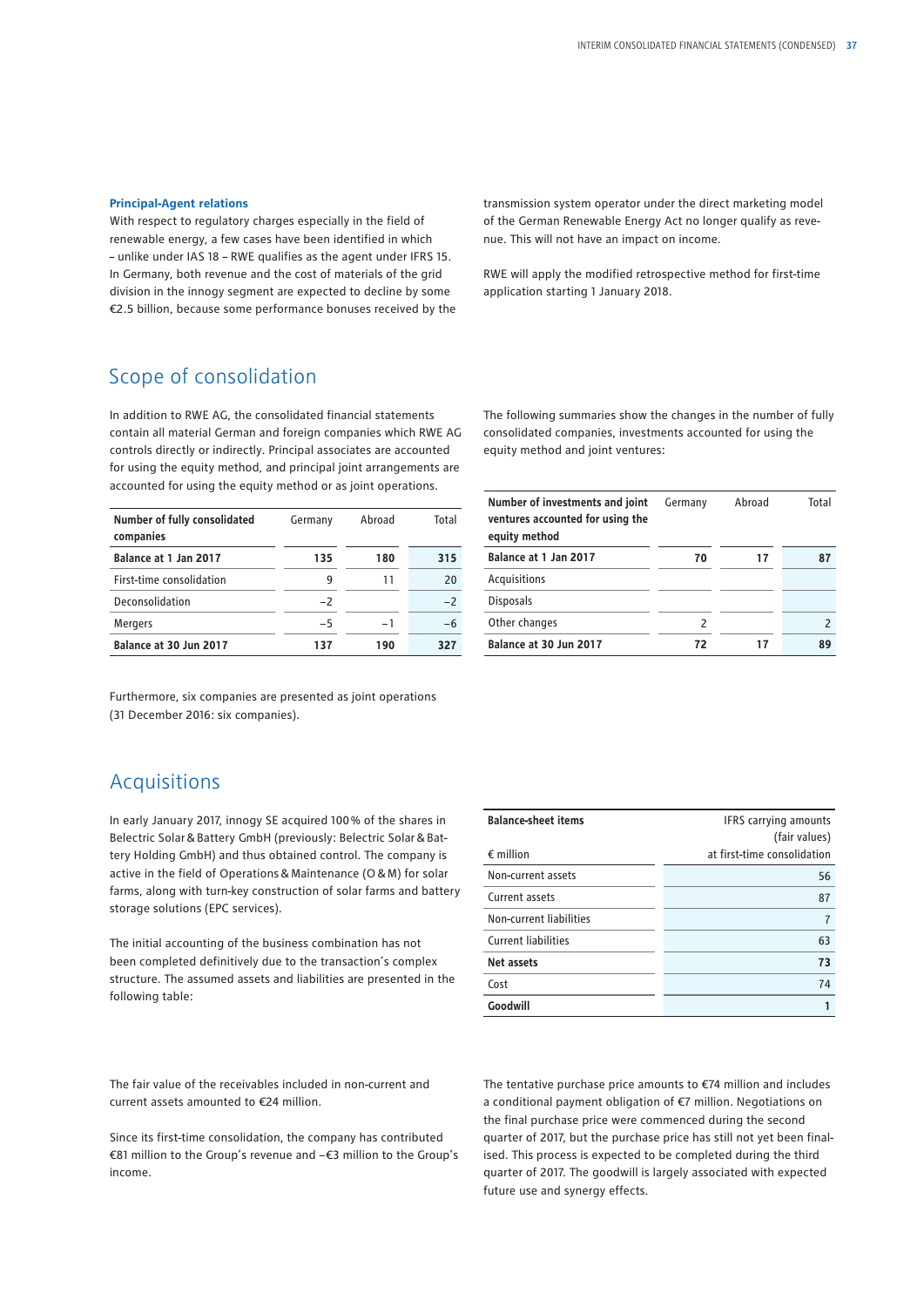### **Disposals**

As of 31 May 2017, RWE Generation sold the gas-fired cogeneration plant Hamborn 5 to thyssenkrupp Steel Europe (tkSE). The plant, which had been leased and operated by tkSE, is thus now also legally owned by the company. Within the RWE Group, this asset belonged to the segment European Power.

## Assets held for sale and disposal groups

In the second quarter of 2017, the management decided to sell several companies from the segment 'Lignite & Nuclear'. The sale will likely be completed in the course of 2017.

As of 30 June 2017, the assets and liabilities of these investments were reported in the balance sheet as 'held for sale'.

### Revenue

Revenue generated by energy trading operations is stated as net figures, i.e. only reflecting realised gross margins.

## Reimbursement of the nuclear fuel tax

On 7 June 2017, the German Constitutional Court notified RWE in writing that the nuclear fuel tax levied until 31 December 2016 was not compatible with the constitutional rules and was retroactively void. After deduction of the €100 million portion economically attributable to E.ON, repayment of the nuclear fuel tax paid in previous periods, which had already occurred by the

At the time of classification as 'held for sale', impairments of €301 million were recognised in depreciation, amortisation and impairment losses.

balance-sheet date, increased both cash and other operating income by €1.7 billion each. The claim to interest on the nuclear fuel tax which was paid resulted in financial income of €254 million. An other receivable of €254 million was recognised for this, as reimbursement did not occur prior to the balance-sheet date.

### Share-based payment

The consolidated financial statements for the period ended 31 December 2016 presented the share-based payment system for executives of RWE AG and subordinate affiliates. As part of the Long-Term Incentive Plan for executives entitled 'Strategic Performance Plan' (SPP), RWE AG and innogy SE each issued another tranche during the first quarter of 2017.

### Impairments and provisions

On 1 January 2017, the previous segment 'Conventional Power Generation' was split into the two new segments 'Lignite&Nuclear' and 'European Power'. This resulted in the previous cash-generating unit for the power plant portfolio being split up. An impairment test was conducted for this reason, leading to the reversal of an impairment loss of €401 million for the new cash-generating unit 'Lignite&Nuclear' (recoverable amount:

€1.4 billion). As a counteracting effect, impairments were recognised (recoverable amount: €0 billion) and provisions for contingent losses were formed in the amount of €321 million for the new cash-generating unit 'European Power'. The recoverable amounts were determined on the basis of fair value less costs to sell, using the same valuation models and parameters as for 31 December 2016.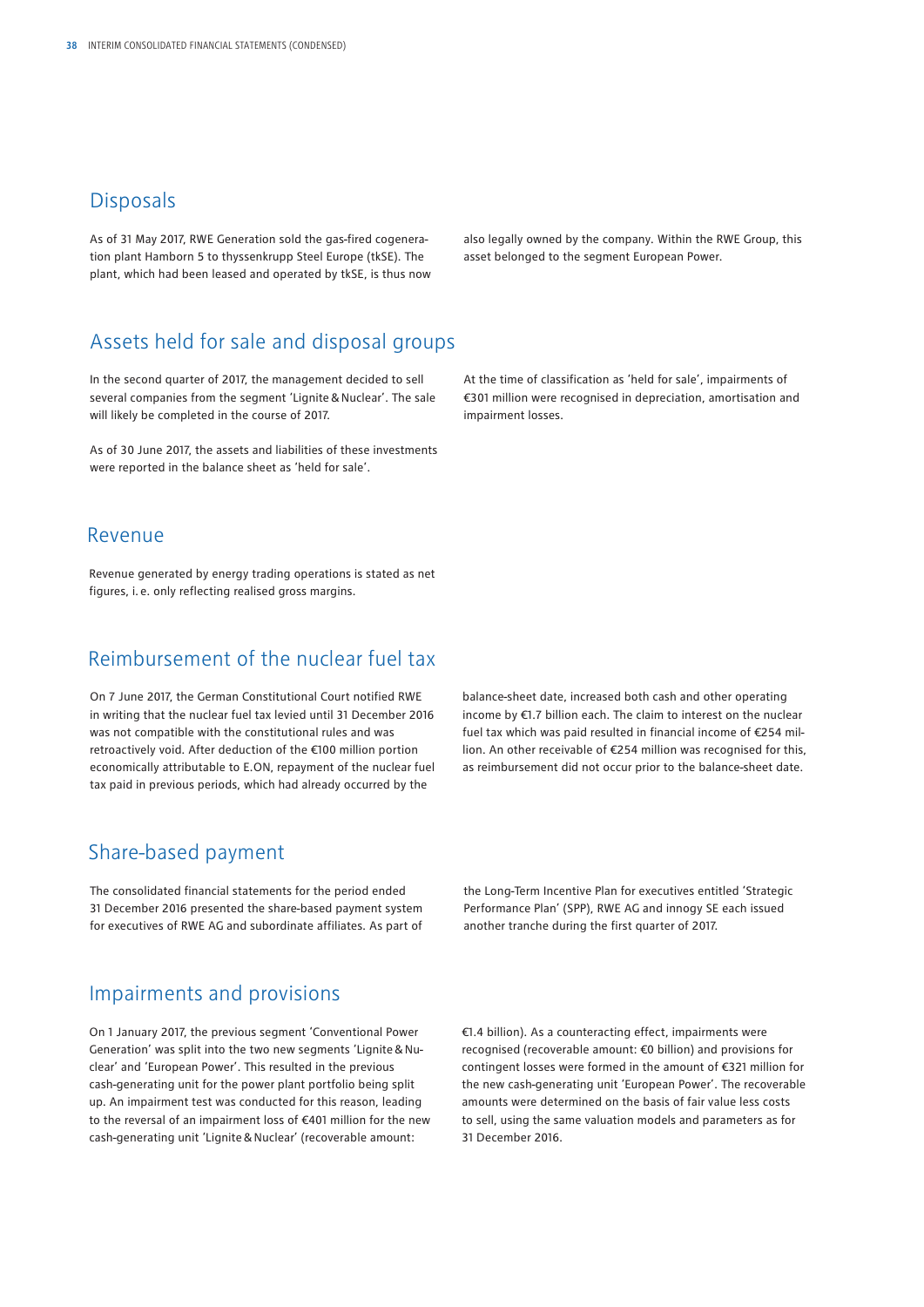### Use of provisions, liabilities and receivables from the Disposal Fund Act

As a result of the Disposal Fund Act (EntsorgFondsG), which entered into force in June 2017, the amount to be transferred to the nuclear energy fund on 3 July 2017 was known as of the balance-sheet date. Accordingly, the provision for nuclear waste management of €7.0 billion was used, and an other liability of €7.8 billion was recognised vis-à-vis the nuclear disposal fund. The obligation includes the obligations of the nuclear power

plant operators and thus contains the minority shares of E.ON in the Emsland, and the Gundremmingen A, B and C plants, as well as Kahl experimental nuclear power plant. E.ON provided liquid funds of €0.2 billion, and an other receivable of €0.8 billion was recognised vis-à-vis E.ON in relation to the transfer amount of €1.0 billion which is attributable to E.ON in an economic sense.

## Dividend distribution

RWE AG's Annual General Meeting, held on 27 April 2017, decided to pay a dividend of €0.13 per individual, dividend-bearing preferred share for fiscal 2016 (previous year: €0.13). The dividend

payment totalled €5 million (previous year: €5 million). As in the previous year, no dividend was paid for common shares.

## Financial liabilities

On 5 April 2017, innogy issued its first senior bond. With a volume of €750 million and a tenor of eight years, the bond was issued by innogy Finance B.V., with a guarantee by innogy SE. The bond has an annual coupon of 1.00% and an issue price of 99.466%, with a yield of 1.07 % p.a.

A hybrid bond with a volume of CHF 250 million was called on 13 February 2017 and redeemed on 4 April 2017, without this instrument being refinanced with a new hybrid bond.

## Earnings per share

|                                                           |                    | Jan – Jun | Jan – Jun |
|-----------------------------------------------------------|--------------------|-----------|-----------|
|                                                           |                    | 2017      | 2016      |
| Net income/income attributable to RWE AG shareholders     | $\epsilon$ million | 2.669     | 457       |
| Number of shares outstanding (weighted average)           | thousands          | 614.745   | 614.745   |
| Basic and diluted earnings per common and preferred share |                    | 4.34      | 0.74      |

## Related party disclosures

The RWE Group classifies associated companies and joint ventures as related parties. In the first half of 2017, transactions concluded with material related parties generated €1,864 million in income (first half of 2016: €2,096 million) and €1,665 in expenses (first half of 2016: €1,604 million). As of 30 June 2017, accounts receivable amounted to €591 million (31 December 2016: €511 million) and accounts payable totalled €186 million (31 December 2016: €150 million). All business transactions are concluded at

arm's length conditions and on principle do not differ from those concluded with other companies. Other obligations from executory contracts amounted to €1,160 million (31 December 2016: €1,203 million).

Above and beyond this, the RWE Group did not execute any material transactions with related companies or persons.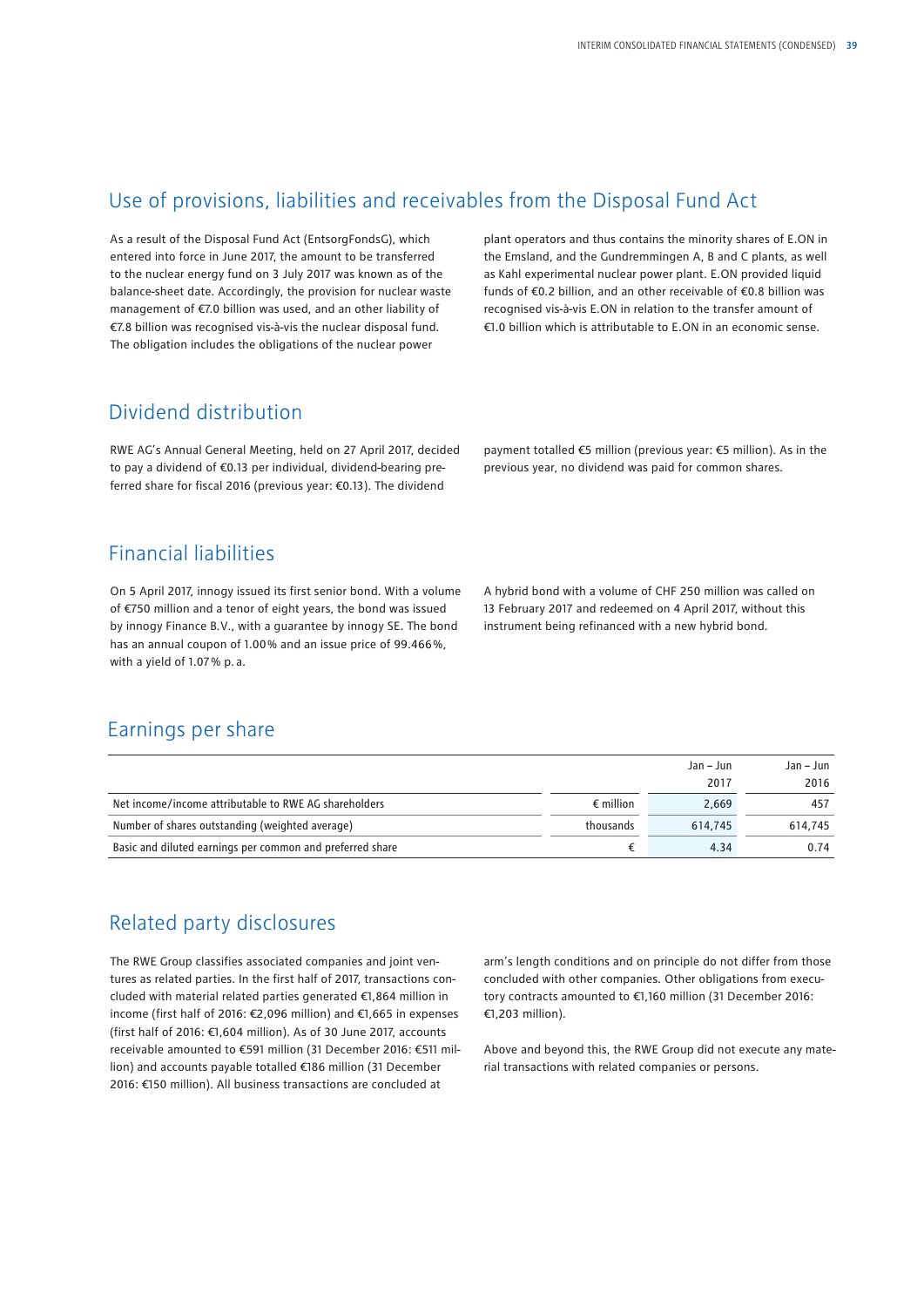## Reporting on financial instruments

Financial instruments are divided into non-derivative and derivative. Non-derivative financial assets essentially include other financial assets, accounts receivable, marketable securities and cash and cash equivalents. Financial instruments in the 'Available for sale' category are recognised at fair value, and other nonderivative financial assets at amortised cost. On the liabilities side, non-derivative financial instruments principally include liabilities recorded at amortised cost.

The fair value of financial instruments 'Available for sale' which are reported under other financial assets and securities is the published exchange price, insofar as the financial instruments are traded on an active market. The fair value of non-quoted debt and equity instruments is determined on the basis of discounted expected payment flows, taking into consideration macroeconomic developments and corporate planning data. Current market interest rates corresponding to the term and remaining maturity are used for discounting.

Derivative financial instruments are recognised at fair value as of the balance-sheet date, insofar as they fall under the scope of IAS 39. Exchange-traded products are measured using the published closing prices of the relevant exchange. Non-exchange traded products are measured on the basis of publicly available broker quotations or, if such quotations are not available, of generally accepted valuation methods. In doing so, we draw on prices on active markets as much as possible. If such are not available, company-specific planning estimates are used in the measurement process. These estimates encompass all of the market factors which other market participants would take into account

in the course of price determination. Assumptions pertaining to the energy sector and the economy are the result of a comprehensive process involving both in-house and external experts.

The measurement of the fair value of a group of financial assets and financial liabilities is conducted on the basis of the net risk exposure per business partner in accordance with IFRS 13.48.

As a rule, the carrying amounts of financial assets and liabilities subject to IFRS 7 are identical with their fair values. There are deviations only in relation to bonds, commercial paper, bank debt and other financial liabilities. Their carrying amounts totalled €18,733 million (31 December 2016: €18,183 million) and their fair values totalled €21,276 million (31 December 2016: €20,541 million).

The following overview presents the main classifications of financial instruments measured at fair value in the fair value hierarchy prescribed by IFRS 13. In accordance with IFRS 13, the individual levels of the fair value hierarchy are defined as follows:

- Level 1: Measurement using (unadjusted) prices of identical financial instruments formed on active markets
- Level 2: Measurement on the basis of input parameters which are not the prices from Level 1, but which can be observed for the financial instrument either directly (i.e. as price) or indirectly (i.e. derived from prices)
- Level 3: Measurement using factors which cannot be observed on the basis of market data

| Fair value hierarchy<br>$\epsilon$ million | Total<br>30 Jun 2017 | Level 1 | Level <sub>2</sub> | Level 3 | Total<br>31 Dec 2016 | Level 1        | Level 2 | Level 3 |
|--------------------------------------------|----------------------|---------|--------------------|---------|----------------------|----------------|---------|---------|
| Other financial assets                     | 1,099                | 72      | 181                | 846     | 1,055                | 64             | 202     | 789     |
| Derivatives (assets)                       | 3,456                |         | 3,433              | 23      | 6,494                | $\overline{2}$ | 6,455   | 37      |
| of which: used for<br>hedging purposes     | 1,214                |         | 1,214              |         | 2,175                |                | 2,175   |         |
| <b>Securities</b>                          | 5,067                | 3,401   | 1,666              |         | 9,825                | 6,776          | 3,049   |         |
| Derivatives (liabilities)                  | 3,040                |         | 3,027              | 12      | 5,703                | 8              | 5,685   | 10      |
| of which: used for<br>hedging purposes     | 855                  |         | 855                |         | 1,240                |                | 1,240   |         |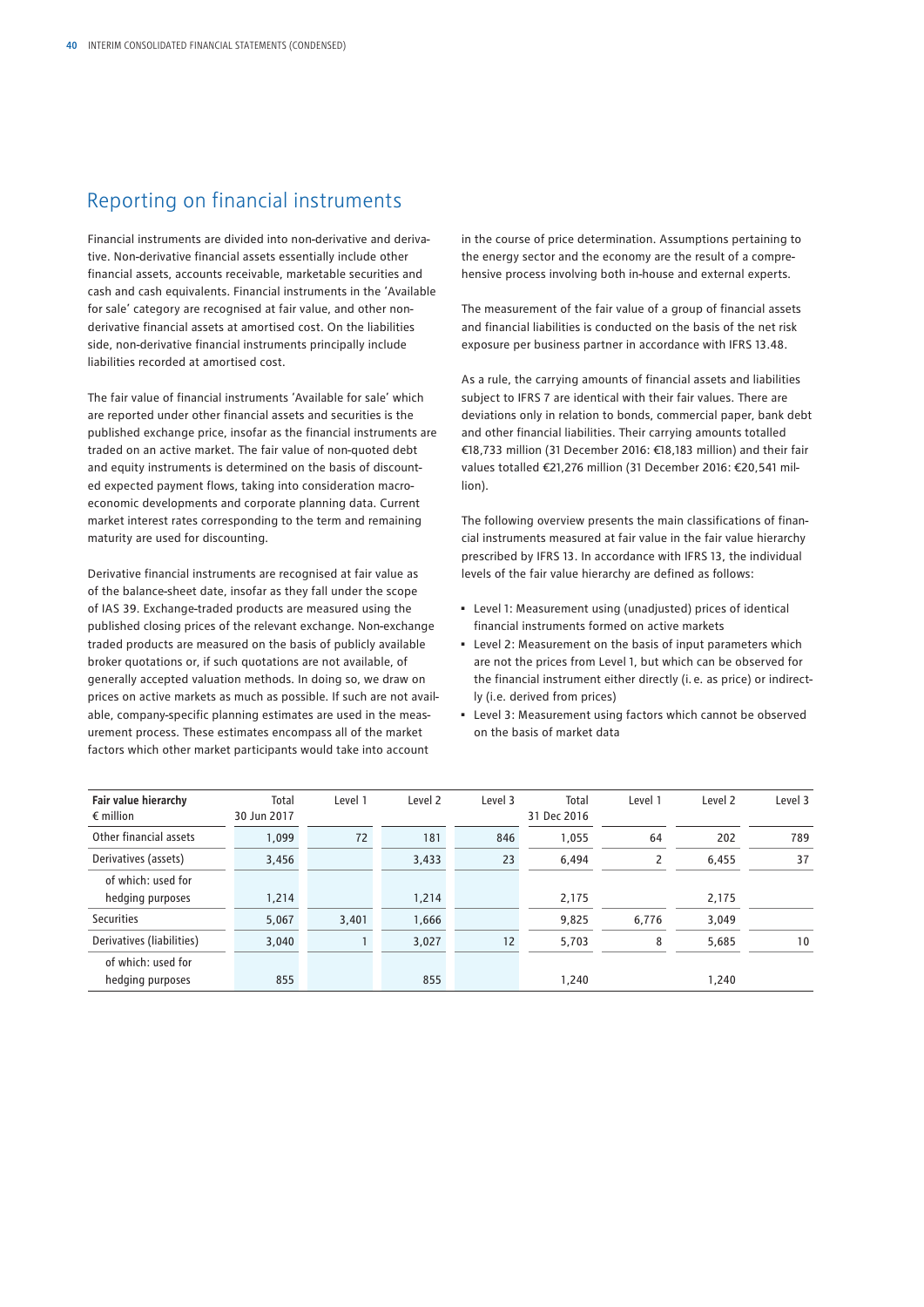The development of the fair values of Level 3 financial instruments is presented in the following table:

| Level 3 financial instruments: | Balance at      | Changes in the                                        | Changes                         | Balance at            |             |
|--------------------------------|-----------------|-------------------------------------------------------|---------------------------------|-----------------------|-------------|
| Development in 2017            | 1 Jan 2017      | scope of<br>consolidation,<br>currency<br>adjustments | Recognised in<br>profit or loss | With a cash<br>effect | 30 Jun 2017 |
| $\epsilon$ million             |                 | and other                                             |                                 |                       |             |
| Other financial assets         | 789             | 10                                                    | 9                               | 38                    | 846         |
| Derivatives (assets)           | 37              | $-1$                                                  | -6                              | $-7$                  | 23          |
| Derivatives (liabilities)      | 10 <sup>°</sup> |                                                       |                                 |                       | 12          |

| Level 3 financial instruments: | Balance at | Changes in the                                        | Changes                         |                       | Balance at  |
|--------------------------------|------------|-------------------------------------------------------|---------------------------------|-----------------------|-------------|
| Development in 2016            | 1 Jan 2016 | scope of<br>consolidation,<br>currency<br>adjustments | Recognised in<br>profit or loss | With a cash<br>effect | 30 Jun 2016 |
| $\epsilon$ million             |            | and other                                             |                                 |                       |             |
| Other financial assets         | 608        | 31                                                    |                                 | -4                    | 638         |
| Derivatives (assets)           | 57         |                                                       | $-4$                            | $-39$                 | 15          |
| Derivatives (liabilities)      | 21         |                                                       | 27                              | $-48$                 |             |

Amounts recognised in profit or loss generated through Level 3 financial instruments relate to the following line items in the income statement:

| Level 3 financial instruments:       | Total       | Of which:                            | Total       | Of which:                            |
|--------------------------------------|-------------|--------------------------------------|-------------|--------------------------------------|
| Amounts recognised in profit or loss | $Jan - Jun$ | attributable to                      | $Jan - Jun$ | attributable to                      |
|                                      | 2017        | financial instruments<br>held at the | 2016        | financial instruments<br>held at the |
| $\epsilon$ million                   |             | balance-sheet date                   |             | balance-sheet date                   |
| Revenue                              |             |                                      |             |                                      |
| Cost of materials                    | $-6$        | $-6$                                 | $-32$       | $-32$                                |
| Other operating income/expenses      | 14          | 12                                   | 4           | 4                                    |
| Income from investments              | $-5$        | $-5$                                 | $-1$        | $-1$                                 |
|                                      |             |                                      | $-28$       | $-28$                                |

Level 3 derivative financial instruments essentially consist of energy purchase agreements, which relate to trading periods for which there are no active markets yet. The valuation of such depends on the development of gas prices in particular. All other things being equal, rising gas prices cause the fair values to increase and vice-versa. A change in pricing by +/−10 % would cause the market value to rise by €3 million or decline by €3 million.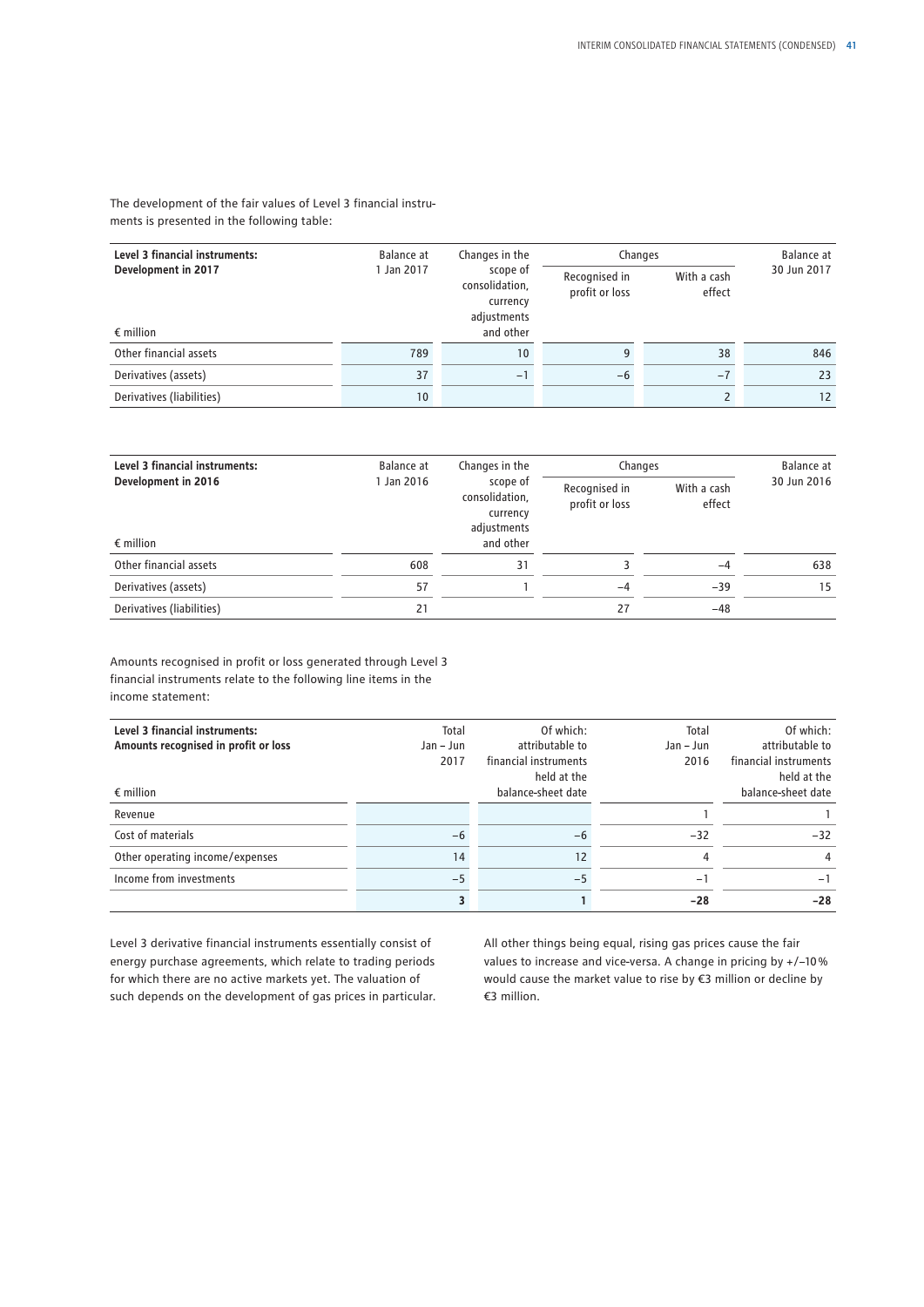## Events after the balance-sheet date

The following major events occurred in the period from 1 July 2017 until preparation of the interim financial statement on 10 August 2017:

#### **Sale of property**

At the end of July 2017, an agreement was concluded with Tritax Big Box REIT plc on the sale of most of the former Littlebrook power station site. The transaction is expected to be completed this year. A smaller part of the property was sold to the transmission system operator National Grid. This transaction was already completed in early August. These sales resulted in total euro proceeds in the upper double-digit million range. The former power station site is part of the RWE Group segment 'European Power'.

#### **Cancellation of a hybrid bond**

A hybrid bond with a volume of CHF 150 million which was issued in July 2012 was called on 9 June 2017, and redeemed on 26 July 2017, without this instrument being refinanced with a new hybrid bond. This bond had been fully recognised as debt under IFRS.

#### **Sale of residential property management companies**

Based on a contract of sale dated 9 February 2017, RWE Power AG sold its 50-per cent interest in Wohnungsbaugesellschaft für das Rheinische Braunkohlenrevier Gesellschaft mit beschränkter Haftung and its 15-per cent interest in GSG Wohnungsbau Braunkohle GmbH to Vivawest GmbH. The sale resulted in total euro proceeds in the medium double-digit range. As of the balancesheet date, it still depended on the revocation of the Act on Miners' Housing of 10 March 1930. On 24 July 2017, revocation of the Act was promulgated in the Federal Gazette.

#### **Transfer to the nuclear energy fund**

A payment of  $\epsilon$  7.8 billion was made to the nuclear energy fund on 3 July 2017 (including €1.0 billion which is attributable to E.ON in an economic sense). With this payment, the liability vis-à-vis the nuclear energy fund which was recognised on 30 June 2017 was settled completely. The liability recognised vis-à-vis E.ON as of the balance-sheet date has also been settled completely in the meantime.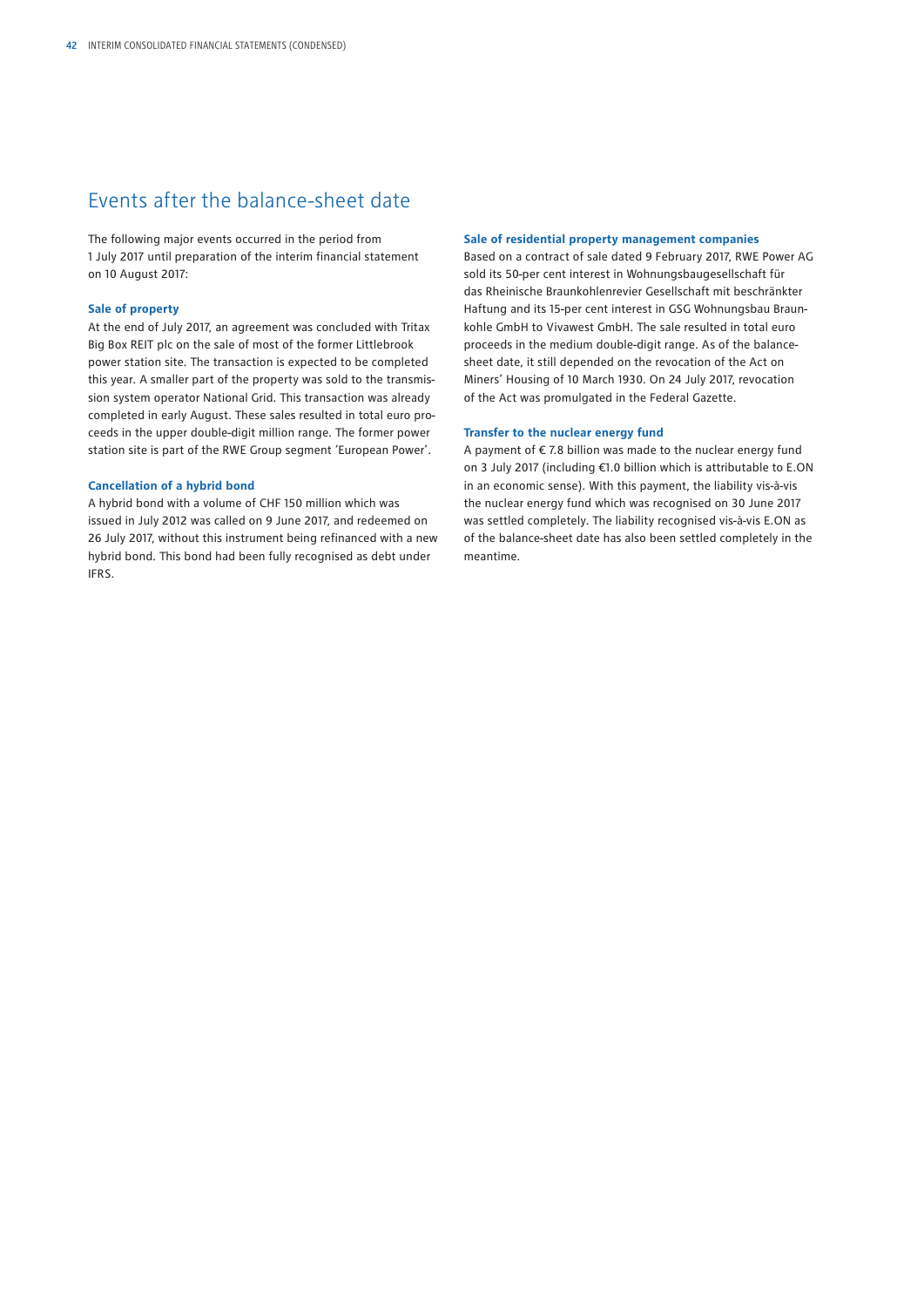## <span id="page-44-0"></span>REVIEW REPORT

## To RWE Aktiengesellschaft, Essen

We have reviewed the condensed consolidated interim financial statements – comprising the condensed income statement, condensed statement of comprehensive income, condensed statement of financial position, condensed statement of cash flows, condensed statement of changes in equity and selected explanatory notes – and the interim group management report of RWE Aktiengesellschaft, Essen, for the period from January 1, 2017 to June 30, 2017 which are part of the half-year financial report pursuant to § (Article) 37w WpHG ("Wertpapierhandelsgesetz": German Securities Trading Act). The preparation of the condensed consolidated interim financial statements in accordance with the IFRS applicable to interim financial reporting as adopted by the EU and of the interim group management report in accordance with the provisions of the German Securities Trading Act applicable to interim group management reports is the responsibility of the parent Company's Board of Managing Directors. Our responsibility is to issue a review report on the condensed consolidated interim financial statements and on the interim group management report based on our review.

We conducted our review of the condensed consolidated interim financial statements and the interim group management report in accordance with German generally accepted standards for the review of financial statements promulgated by the Institut der Wirtschaftsprüfer (Institute of Public Auditors in Germany) (IDW) and additionally observed the International Standard on Review Engagements "Review of Interim Financial Information Performed by the Independent Auditor of the Entity" (ISRE 2410). Those standards require that we plan and perform the review so that we can preclude through critical evaluation, with moderate assurance, that the condensed consolidated interim financial

statements have not been prepared, in all material respects, in accordance with the IFRS applicable to interim financial reporting as adopted by the EU and that the interim group management report has not been prepared, in all material respects, in accordance with the provisions of the German Securities Trading Act applicable to interim group management reports. A review is limited primarily to inquiries of company personnel and analytical procedures and therefore does not provide the assurance attainable in a financial statement audit. Since, in accordance with our engagement, we have not performed a financial statement audit, we cannot express an audit opinion.

Based on our review, no matters have come to our attention that cause us to presume that the condensed consolidated interim financial statements have not been prepared, in all material respects, in accordance with the IFRS applicable to interim financial reporting as adopted by the EU nor that the interim group management report has not been prepared, in all material respects, in accordance with the provisions of the German Securities Trading Act applicable to interim group management reports.

Essen, August 11, 2017

PricewaterhouseCoopers GmbH Wirtschaftsprüfungsgesellschaft

Michael Reuther **Ralph Welter** Ralph Welter Wirtschaftsprüfer Wirtschaftsprüfer (German Public Auditor) (German Public Auditor)